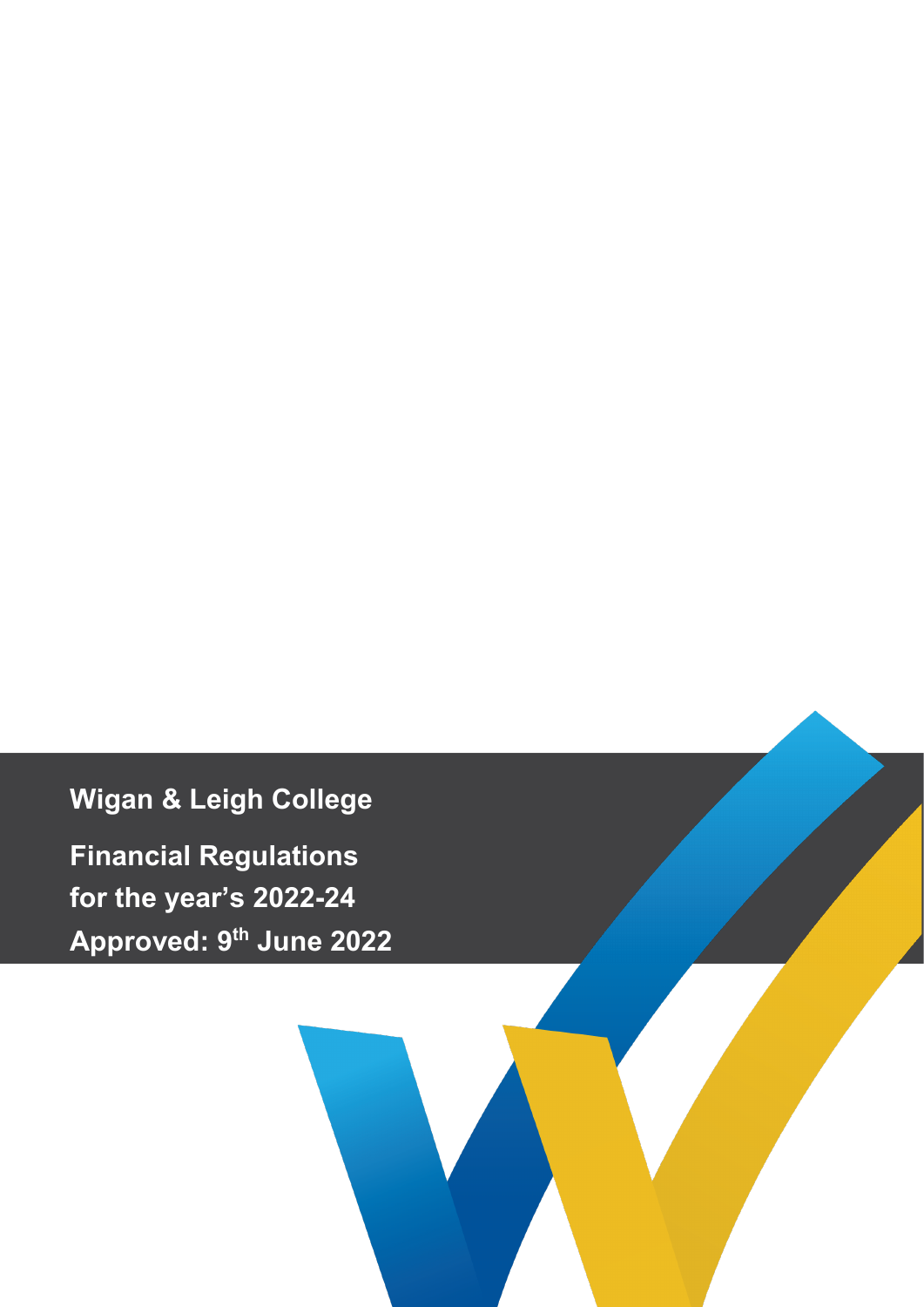| <b>Contents</b><br>2<br><b>Terminology</b>                                                                                                                                                                                                                                                                                                                                                                                                                      |                                                                                       |  |
|-----------------------------------------------------------------------------------------------------------------------------------------------------------------------------------------------------------------------------------------------------------------------------------------------------------------------------------------------------------------------------------------------------------------------------------------------------------------|---------------------------------------------------------------------------------------|--|
|                                                                                                                                                                                                                                                                                                                                                                                                                                                                 |                                                                                       |  |
| <b>Financial Regulations</b>                                                                                                                                                                                                                                                                                                                                                                                                                                    | 3                                                                                     |  |
| A. General Provisions                                                                                                                                                                                                                                                                                                                                                                                                                                           | 3                                                                                     |  |
| 1. Background<br>2. Status of Financial Regulations                                                                                                                                                                                                                                                                                                                                                                                                             | 3<br>3                                                                                |  |
| <b>B. Corporate Governance</b>                                                                                                                                                                                                                                                                                                                                                                                                                                  | 4                                                                                     |  |
| 3. The Governing Board<br>4. Accountable Officer<br>5. Committee Structure<br>6. Other Senior Managers with Financial Responsibility<br>7. Risk Management<br>8. Whistleblowing<br>9. Code of Conduct                                                                                                                                                                                                                                                           | 4<br>5<br>5<br>6<br>$\overline{7}$<br>8<br>8                                          |  |
| <b>C. Financial Management and Control</b>                                                                                                                                                                                                                                                                                                                                                                                                                      | 9                                                                                     |  |
| 10. Financial Planning<br>11. Financial Control<br>12. Accounting Arrangements<br>13. Audit Requirements<br>14. Treasury Management<br>15. Income<br>16. Project Funding and Contracts<br>17. Other Income-Generating Activity<br>18. Intellectual Property Rights and Patents<br>19. Expenditure<br>20. Salaries, Wages & Pensions<br>21.Assets<br>22. Funds Held on Trust<br>23.Other<br>Appendix A: Main Features Of The Public Interest Disclosure Act 1998 | 9<br>10<br>11<br>13<br>15<br>16<br>18<br>19<br>21<br>21<br>26<br>29<br>31<br>31<br>34 |  |
| <b>Appendix B: Fraud Response Plan</b>                                                                                                                                                                                                                                                                                                                                                                                                                          | 36                                                                                    |  |
|                                                                                                                                                                                                                                                                                                                                                                                                                                                                 |                                                                                       |  |
| <b>Appendix C: Procurement Policy and Procedures</b>                                                                                                                                                                                                                                                                                                                                                                                                            | 42                                                                                    |  |
| <b>Appendix D: Treasury Management Policy</b>                                                                                                                                                                                                                                                                                                                                                                                                                   | 45                                                                                    |  |
| <b>Appendix E: Anti-Bribery Policy Statement</b>                                                                                                                                                                                                                                                                                                                                                                                                                | 50                                                                                    |  |
| Appendiz F: Criminal Facilitation of Tax Evasion Statement                                                                                                                                                                                                                                                                                                                                                                                                      | 51                                                                                    |  |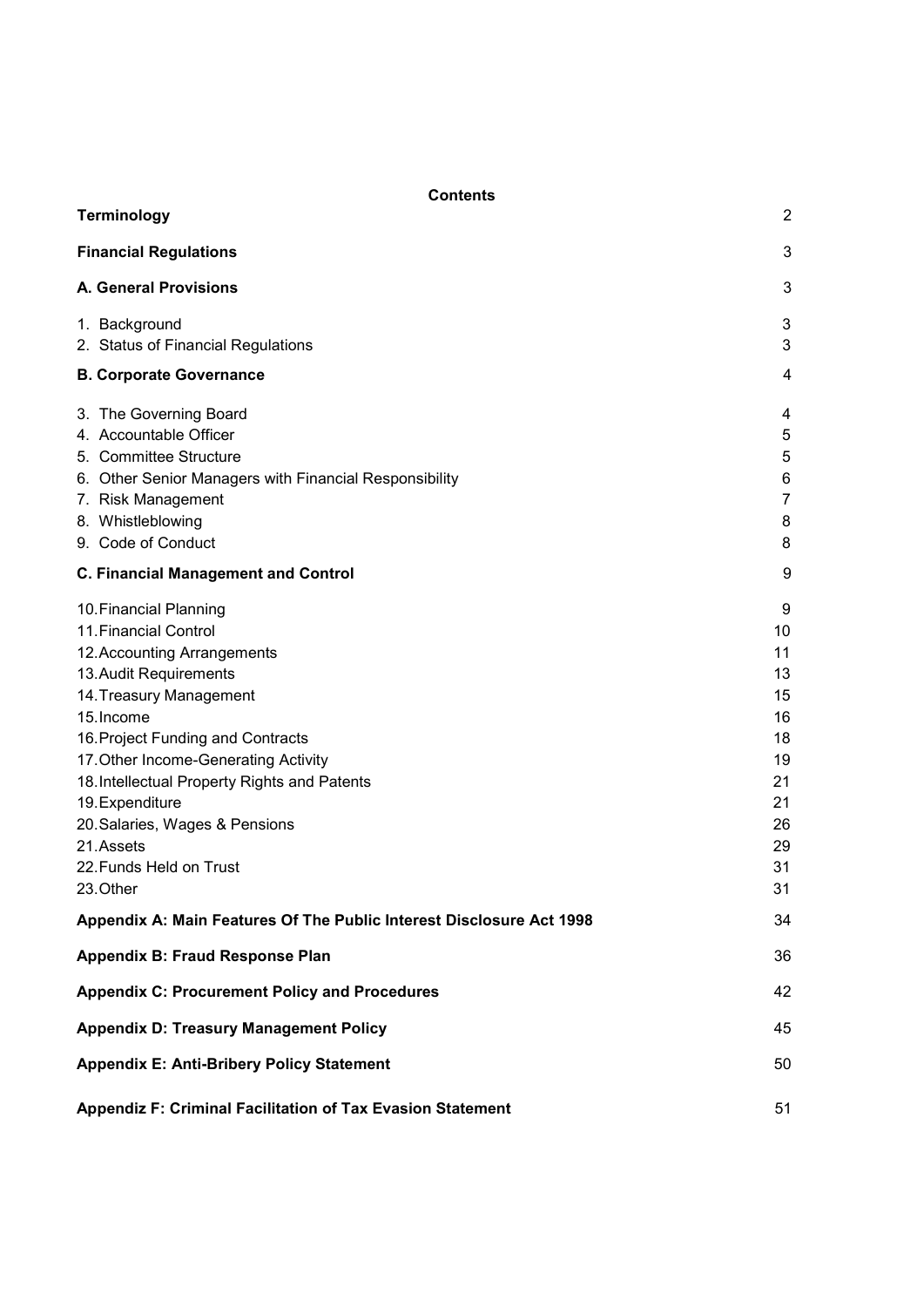

# <span id="page-2-0"></span>**Terminology**

Owing to the diverse nature of further education colleges, a wide range of terms is in use for committees, staff and other persons connected to this College. The following general terms have been used in these regulations.

### **Audit Committee**

A committee independent of executive responsibility, which advises the Governing Board on issues related to internal audit, external audit and financial control. It is required to issue an annual report to the Governing Board which, *inter alia*, comments on the College's system of internal control.

### **Budget Holder**

The member of staff who has been assigned their own budget (other than a Head of Department) and is accountable to their Head of Department for it.

### **Finance Director**

The person with responsibility for financial planning and control.

### **Resources Committee**

The committee with delegated responsibility for financial matters.

### **Funding Body**

Although the College has several funding bodies for different grant regimes, in this context the term refers to the Education & Skills Funding Agency (ESFA).

### **Governing Board**

The Board of Governors (corporation) ultimately responsible for the affairs of the institution.

### **Heads of Department**

The head of an academic or non-academic department/faculty of the institution that is responsible for the budget of their whole department / area.

# **Principal / Chief Executive**

The person with the ultimate executive responsibility for the management of the College, and designated Chief Accounting Officer.

### **Executive Management Team**

<span id="page-2-1"></span>The strategic management team that assists the Principal / Chief Executive in running the College.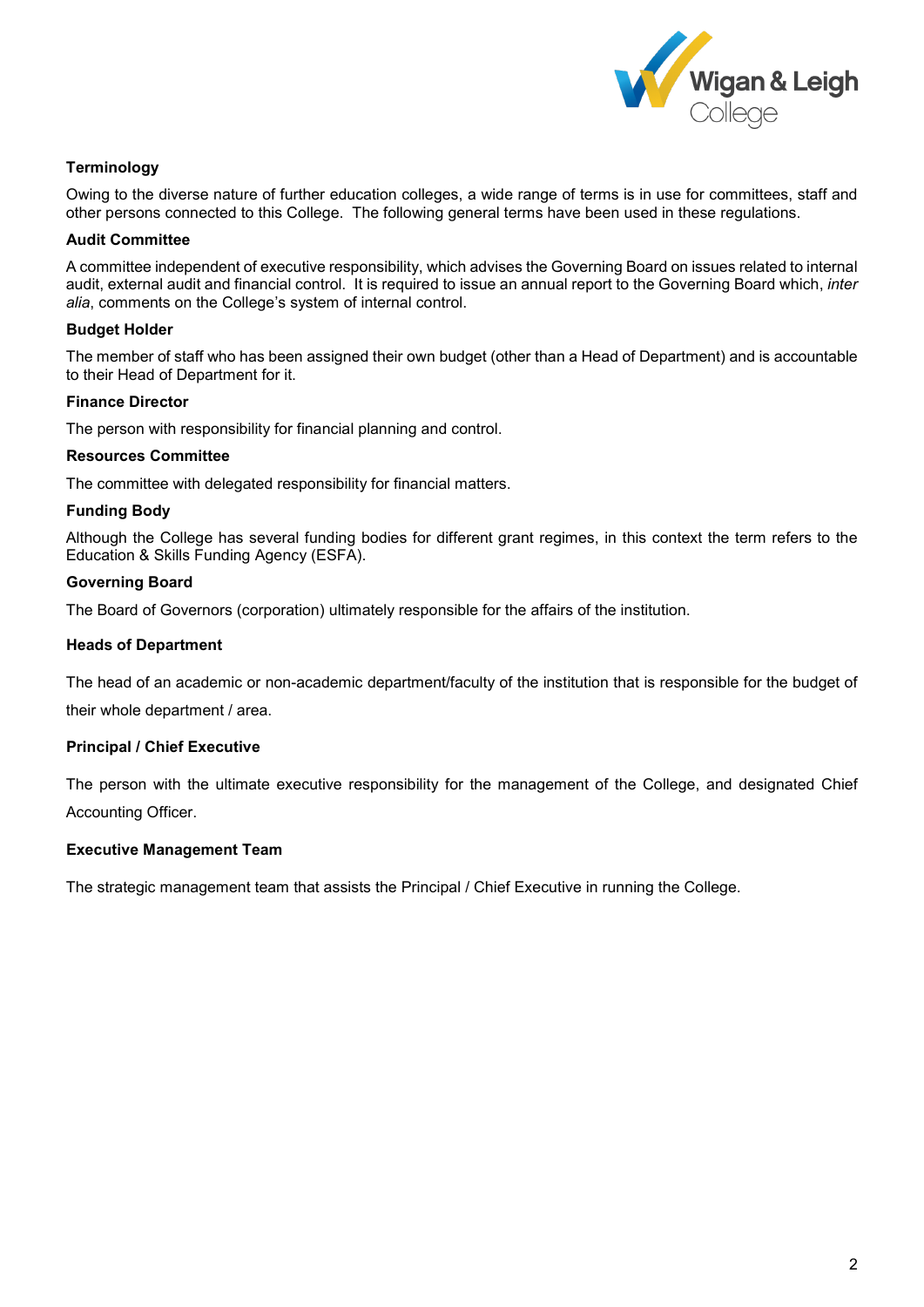

## **Financial Regulations**

## <span id="page-3-0"></span>**A. General Provisions**

## <span id="page-3-1"></span>**1. Background**

- $1.1$ The institution is a further education corporation created under the provisions of the Further and Higher Education Act 1992. Its structure of governance is laid down in the instrument and articles of government, which may only be amended by application to the Secretary of State for Education. The institution is accountable through its Governing Board, which has ultimate responsibility for the effectiveness of its management and administration.
- $1.2$ The institution is an exempt charity by virtue of the Charities Act 1993 as amended by the Charities Act 2006.
- $1.3$ The financial memorandum between the Education & Skills Funding Agency and the institution sets out the terms and conditions on which the grant is made. The Governing Board is responsible for ensuring that conditions of grant are met. As part of this process, the institution must adhere to the funding body's audit code of practice, which requires it to have sound systems of financial and management control. The financial regulations of the institution form part of this overall system of accountability.

### <span id="page-3-2"></span>**2. Status of Financial Regulations**

- $2.1$ This document sets out the institution's financial regulations. It translates into practical guidance the institution's broad policies relating to financial control. This document was approved by the Governing Board in July **2022**. It applies to the institution and all its subsidiary undertakings.
- $2.2$ These financial regulations are subordinate to the institution's instruments and articles of government and to any restrictions contained within the institution's financial memorandum with the funding body and the funding body's audit code of practice.
- $2.3$ The purpose of these financial regulations is to provide control over the totality of the institution's resources and provide management with assurances that the resources are being properly applied for the achievement of the institution's strategic plan and objectives:
	- financial viability
	- achieving value for money
	- fulfilling its responsibility for the provision of effective financial controls over the use of public funds
	- ensuring that the institution complies with all relevant legislation
	- safeguarding the assets of the institution.
- $2.4$ Compliance with the financial regulations is compulsory for all staff connected with the institution. A member of staff who fails to comply with the financial regulations may be subject to disciplinary action under the institution's disciplinary policy. The Governing Board will be notified of any such breach through the Audit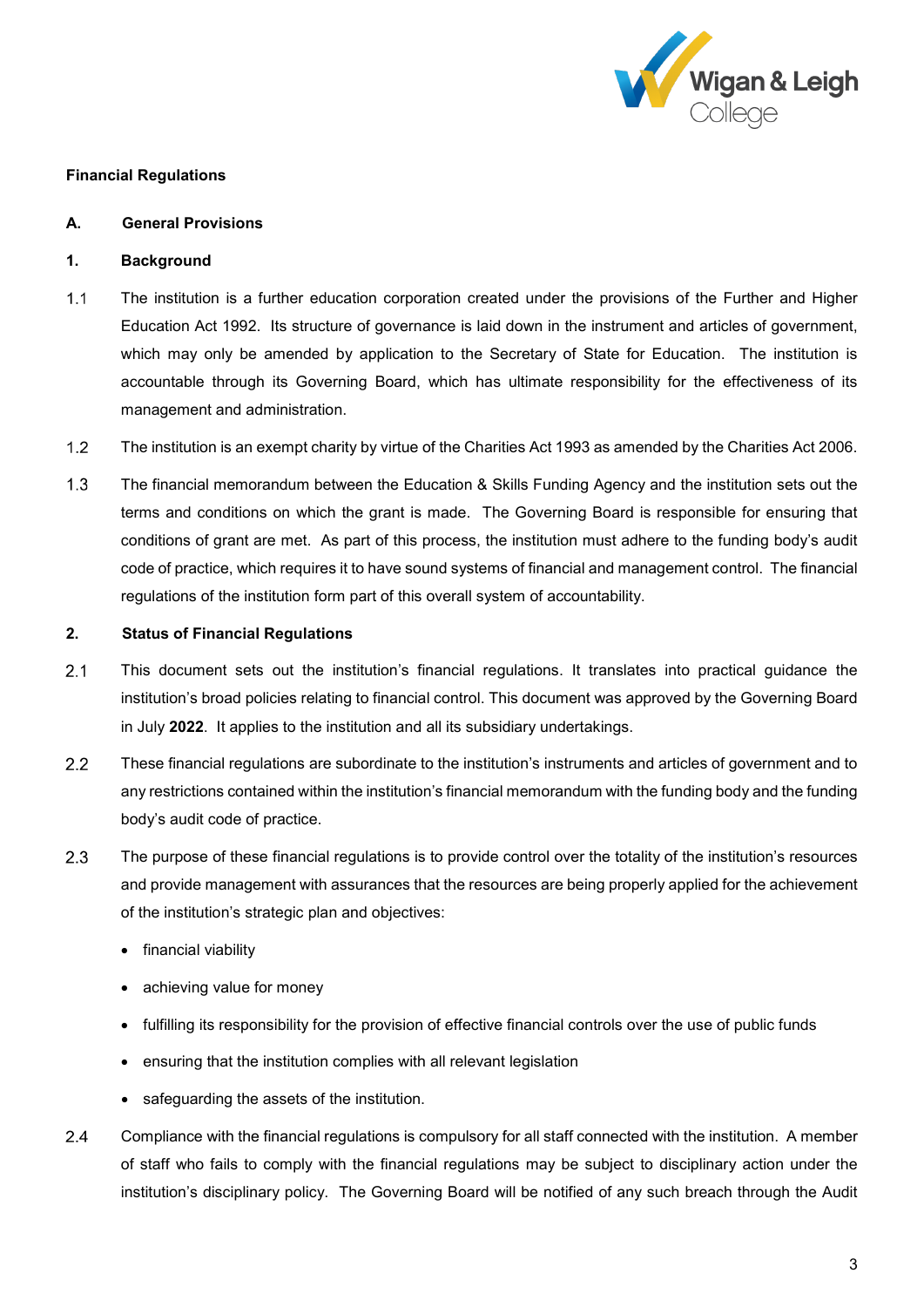

Committee. It is the responsibility of Heads of Department to ensure that their staff are made aware of the existence and content of the institution's financial regulations.

- $2.5$ The Resources Committee is responsible for maintaining a continuous review of the financial regulations, through the Finance Director, and for advising the Governing Board of any additions or changes necessary.
- $2.6$ In exceptional circumstances, this committee may authorise a departure from the detailed provisions herein, such departure to be reported to the Governing Board at the earliest opportunity.
- $2.7$ The institution's detailed financial procedures set out precisely how these regulations will be implemented and are contained in a separate manual which is available from the Finance Department.

### <span id="page-4-0"></span>**B. Corporate Governance**

# <span id="page-4-1"></span>**3. The Governing Board**

- $3.1$ The Governing Board is responsible for the strategic direction, oversight and scrutiny of the institution. Its financial responsibilities are to:
	- ensure the solvency of the institution and the safeguarding of the institution's assets
	- appoint, grade, suspend, dismiss and determine the pay and conditions of service of the Principal / Chief Executive and other senior post-holders
	- set a framework for pay and conditions of service of all other staff
	- ensure that the financial, planning and other management controls, including controls against fraud and theft, applied by the institution are appropriate and sufficient to safeguard public funds
	- approve the appointment of external auditors and an internal audit service
	- secure the efficient, economical and effective management of all the institution's resources and expenditure, capital assets and equipment, and staff, so that the investment of public funds in the institution is not put at risk
	- ensure that appropriate financial considerations are taken into account at all stages in reaching decisions and in their execution
	- plan and conduct its financial and academic affairs so that its total income is not less than sufficient, taking one year with another, to meet its total expenditure
	- approve an annual budget before the start of each financial year
	- determine the tuition fees policy
	- ensure that the institution complies with the funding body's audit code of practice
	- approve the institution's strategic plan
	- approve the annual financial statements.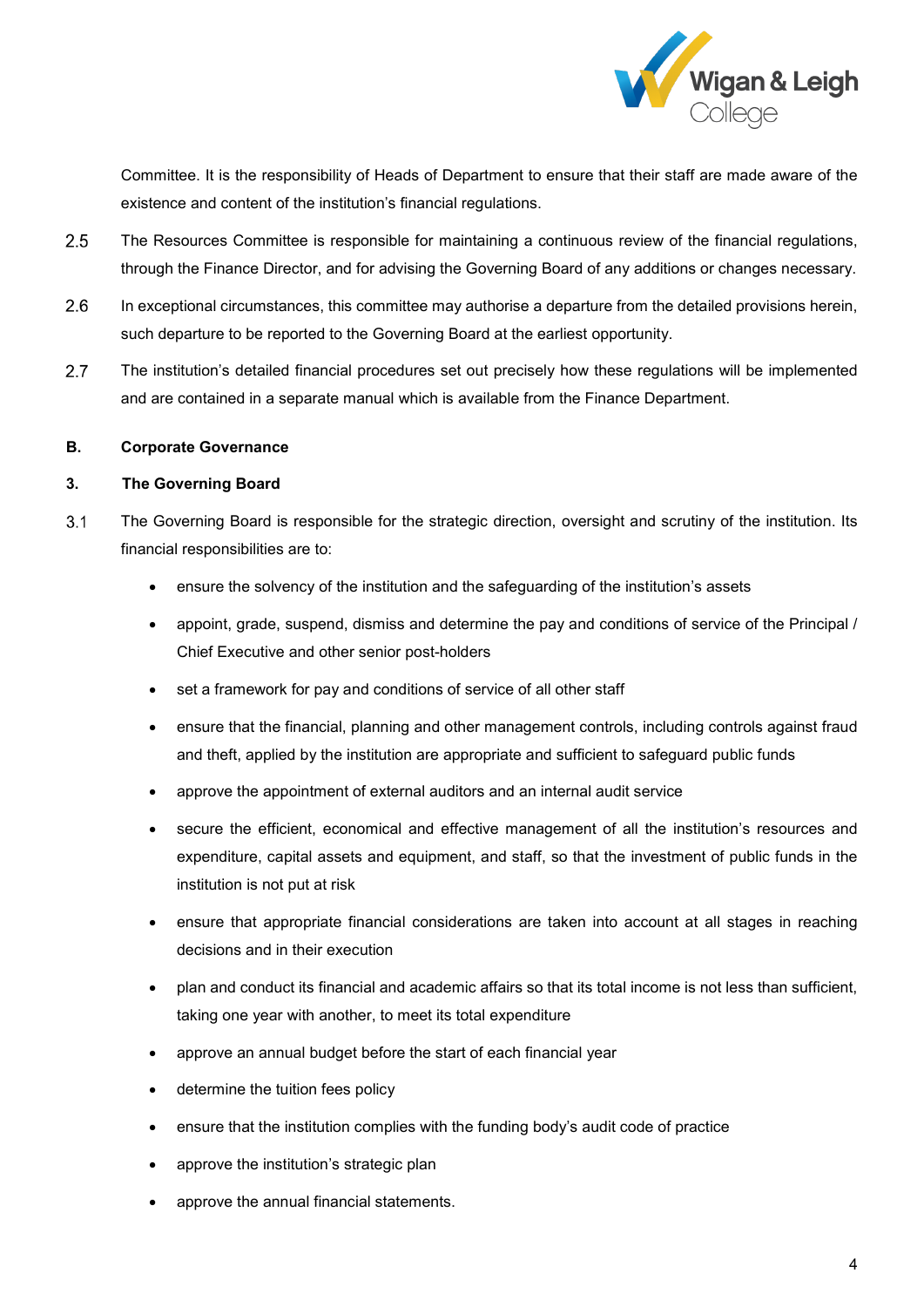

## <span id="page-5-0"></span>**4. Accountable Officer**

 $4.1$ The Principal / Chief Executive is the institution's accountable officer and is responsible for ensuring the financial administration of the institution's affairs in accordance with the financial memorandum with the funding body. As the designated officer, the Principal / Chief Executive may be required to justify any of the institution's financial matters to the Public Accounts Committee at the House of Commons.

In particular, the articles of government 3.(2).(c) charge the Principal / Chief Executive with responsibility:

"...for preparing annual estimates of income and expenditure, for consideration and approval by the Governing Board, and for the management of budget and resources, within the estimates approved by the Governing Board."

The Principal / Chief Executive shall demonstrate their oversight of financial matters by signing the balance sheet and the statement of corporate governance within the annual financial statements, and the three-year financial forecasts submitted to the funding body.

## <span id="page-5-1"></span>**5. Committee Structure**

The Governing Board has ultimate responsibility for the institution's finances, but delegate's specific powers and processes to the committees detailed below. These committees are accountable to the Governing Board.

#### $5.1$ **Resources Committee**

Monitoring of the institution's financial performance, solvency and budgetary control is undertaken by the Resources Committee. The committee will examine annual estimates and accounts (including the accounting policies upon which they are based) and recommend their approval to the Governing Board. It will ensure that short-term budgets are in line with agreed longer-term plans and that they are followed. It will consider any other matters relevant to the financial duties of the Governing Board and make recommendations accordingly. The committee will also ensure that the Governing Board has adequate information to enable it to discharge its financial responsibilities.

#### $5.2$ **Audit Committee**

Institutions are required by their financial memorandum with the funding body and by the funding body's audit code of practice to appoint an Audit Committee. The committee is independent, advisory and reports to the Governing Board. It has the right of access to obtain all the information it considers necessary and to consult directly with the internal and external auditors. The committee is responsible for identifying and approving appropriate performance measures for internal and external audit and for monitoring their performance. It must also satisfy itself that satisfactory arrangements are in place to promote economy, efficiency and effectiveness. The audit requirements of the institution are set out in the funding body's audit code of practice.

#### 5.3 **Remuneration Committee**

Consideration of senior post holder's pay and conditions is the responsibility of the Remuneration Committee. It has the power to make recommendations to the Governing Board on their remuneration, including pay and other benefits, as well as contractual arrangements.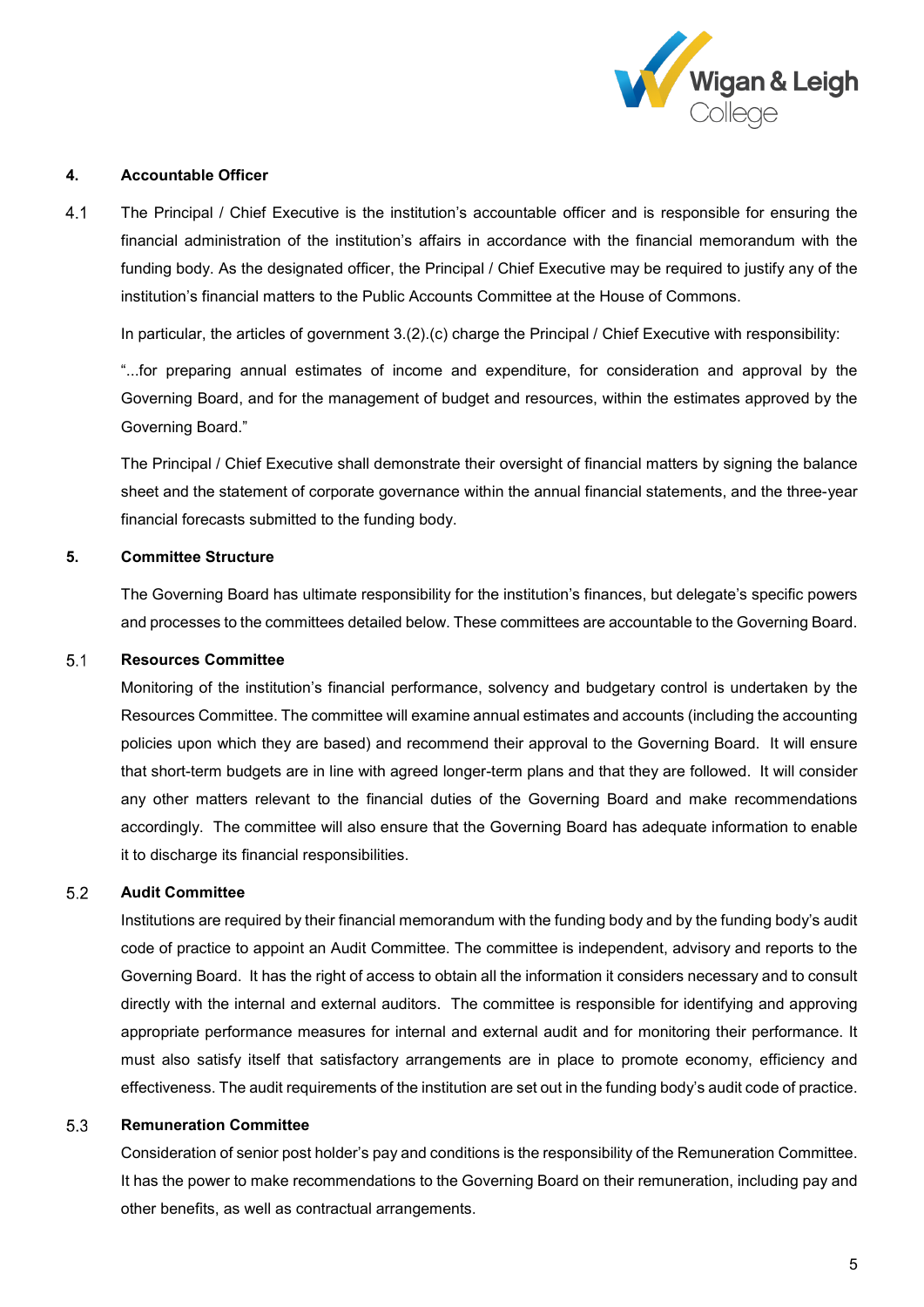

#### $5.4$ **Clerk to the Governing Body**

The Clerk is responsible for providing advisory, strategic and administrative support for the Governing Body's work, for advising on proper procedures and for intervening when the Clerk considers that the Board is acting inappropriately or beyond its powers, in which case the Clerk may need to seek external advice. The Governing Body Board are advised to agree procedures they would expect the Clerk to follow if there were difficulties in this area.

## <span id="page-6-0"></span>**6. Other Senior Managers with Financial Responsibility**

#### $6.1$ **The Finance Director**

Day-to-day financial administration is controlled by the Finance Director, who is responsible to the Principal / Chief Executive for:

- preparing annual capital & revenue budgets and financial plans
- preparing accounts, financial management information, monitoring and control of expenditure against budgets and all financial operations
- preparing the institution's annual accounts and other financial statements and accounts which the institution is required to submit to other authorities
- ensuring that the institution maintains satisfactory financial systems
- providing professional advice on all matters relating to financial policies and procedures
- on-going liaison with internal and external auditors in order to achieve efficient processes.

#### $6.2$ **Heads of department**

Heads of department are responsible to the Principal / Chief Executive for financial management for the areas or activities they control. They are advised by the Finance Director in executing their financial duties. The Finance Director will also supervise and approve the financial systems operating within their departments, including the form in which accounts and financial records are kept. Heads of Department are responsible for establishing and maintaining clear lines of responsibility within their departments for all financial matters. Where resources are devolved to budget holders, they are accountable to their Heads of Department for their own budget.

Heads of department shall provide the, Finance Director with such information as may be required to enable:

- compilation of the institution's financial statements
- implementation of financial planning
- implementation of audit and financial reviews, projects and value for money studies.

#### 6.3 **All members of staff**

All members of staff should be aware and have a general responsibility for the security of the institution's property, for avoiding loss and for due economy in the use of resources.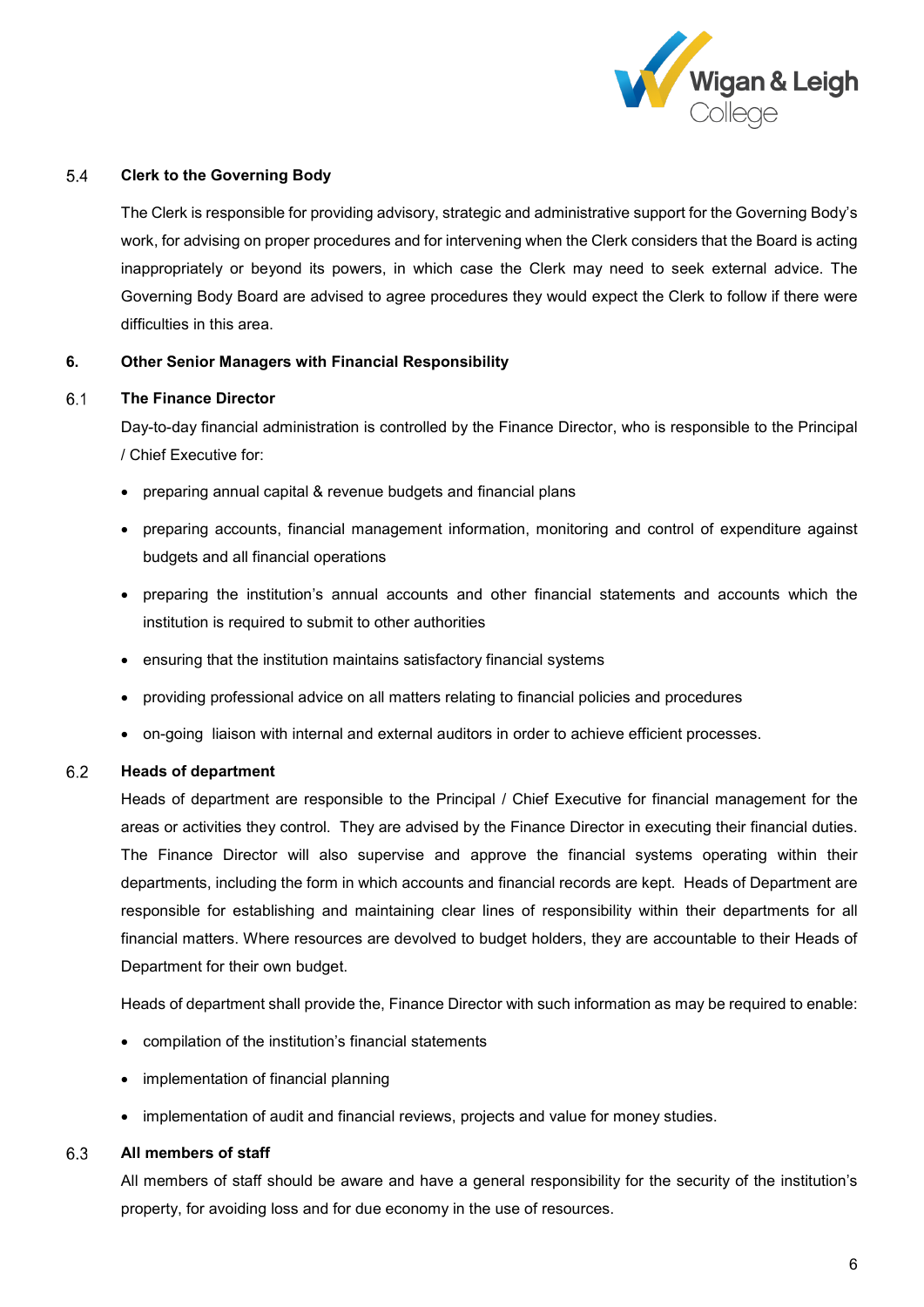

They should ensure that they are aware of the institution's financial authority limits and the values of purchases for which quotations and tenders are required.

They shall make available any relevant records or information to the Finance Director or any authorised representative in connection with the implementation of the institution's financial policies, these financial regulations and the system of financial control.

They shall provide the, Finance Director with such financial and other information as he or she may deem necessary, from time to time, to carry out the requirements of the Governing Board.

They shall immediately notify the, Finance Director whenever any matter arises which involves, or is thought to involve, irregularities concerning, *inter alia*, cash or property of the institution. The Finance Director shall take such steps considered necessary by way of investigation and report.

## <span id="page-7-0"></span>**7. Risk Management**

- $7.1$ The institution acknowledges the risks inherent in its business, and is committed to managing those risks that pose a significant threat to the achievement of its business objectives and financial health.
- $7.2$ The Governing Board has overall responsibility for ensuring there is a risk management strategy and a common approach to the management of risk throughout the institution through the development, implementation and embedding within the organisation of a formal, structured risk management process.
- $7.3$ In line with this policy, the Governing Board requires that the risk management policy and supporting procedures include:
	- the adoption of common terminology in relation to the definition of risk and risk management
	- the establishment of institution-wide criteria for the measurement of risk, linking the threats to their potential impact and the likelihood of their occurrence together with a sensitivity analysis
	- a decision on the level of risk to be accepted, together with tolerance levels expressed in terms of measurable outcomes
	- a decision on the level of risk to be covered by insurance
	- detailed regular review at department or support function level to identify significant risks associated with the achievement of key objectives and other relevant areas
	- development of risk management and contingency plans for all significant risks, to include a designated 'risk owner' who will be responsible and accountable for managing the risk in question
	- regular reporting to the Governing Board of all risks above established tolerance levels
	- an annual review of the implementation of risk management arrangements

The strategy and procedures must be capable of independent verification.

 $7.4$ Heads of department must ensure that any agreements negotiated within their departments with external bodies cover any legal liabilities to which the institution may be exposed. All agreements must be approved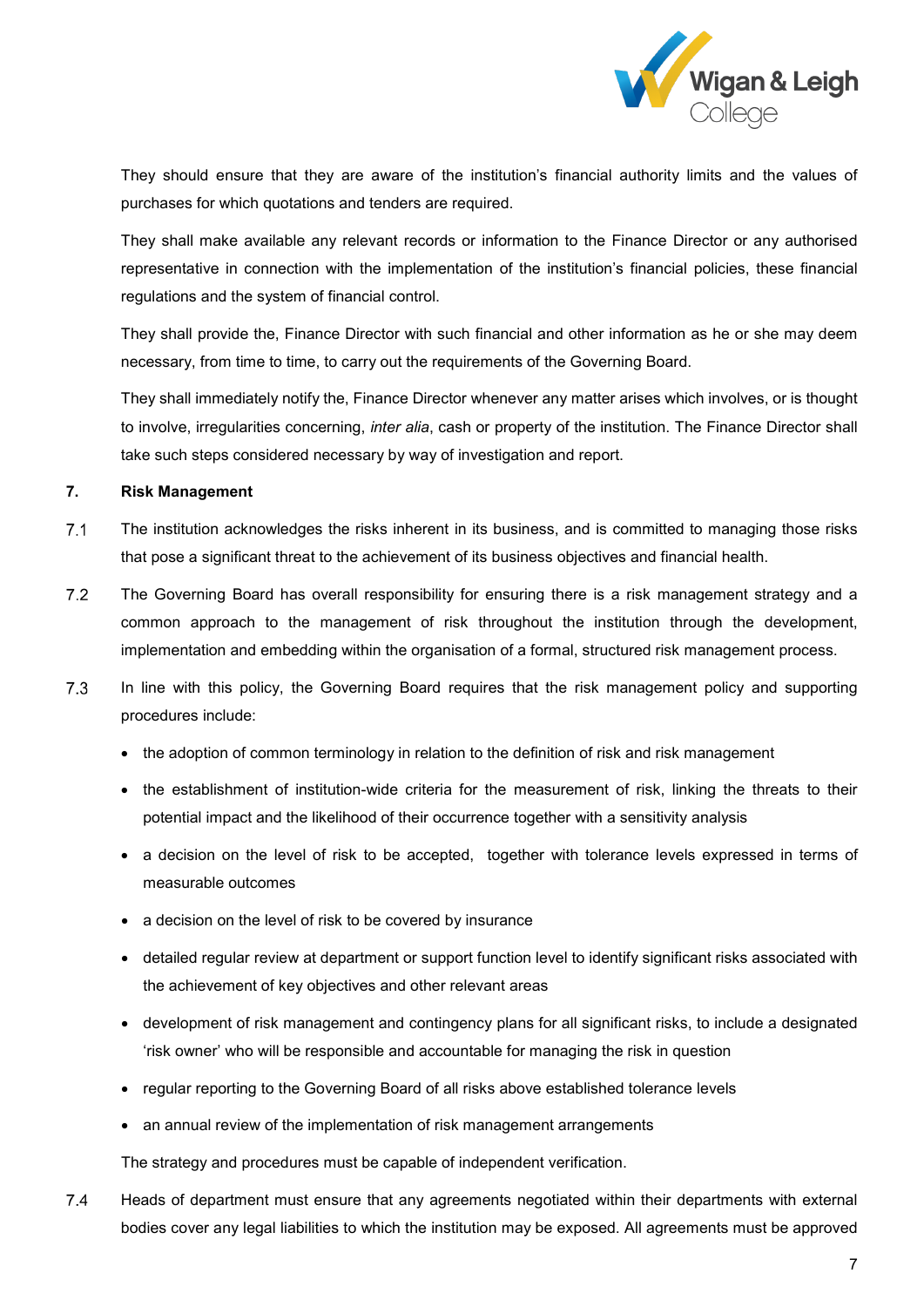

by the Finance Director or the Vice Princial for Corporate services. All such agreements should be entered on to the College contracts register

## <span id="page-8-0"></span>**8. Whistleblowing**

- $8.1$ Whistleblowing in the context of the Public Interest Disclosure Act 1998 is the disclosure by an employee (or other party) of malpractice in the workplace. A whistle-blower can blow the whistle about crime, civil offences (including negligence, breach of contract, etc.), miscarriage of justice, danger to health and safety or the environment and the cover-up of any of these. It does not matter whether or not the information is confidential and the whistleblowing can extend to malpractice occurring in the UK and any other country or territory.
- $8.2$ Normally, any concern about a workplace matter at the institution should be raised with the relevant member of staff's immediate line manager or Head of Department. However, the institution recognises that the seriousness or sensitivity of some issues, together with the identity of the person the member of staff thinks may be involved, may make this difficult or impossible.
- 8.3 A member of staff may, therefore, make the disclosure to one of the staff designated for this purpose, the Finance Director. If the member of staff does not wish to raise the matter with this person, or with the Principal / Chief Executive or the Chair of the Governing Board, it may be raised with the Chair of the Audit Committee.
- 8.4 The full procedure for whistleblowing is set out in the institution's Whistleblowing Policy, which is available through the Human Resources department.

## <span id="page-8-1"></span>**9. Code of Conduct**

- The institution is committed to the highest standards of openness, integrity and accountability. It seeks to  $9.1$ conduct its affairs in a responsible manner, having regard to the principles established by the Committee on Standards in Public Life (formerly known as the Nolan Committee), which members of staff at all levels are expected to observe.
- $9.2$ Additionally, members of the Governing Board, Executive Management Team or those involved in procurement are required to disclose interests in the institution's register of interests maintained by the Clerk to the Governing Board. They will also be responsible for ensuring that entries in the register relating to them are kept up to date regularly and promptly.
- 9.3 In particular, no person shall be a signatory to an institution contract where he or she also has an interest in the activities of the other party.

#### 9.4 **Receiving gifts or hospitality**

It is an offence under the Prevention of Corruption Act 1906 for members of staff to accept corruptly any gift or consideration as an inducement or reward for doing, or refraining from doing, anything in an official capacity or showing favour or disfavour to any person in an official capacity. The guiding principles to be followed by all members of staff must be:

• the conduct of individuals should not create suspicion of any conflict between their official duty and their private interest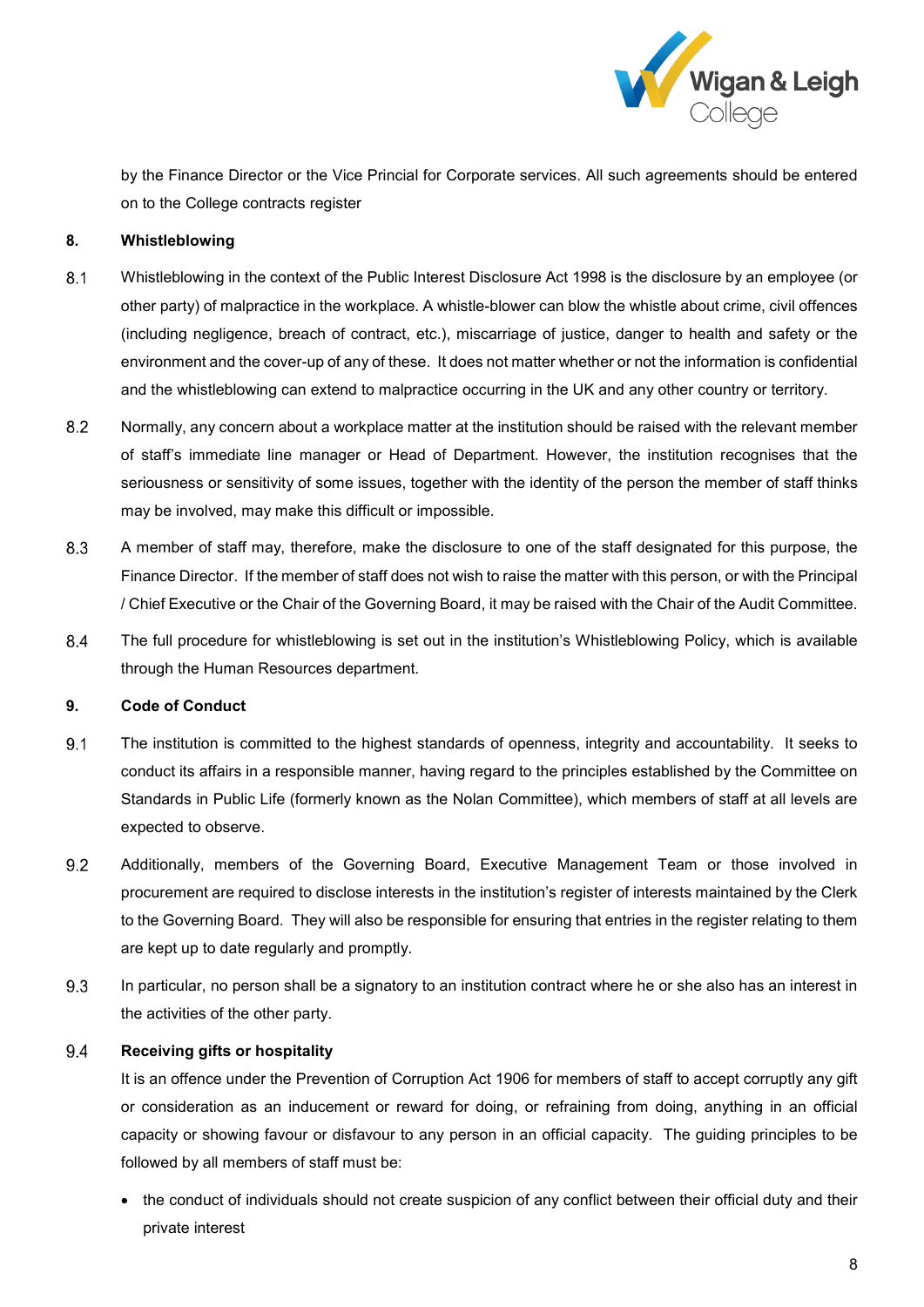

• the action of individuals acting in an official capacity should not give the impression (to any member of the public, to any organisation with whom they deal or to their colleagues) that they have been (or may have been) influenced by a benefit to show favour or disfavour to any person or organisation.

Thus, members of staff should not accept any gifts, rewards or hospitality (or have them given to members of their families) from any organisation or individual with whom they have contact in the course of their work that would cause them to reach a position whereby they might be, or might be deemed by others to have been, influenced in making a business decision as a consequence of accepting such hospitality. The frequency and scale of hospitality accepted should not be significantly greater than the institution would be likely to provide in return and any gifts or hospitality accepted by any member of staff where the value is or may be over £30 must be declared to Finance Director by email at the earliest opportunity.

When it is not easy to decide between what is and what is not acceptable in terms of gifts or hospitality, the offer should be declined or advice sought from the the Finance Director.

### <span id="page-9-0"></span>**C Financial Management and Control**

### <span id="page-9-1"></span>**10. Financial Planning**

The Finance Director is responsible for preparing annually a rolling three-year financial plan for approval by the Governing Board, on the recommendation of the Resources Committee, and for preparing financial forecasts for submission to the funding body. Financial plans should be consistent with the strategic plans and estates strategy approved by the Governing Board.

#### $10.1$ **Budget objectives**

The Governing Board will, from time to time, set budget objectives for the institution. These will help the, Finance Director, in preparing the more detailed financial plans for the institution.

#### $10.2$ **Budget preparation**

The Finance Director is responsible for preparing each year an annual revenue budget and capital programme for consideration by the Resources Committee before submission to the Governing Board. The budget should also include monthly cash flow forecasts for the year and a projected year-end balance sheet. The Finance Director must ensure that detailed budgets are prepared in order to support the resource allocation process and that these are communicated to Heads of Department / budget holders as soon as possible following their approval by the Governing Board.

#### $10.3$ **Capital programmes**

The capital programme includes all expenditure on land and buildings and equipment except regular maintenance whether or not they are funded from capital grants. Expenditure of this type can only be considered as part of the capital programme approved by the Governing Board.

The College's capital policy required individual purchases of equipment over £10,000 to be capitalised.

The Finance Director and Vice Principal for Corporate Services will establish protocols for the inclusion of capital projects in the capital programme for approval by the Governing Board. These will set out the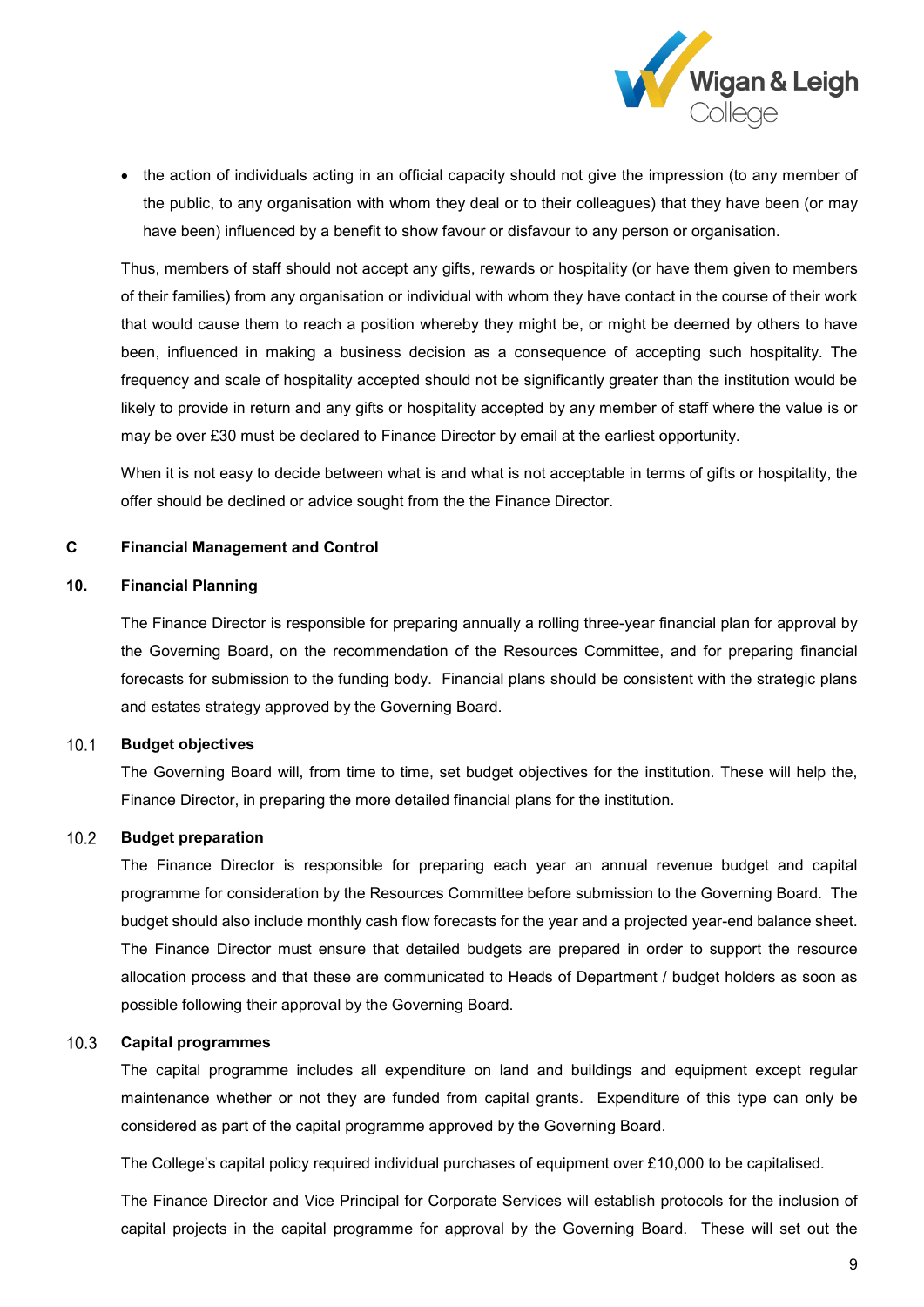

information that is required for each proposed project as well as the financial criteria that they are required to meet.

The Finance Director will also establish procedures for the approval of variations, including the notification of large variations to the funding body, as laid down in funding body guidelines.

The Finance Director is responsible for providing regular statements concerning all capital expenditure to the Resources Committee for monitoring purposes.

Following completion of a capital project, a post-project evaluation or final report should be submitted to the Resources Committee including actual expenditure against budget and reconciling funding arrangements where a variance has occurred as well as other issues affecting completion of the project. Post-project evaluations may also need to be sent to the relevant funding body, as laid down in funding body guidelines.

#### $10.4$ **Overseas activity**

In planning and undertaking overseas activity, the institution must have due regard to the relevant guidelines issued by the funding body.

#### $10.5$ **Other major developments**

Any new aspect of business, or proposed establishment of a company or joint venture, which will require an investment in buildings, resources or staff time of more than £500,000 which is not reflected within the financial forecasts should be presented for approval to the Resources Committee.

The Finance Director will establish protocols for these major developments to enable them to be considered for approval by the Governing Board. These will set out the information that is required for each proposed development as well as the financial criteria that they are required to meet.

# <span id="page-10-0"></span>**11. Financial Control**

#### $11.1$ **Budgetary control**

The control of income and expenditure within an agreed budget is the responsibility of the designated budget holder, who must ensure that day-to-day monitoring is undertaken effectively. Budget holders are responsible to their Head of Department for the income and expenditure appropriate to their budget.

Significant departures from agreed budgetary targets must be reported immediately to the Finance Director by the Head of Department concerned and, if necessary, corrective action taken.

#### $11.2$ **Financial information**

The budget holders are assisted in their duties by management information provided by the Finance Department. The types of management information available to the different levels of management are described in the detailed financial procedures, together with the timing at which they can be expected.

The Finance Director is responsible for supplying management accounts on all aspects of the institution's finances to the Resources Committee on a basis determined by this committee but subject to any specific requirements of the funding body. These reports are presented to the Governing Board, which has overall responsibility for the institution's finances.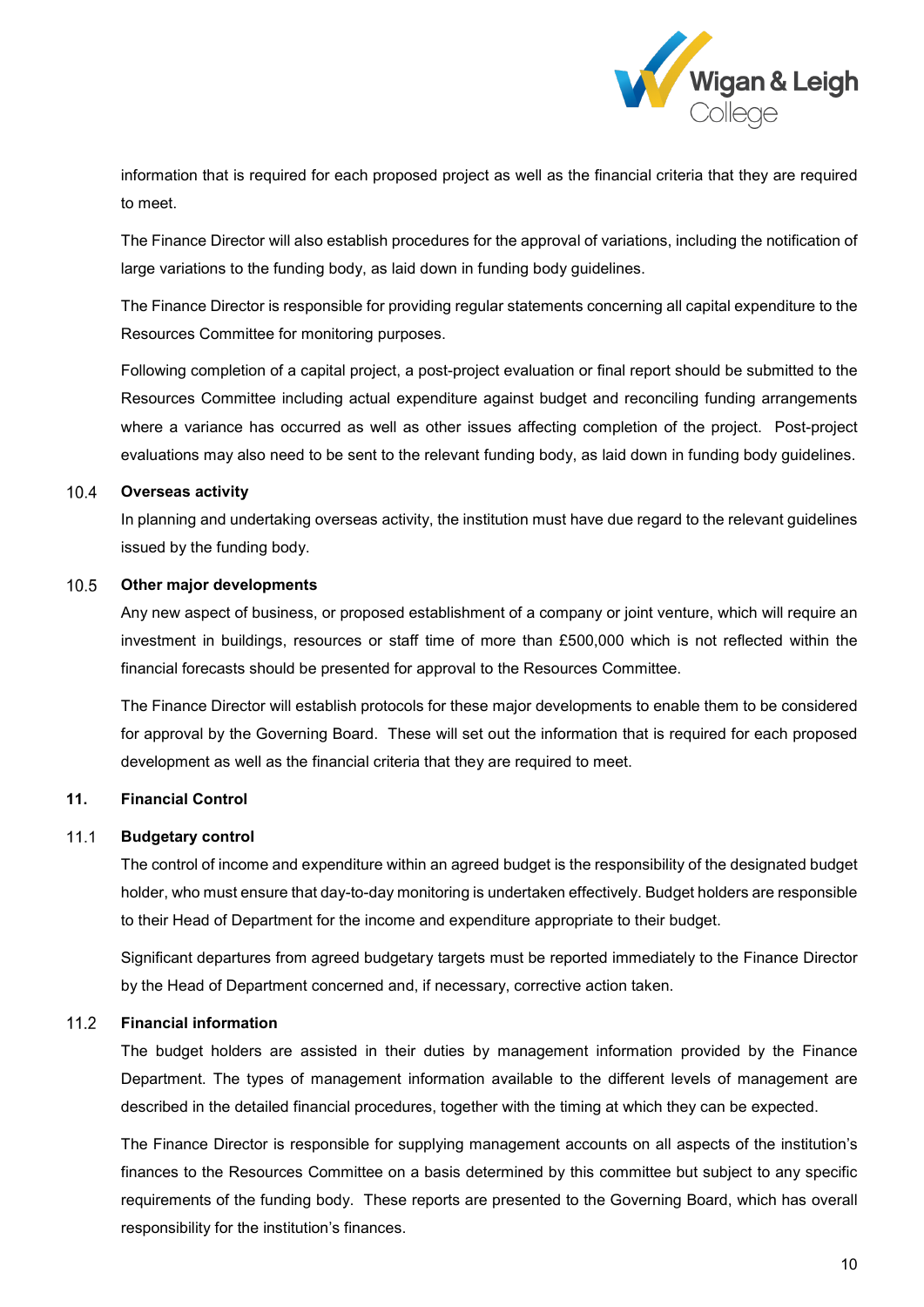

All members of the Governing Board are provided with copies of the management accounts on a monthly basis.

Overspends in individual cost centres require the approval of the Finance Director.

#### $11.3$ **Treatment of year-end balances**

At the year-end, budget holders will not have the authority to carry forward a balance on their budget to the following year.

### <span id="page-11-0"></span>**12. Accounting Arrangements**

#### $12.1$ **Financial year**

The institution's financial year will run from 1 August until 31 July the following year.

#### $12.2$ **Basis of accounting**

The consolidated financial statements are prepared on the historical cost basis of accounting and in accordance with applicable accounting standards.

The College is required to follow the 'Statement of Recommended Practice: Accounting for Further and Higher Education' (SORP), or any successor to the SORP in the preparation of their financial statements.

#### $12.3$ **Format of the financial statements**

The financial statements are prepared in accordance with the Statement of Recommended Practice *Accounting for Further and Higher Education*, subject to any specific requirements of the funding body.

Accounts are prepared for the financial year ending 31 July in the format required by the Education & Skills Funding Agency and the Office for Students as documented in the Accounts Direction Handbook.

#### $12.4$ **Capitalisation and depreciation**

New land and buildings will be recorded in the balance sheet at actual build or acquisition cost, except where they are received as gifts, where they will be recorded at depreciated replacement value. Buildings will be depreciated in equal instalments over their estimated remaining useful life. Land will not be depreciated.

Expenditure incurred on repairs and maintenance of existing buildings will be capitalised if it can be demonstrated that the resultant value of the building, on the basis of depreciated replacement value, is greater than the current book value, or that their economic benefit or expected lifetime is improved.

Expenditure incurred on the acquisition of assets other than land and buildings will be recorded in the balance sheet where the acquisition cost per item is £10,000 or more. Grouped items (e.g. a suite of computers) where individual value have a value of less than £10,000 may also be capitalised. Capitalised assets other than land and buildings will be depreciated in accordance with the College's depreciation accounting policies.

Depreciation will be charged from the date of acquisition or when the asset is commissioned whichever is later.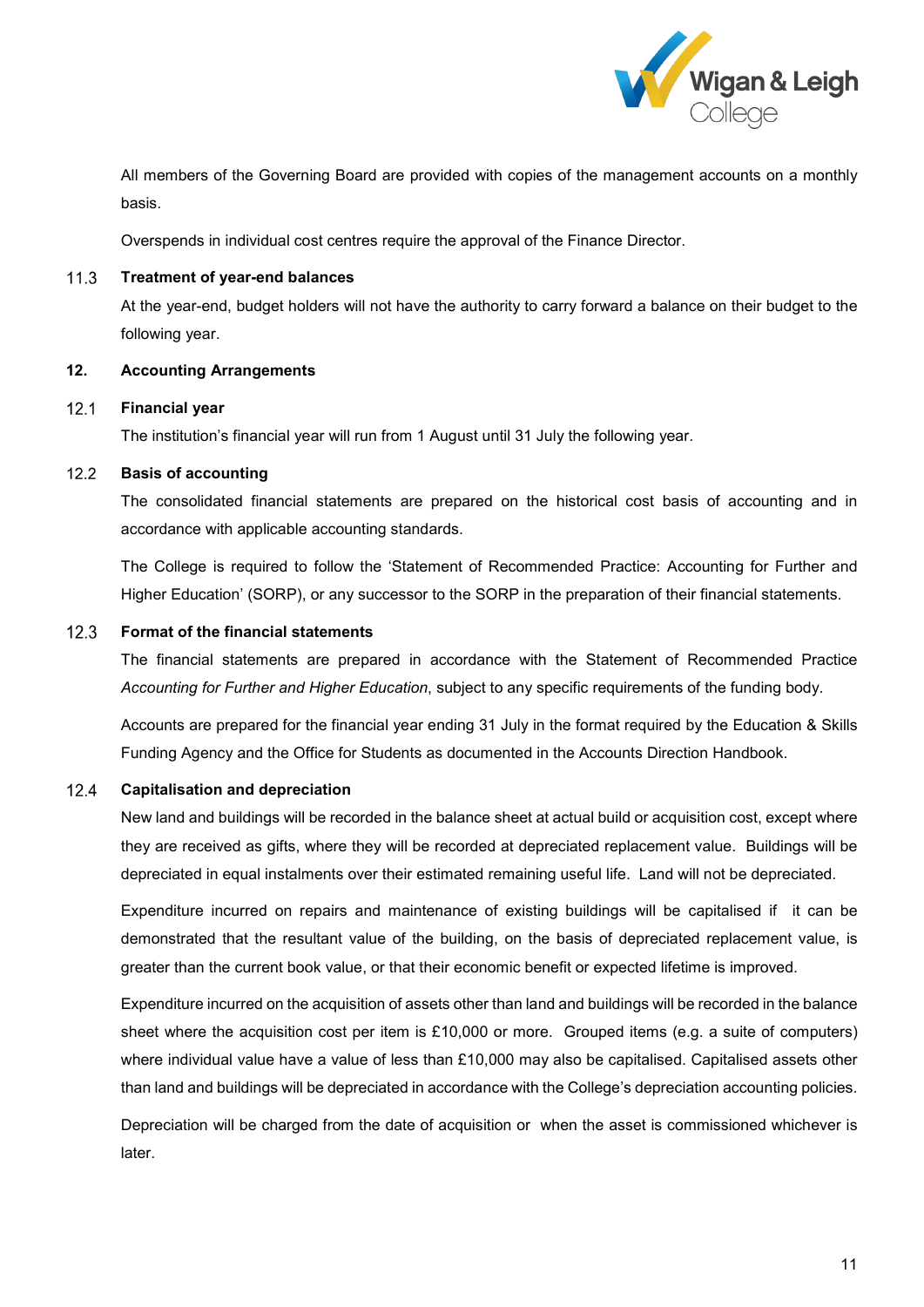

#### $12.5$ **Accounting records**

The Finance Director is responsible for the retention of financial documents. These should be kept in a form that is acceptable to the relevant authorities.

The institution is required by law to retain prime documents for six years plus the current year.

Members of staff should ensure that retention arrangements comply with any specific requirements of funding organisations such as regional development agencies.

Additionally, for auditing and other purposes, other financial documents should be retained for three years or as determined by the funder. The Finance Department shall prepare a manual of financial and accounting procedures to be operated within the College.

The Finance Department shall be responsible for, or involved in, the submission of all grant claims to Government Departments, the ESFA and all other funding bodies. The Finance Director shall review all grant submissions with financial implications. The Principal / Chief Executive shall sign all final grant submissions with financial implications.

The Finance Department shall ensure that accounting records are kept up to date. Any amendments to standing data within the general ledger (e.g. chart of accounts, budget data, opening balances) requires the prior approval of an authorised officer within the Finance Department.

At the end of the financial year the Departments shall supply information to the Finance Director in such form and by such a date as to enable to the prompt close down of the accounts to enable the production of the reports to support the College's financial performance.

The following principles shall be observed in the allocation of accounting duties:-

- a) the duties of providing information regarding sums due to or from the College and of calculating, checking and recording these sums, shall be separated as completely as possible from the duty of collecting or disbursing them
- b) officers charged with the duty of examining and checking the accounts of cash transactions shall not themselves be engaged in any of these transactions.
- c) Monthly Management Accounts will be produced in a format approved by the Resources Committee of the Governing Board. These will normally be available within three weeks from the end of the month. Accounts will not be prepared for August as these would be based purely upon estimates.

#### $12.6$ **Public access**

Under the terms of the Charities Act 1993, the Governing Board is required to supply any person with a copy of the institution's most recent financial statements within two months of a request. The Act enables the Governing Board to levy a reasonable fee and this will be charged at the discretion of the Finance Director. The institution will also allow members of the public to inspect the statement of accounts during normal working hours, and will make them available on the College's website. Furthermore, under the Freedom of Information Act 2000, a copy can be supplied to individuals upon request. A reasonable charge may be made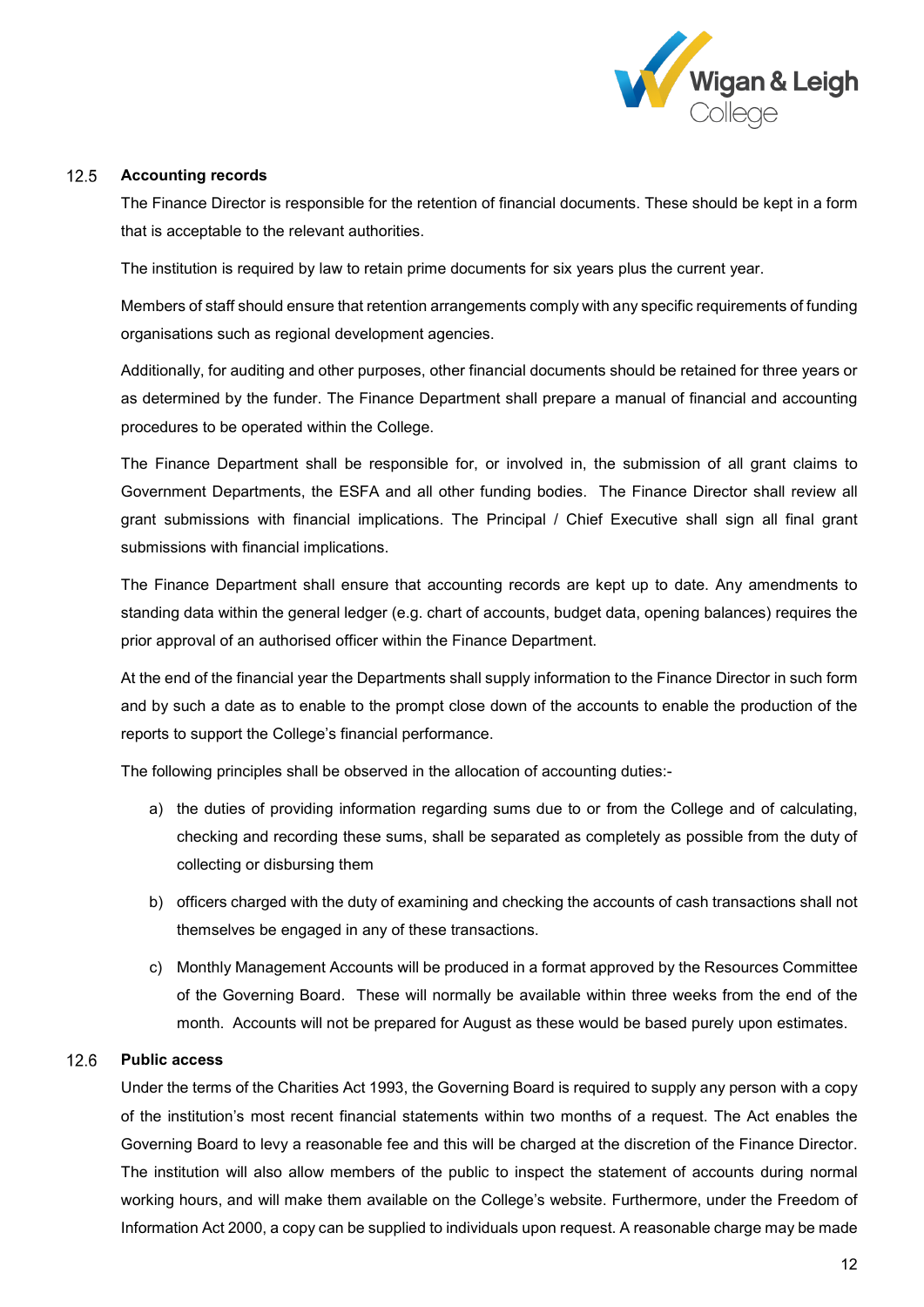

for this, to be determined by the Finance Director to cover costs. The financial reports are also available on the College website at the following web address

https://www.wigan-leigh.ac.uk/governing-board/corporate-documents

#### $12.7$ **Taxation**

The Finance Director is responsible for advising the College, in the light of guidance issued by the appropriate bodies and relevant legislation as it applies, on all taxation issues. Therefore the Finance Director will issue instructions to departments on compliance with statutory requirements including those concerning VAT, PAYE, national insurance, corporation tax and import duty.

The Finance Director is responsible for maintaining the institution's tax records, making all tax payments, receiving tax credits and submitting tax returns by their due date as appropriate.

## <span id="page-13-0"></span>**13. Audit Requirements**

#### $13.1$ **General**

External auditors and internal auditors shall have authority to:

- access institution premises at reasonable times
- access all assets, records, documents and correspondence relating to any financial and other transactions of the institution
- require and receive such explanations as are necessary concerning any matter under examination
- require any employee of the institution to account for cash, stores or any other institution property under their control
- access records belonging to third parties, such as contractors, when required.

The Finance Director is responsible for drawing up a timetable for final accounts purposes and will advise staff and the external auditors accordingly.

Following consideration by the Audit Committee and then consideration by the Resources Committee, the financial statements should be reviewed by the Audit Committee. On the recommendation of the Audit Committee they will be submitted to the Governing Board for approval.

#### $13.2$ **External audit**

The appointment of external auditors for the main financial statements of the institution will take place annually and is the responsibility of the Governing Board. The Governing Board will be advised by the Audit Committee.

The primary role of this external audit is to report on the institution's financial statements and to carry out such examination of the statements and underlying records and control systems as are necessary to reach their opinion on the statements and to report on the appropriate use of funds. Their duties will be in accordance with advice set out in the funding body's audit code of practice and the Auditing Practices Board's statements of auditing standards.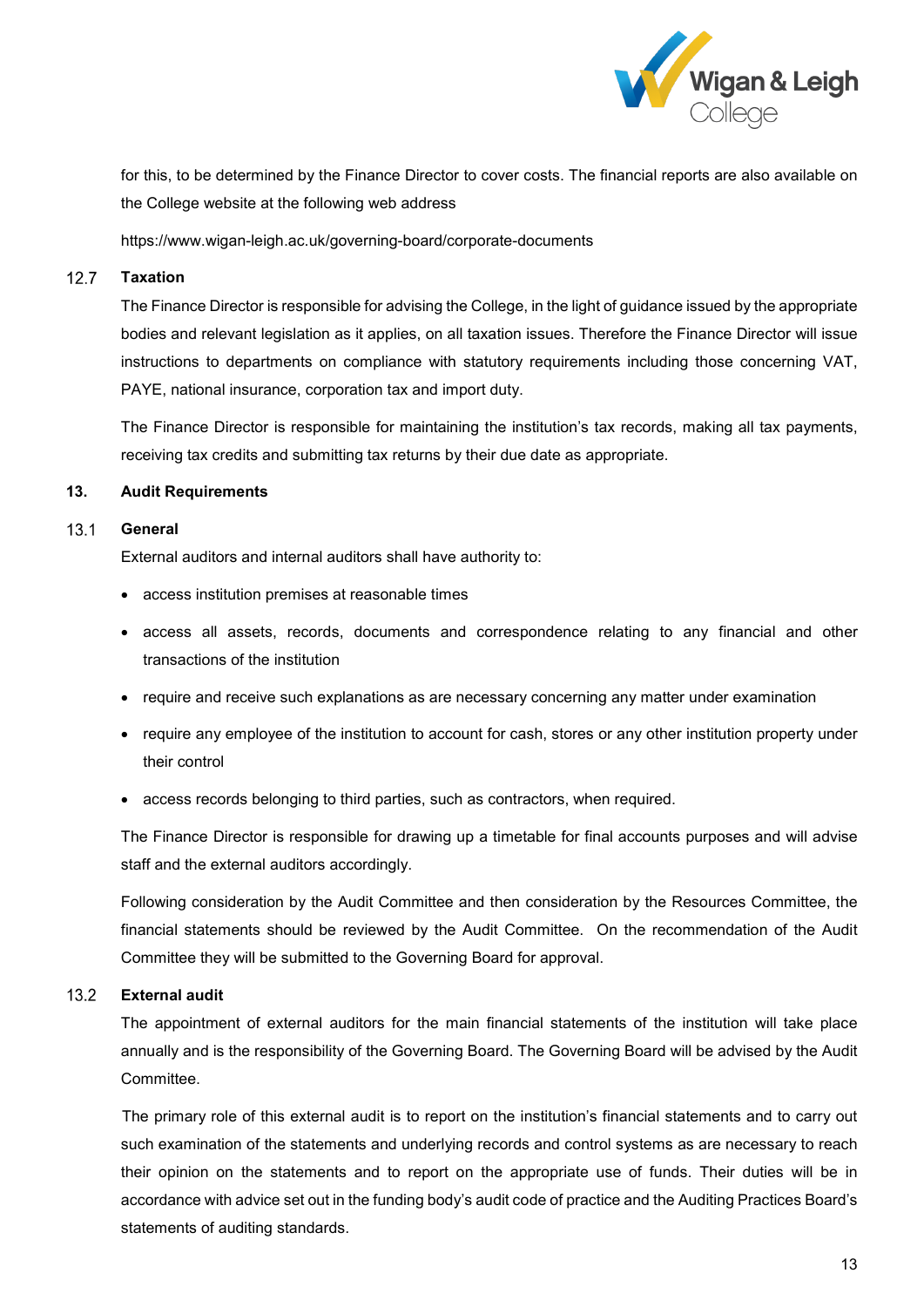

#### $13.3$ **Internal audit**

The internal auditor is appointed by the Governing Board on the recommendation of the Audit Committee.

The institution's financial memorandum with the funding body requires that it has an effective internal audit function and their duties and responsibilities must be in accordance with advice set out in the funding body's audit code of practice. The main responsibility of internal audit is to provide the Governing Board, the Principal / Chief Executive and Executive Management Team with assurances on the adequacy of the internal control system.

The internal audit service remains independent in its planning and operation but has direct access to the Governing Board, Principal / Chief Executive and Chair of the Audit Committee. The internal auditor will also comply with the Auditing Practices Board's auditing guideline *Guidance for Internal Auditors.*

#### $13.4$ **Fraud and corruption**

It is the duty of all members of staff, management and the Governing Board to notify the Finance Director immediately whenever any matter arises which involves, or is thought to involve, irregularity, including fraud, corruption or any other impropriety.

The Finance Director shall immediately invoke the fraud response plan, which incorporates the following key elements:

●he or she will notify the Principal / Chief Executive and the Audit Committee (through its Chair) of the suspected irregularity and shall take such steps as he or she considers necessary by way of investigation and report

●the Principal / Chief Executive shall inform the police if a criminal offence is suspected of having been committed

●any significant cases of fraud or irregularity shall be reported to the funding body in accordance with their requirements as set out in the audit code of practice

●the Audit Committee shall commission such investigation as may be necessary of the suspected irregularity, by the internal audit service or others, as appropriate

●the internal audit service, or others commissioned to carry out an investigation, shall prepare a report for the Audit Committee on the suspected irregularity. Such report shall include advice on preventative measures.

If the suspected fraud is thought to involve the Finance Director and/or the Principal / Chief Executive, the member of staff shall notify the Chair of the Audit Committee direct of their concerns regarding irregularities.

#### $13.5$ **Value for money**

It is a requirement of the financial memorandum that the Governing Board of the institution is responsible for delivering value for money from public funds. It should keep under review its arrangements for managing all the resources under its control, taking into account guidance on good practice issued from time to time by the funding body, the National Audit Office, the Public Accounts Committee or other relevant bodies.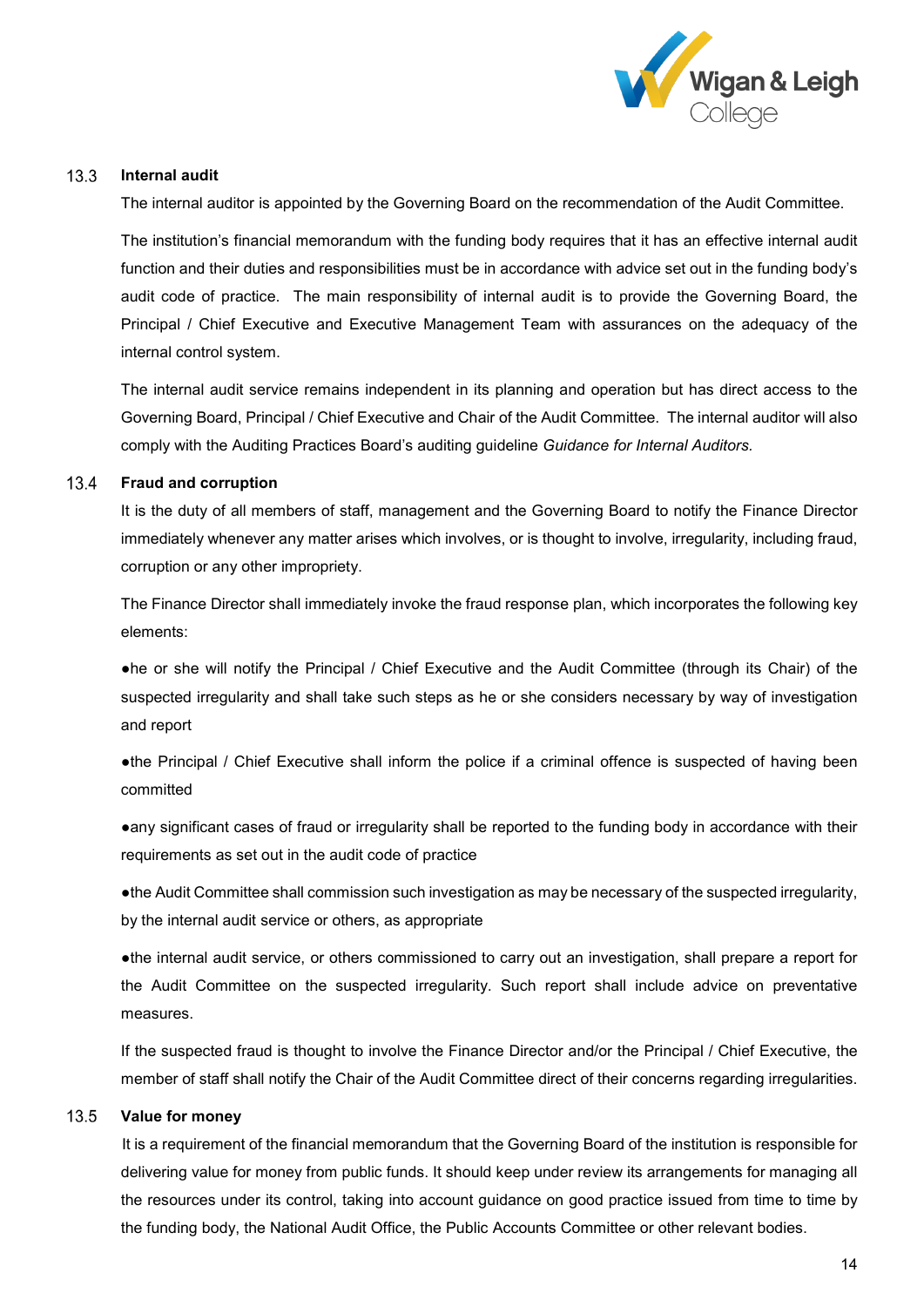

Internal audit is to have regard to value for money in its programme of work. This will be used to enable the Audit Committee to refer to value for money in its annual report.

#### $13.6$ **Other auditors**

The institution may, from time to time, be subject to audit or investigation by external bodies such as the funding body, National Audit Office, European Court of Auditors, HM Revenue & Customs They have the same rights of access as external and internal auditors.

## <span id="page-15-0"></span>**14. Treasury Management**

#### $14.1$ **Treasury management policy**

The Resources Committee is responsible for approving a treasury management policy statement setting out a strategy and policies for cash management, long-term investments and borrowings. This will require compliance with funding body rules regarding approval for any secured or unsecured loans that go beyond the general consent levels set out in the financial memorandum. The committee has a responsibility to ensure implementation, monitoring and review of such policies.

All executive decisions concerning borrowing, investment or financing (within policy parameters) shall be delegated to the Finance Director and an appropriate reporting system set up. All borrowing shall be undertaken in the name of the institution and shall conform to any relevant funding body requirements.

The Finance Director will report annually to the Resources Committee on the activities of the treasury management operation.

#### $14.2$ **Appointment of bankers and other professional advisers**

The Governing Board is responsible for the appointment of the institution's bankers and other professional financial advisers (such as investment managers) on the recommendation of the Resources Committee. The appointment shall be for a specified period after which consideration shall be given by the Resources Committee to competitively tendering the service.

#### $14.3$ **Banking arrangements**

The Finance Director is responsible, on behalf of the Resources Committee, for liaising with the institution's bankers in relation to the institution's bank accounts and the issue of cheques. All cheques shall be ordered on the authority of the Finance Director who shall make proper arrangements for their safe custody.

Only the Finance Director or a Senior Postholder may open or close a bank account for dealing with the institution's funds. All bank accounts shall be in the name of the institution or one of its subsidiary companies.

All cheques drawn on behalf of the institution must be signed in the form approved by the Resources Committee.

Those employees authorised to sign cheques shall be as follows:-

- **The Principal**
- The Finance Director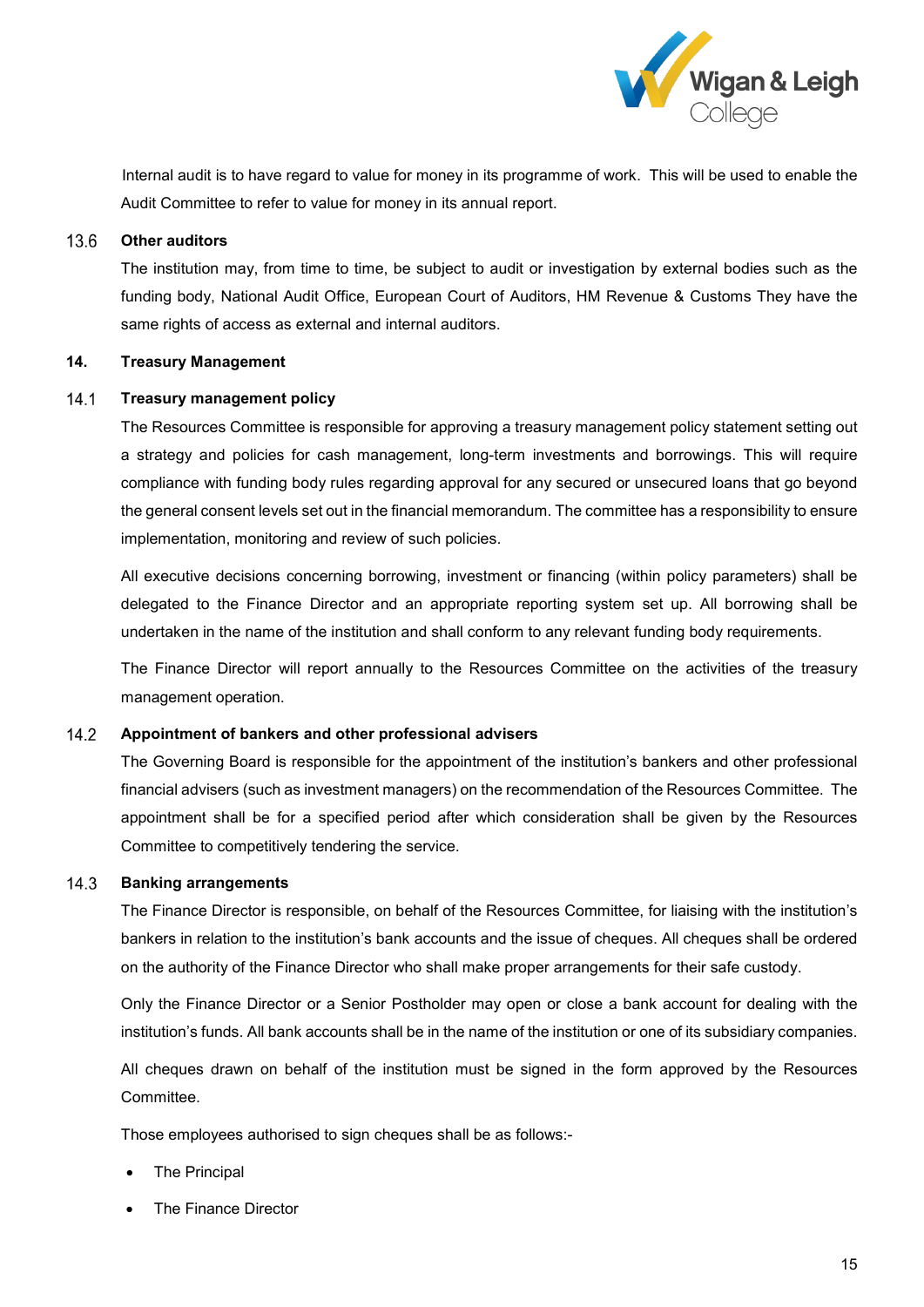

• The Vice Principal Corporate Services

This may be varied from time to time with the approval of the Resources Committee of the Governing Board. The approval limits of each of the individuals shall be approved by the Resources Committee of the Governing Board.

Cheques below £50,000 are signed by any two of the above. Cheques over £50,000 must be countersigned by the Principal.

Staff members shall ensure that all monies collected are handed over for safe keeping in College safes or approved bank accounts. Staff shall under *no* circumstances open separate bank accounts. Staff shall under *no* circumstances receive cheques made payable to themselves as settlement of a service provided by the College.

All automated transfers on behalf of the institution, such as BACS or CHAPS, must be authorised by either the Finance Director, Vice Principal for Corporate Services, or the Principal / Chief Executive.

The Finance Director is responsible for ensuring that all bank accounts are subject to regular reconciliation and that large or unusual items are investigated as appropriate.

# <span id="page-16-0"></span>**15. Income**

#### $15.1$ **General**

The Finance Director is responsible for ensuring that appropriate procedures are in operation to enable the institution to receive all income to which it is entitled. All receipt forms, invoices, tickets or other official documents in use and electronic collection systems must have the prior approval of the Finance Director.

Each Head of Department shall be responsible for the prompt notification to the Finance Department of the requirement for raising sales invoices in connection with work done, goods supplied or services rendered and of all other amounts due. This will be done using the College's standard procedure. The Management Accountant shall be responsible for raising the invoice and pursuing the recovery of monies due.

The Finance Director shall be notified promptly of all monies due to the College and of contracts, leases and other agreements entered into which involve the receipt of monies by the College. The Finance Director shall be provided with copies of any such documents.

All receipt forms, books, tickets and other such items shall either be ordered by or approved by the Finance Department, who shall satisfy themselves as to the arrangements for their control.

Only members of staff authorised by the Finance Director shall collect or accept monies due to the College and official receipts shall be issued for all such amounts at the time of the collection. No member of staff shall accept cheques made out to themselves as payment for a service provided by the College.

The Finance Director is responsible for the prompt collection, security and banking of all income received.

The Finance Director is responsible for ensuring that all grants notified by the funding body and other bodies are received and appropriately recorded in the institution's accounts.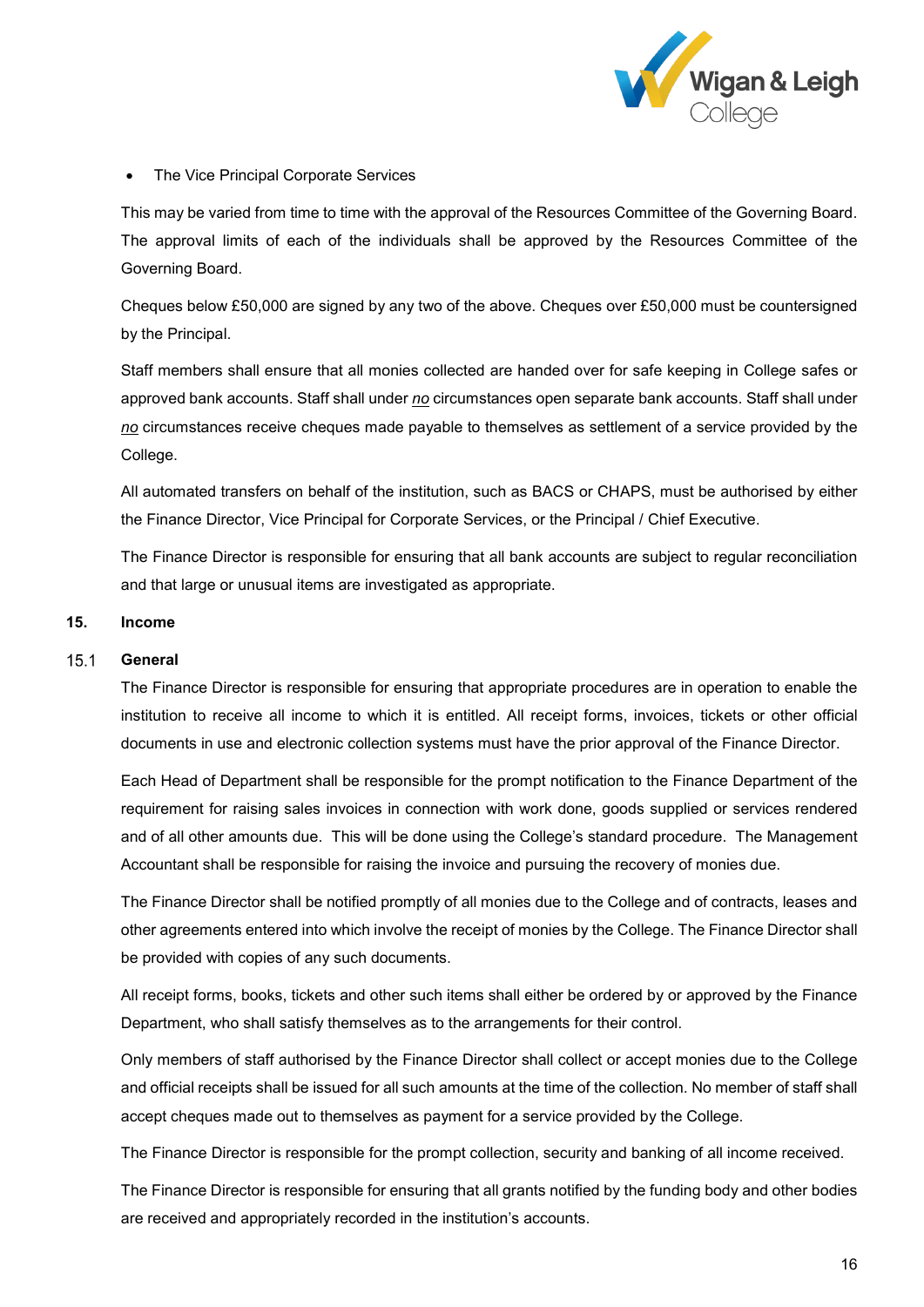

The Finance Director is responsible for ensuring that all claims for funds, including research grants and contracts, are made by the due date.

#### $15.2$ **Maximisation of income**

It is the responsibility of all staff to ensure that revenue to the institution is maximised by the efficient application of agreed procedures for the identification, collection and banking of income. In particular, this requires the prompt notification to the Finance Director of sums due so that collection can be initiated.

#### $15.3$ **Receipt of cash, cheques and other negotiable instruments**

All monies received within departments from whatever source must be recorded by the department on a daily basis, together with the form in which they were received, for example cash, cheques and other negotiable instruments.

All monies received must be paid to the finance department promptly, and in accordance with a timetable prescribed by the Finance Director and set out in financial procedures. The custody and transit of all monies received must comply with the requirements of the institution's insurers.

All sums received must be paid in and accounted for in full, and must not be used to meet miscellaneous departmental expenses or be paid into the departmental petty cash float. Personal or other cheques must not be cashed out of money received on behalf of the institution.

Receipts by credit or debit card: the institution may only receive payments by debit or credit card using procedures approved by the Finance Department.

No exchanges for change must be made from any payments made to the College without prior approval from the Finance Director

No deductions must be made from any payments made to the College prior to paying monies over to the finance department. All monies are banked with the exception of:

Change for the petty cash tin.

The petty cash control accounts are reconciled monthly.

#### $15.4$ **Collection of debts**

The Management Accountant shall ensure that:

- debtors' invoices are raised promptly on official invoices, in respect of all income due to the institution
- invoices are prepared with care, recorded in the ledger, show the correct amount due and are credited to the appropriate income account
- any credits granted are valid, properly authorised and completely recorded
- VAT is correctly charged, where appropriate, and accounted for
- monies received are posted to the correct debtors' account
- swift and effective action is taken in collecting overdue debts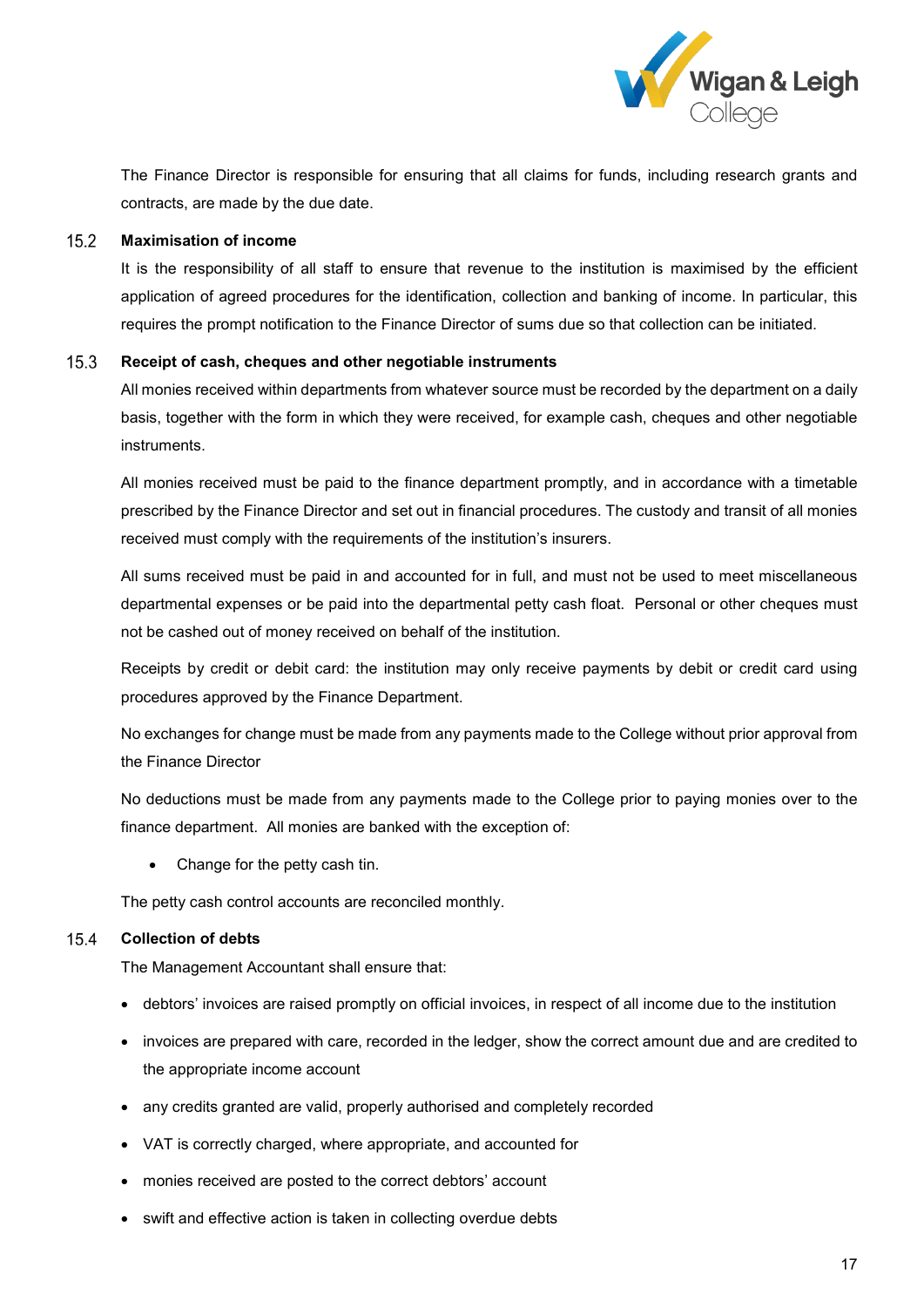

• outstanding debts are monitored and reports prepared for management.

Only the Finance Director can implement credit arrangements and indicate the periods in which different types of invoice must be paid. All invoices are requested to be settled within 30 days from the date of the invoice, with the exception of contracts, which are in line with the terms agreed by the Principal / Chief Executive and stage payments for course fees which are administered by the Finance Department.

Requests to write off debts must be referred in writing to the Finance Director.

#### $15.5$ **Student fees**

The procedures for collecting tuition fees must be approved by of the Finance Director who is responsible for ensuring that all student fees due to the institution are received.

Any student who has not paid an account for fees or any other item owing to the institution may be prevented from re-enrolling at the institution and from using any of the institution's facilities unless appropriate arrangements have been made to pay the amount outstanding.

Only the Executive Management Team is authorised to waive fees. Such waiver is only to be given after due consideration of the individual's financial circumstances. Other fees will only be waived if the individual meets the fee waiver requirements as set out in the Fees Policy approved annually.

#### **Student loans**  $15.6$

Appropriate records will be maintained to support all transactions involving student loans.

## <span id="page-18-0"></span>**16. Project Funding and Contracts**

#### $16.1$ **General**

The individual project manager is responsible for examining every formal application for grant / project funding and shall ensure that there is adequate provision of resources to meet all commitments.

The individual project manager shall maintain all financial records relating to research grants and contracts and shall initiate all claims for reimbursement from sponsoring bodies by the due date.

Each grant or contract will have a named supervisor or grant holder and will be assigned to a specific budget holder.

Control of pay and non-pay expenditure will be contained within the budget cost centre. The head of the budget cost centre may delegate day-to-day control of the account but any overspend or under-recovery of overheads is to be the clear responsibility of the budget cost centre, with any loss being a charge against departmental funds.

#### $16.2$ **Recovery of overheads**

Overheads will be charged where the funding arrangements permit full recovery.

#### $16.3$ **Grant and contract conditions**

Many grant-awarding bodies and contracting organisations stipulate conditions under which their funding is given. In addition, there are often procedures to be followed regarding the submission of interim or final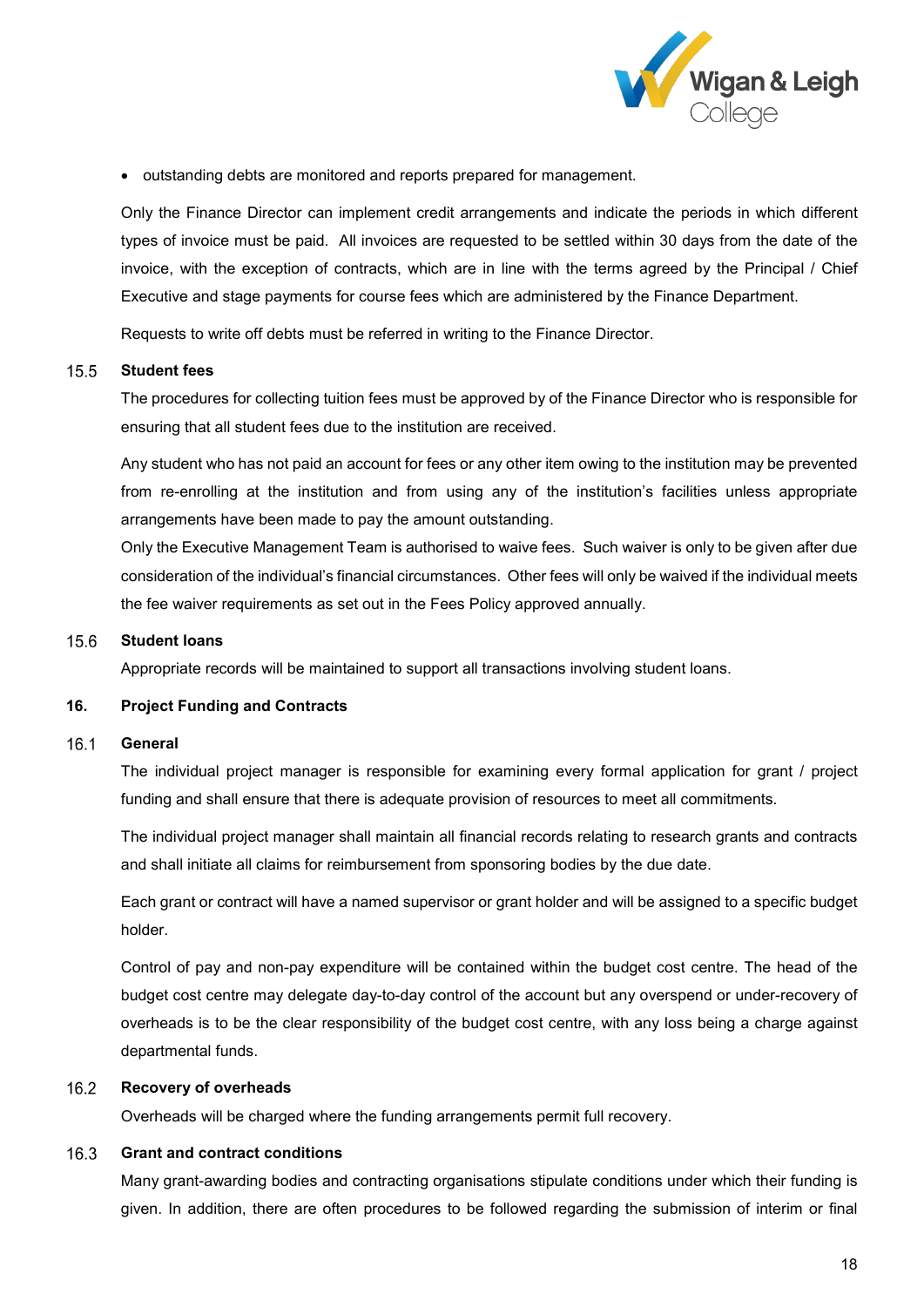

reports or the provision of other relevant information. Failure to respond to these conditions often means that the institution will suffer a significant financial penalty. It is the responsibility of the named supervisor or grant holder to ensure that conditions of funding are met.

Any loss to the institution resulting from a failure to meet conditions of funding is the responsibility of the budget holder, and may be charged against departmental funds.

## <span id="page-19-0"></span>**17. Other Income-Generating Activity**

#### $17.1$ **Private consultancies and other paid work**

Unless otherwise stated in a member of staff's contract:

- outside consultancies or other paid work may not be accepted without the consent of the Principal / Chief Executive
- applications for permission to undertake work as a purely private activity must be submitted to the Principal / Chief Executive, as appropriate, and include the following information:
	- $\circ$  the name of the member(s) of staff concerned
	- o the title of the project and a brief description of the work involved
	- $\circ$  the proposed start date and duration of the work
	- $\circ$  full details of any institution resources required (for the calculation of the full economic cost)
	- $\circ$  an undertaking that the work will not interfere with the teaching and normal institutional duties of the member(s) of staff concerned.

#### $17.2$ **Short courses and services rendered**

In this context a short course is any course which does not form part of the award-bearing teaching load of the faculty.

Any staff wishing to run a short course must have the permission of their Assistant Principal. The course organiser will be responsible to the Head of Department for day-to-day management of the course. The course will be costed in accordance with the faculty's direct cost and will include the College's burden. Lower rates can only be used with the agreement of the Finance Director.

#### $17.3$ **Off-site collaborative provision (subcontracting)**

Any contract or arrangement whereby the institution provides education with the assistance of persons other than the institution's own staff or must be subject to the following procedure.

The contractor arrangement shall be in line with the level of subcontracting agreed by the Governing Board.

The form of the contract shall be scrutinised in advance of its operation by the Finance Director and the Vice Principal for Data & Funding , the contract shall be signed on behalf of the College by them or the Principal / Chief Executive.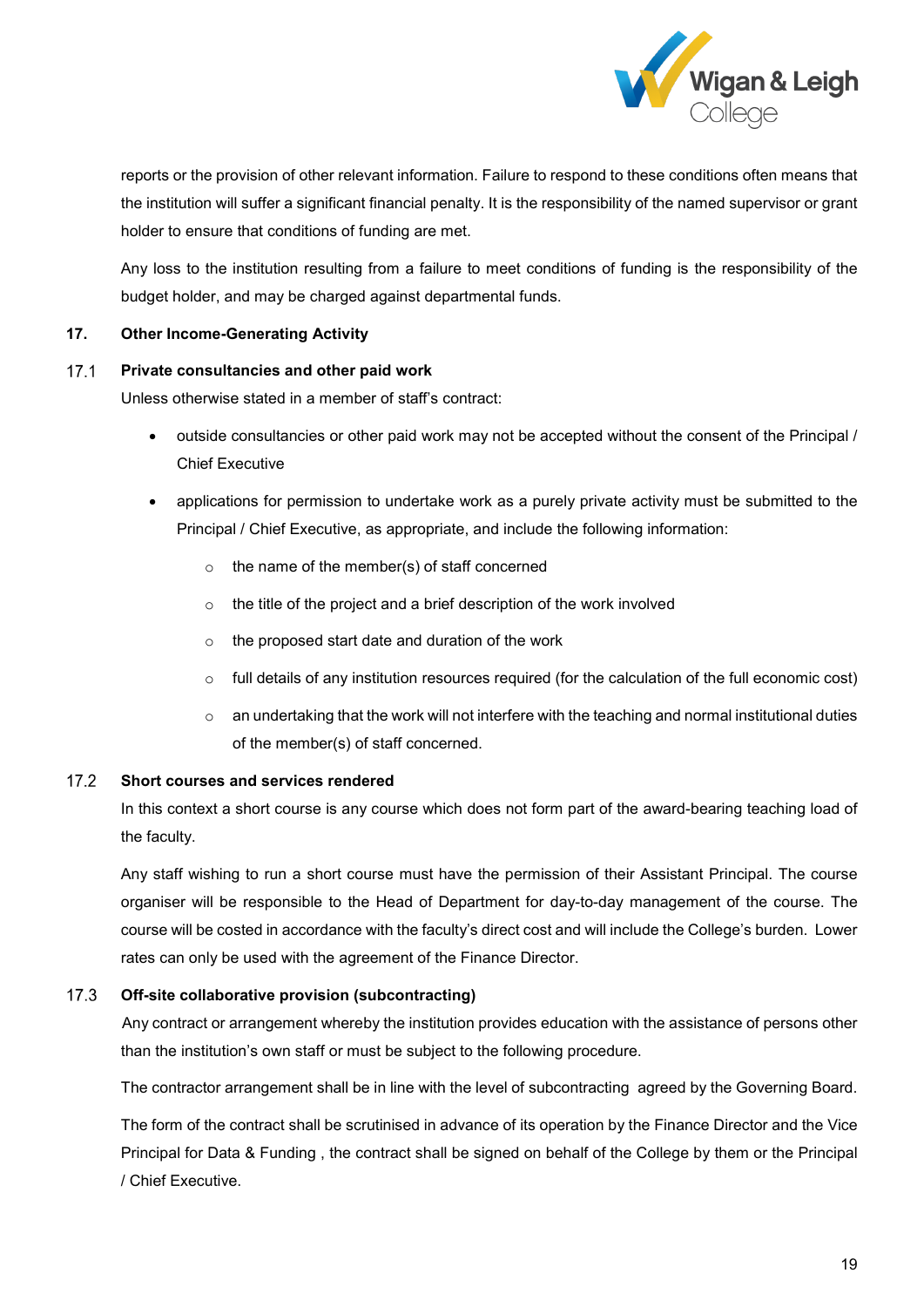

The impact of the contract(s) shall be subject to scrutiny by the Resources Committee. The format for regular reports shall be as stated in funding body guidance. The committee shall consider the risk factors associated with the proposed partnership and agree an appropriate entry in the institution's financial forecast.

Where the partnership would represent a significant departure from the institution's strategic plan, the Governing Board shall approve the departure, and the Principal / Chief Executive shall seek the views of and inform the funding body.

#### $17.4$ **Matched funding**

Any such project requires the approval of the appropriate officer prior to any commitment being entered into. Such approval shall be dependent upon the relevant Head of Department being able to demonstrate that eligible matching funds are available and that the project is financially viable by the application of the institution's costing and pricing policy.

Individual applications for funds in excess of £500,000 shall be the subject of a report by the Principal / Chief Executive to the Resources Committee which will set out, amongst other things, the potential risks generated by the project.

If the institution sub-contracts such work to external providers, the Finance Director shall ensure that:

- this is on the basis of a written contract which allows for full audit access to detailed records
- appropriate monitoring procedures are in place to ensure that the outputs are achieved and the provision is of suitable quality
- payments are only made against detailed invoices.

#### $17.5$ **Profitability and recovery of overheads**

All other income-generating activities must be self-financing or surplus-generating unless it is intended that a new course is to be launched as a loss leader. If that is the case, the reason for it must be specified by the Head of Department and agreed by the Executive Management Team.

Other income-generating activities organised by members of staff must be costed and agreed with the Finance Director before any commitments are made. Provision must be made for charging both direct and indirect costs in accordance with the institution's costing and pricing policy, in particular for the recovery of overheads.

#### $17.6$ **Additional contributions to departments**

Distribution of profits on other income-generating activity between central funds of the institution and individual departments will be agreed by the Finance Director.

#### $17.7$ **Additional payments to staff**

Any proposal that involves additional payments to members of staff should be supported by a schedule of names and values and must be approved by the Executive Management Team, and in the case of an Executive Manager, the Principal / Chief Executive.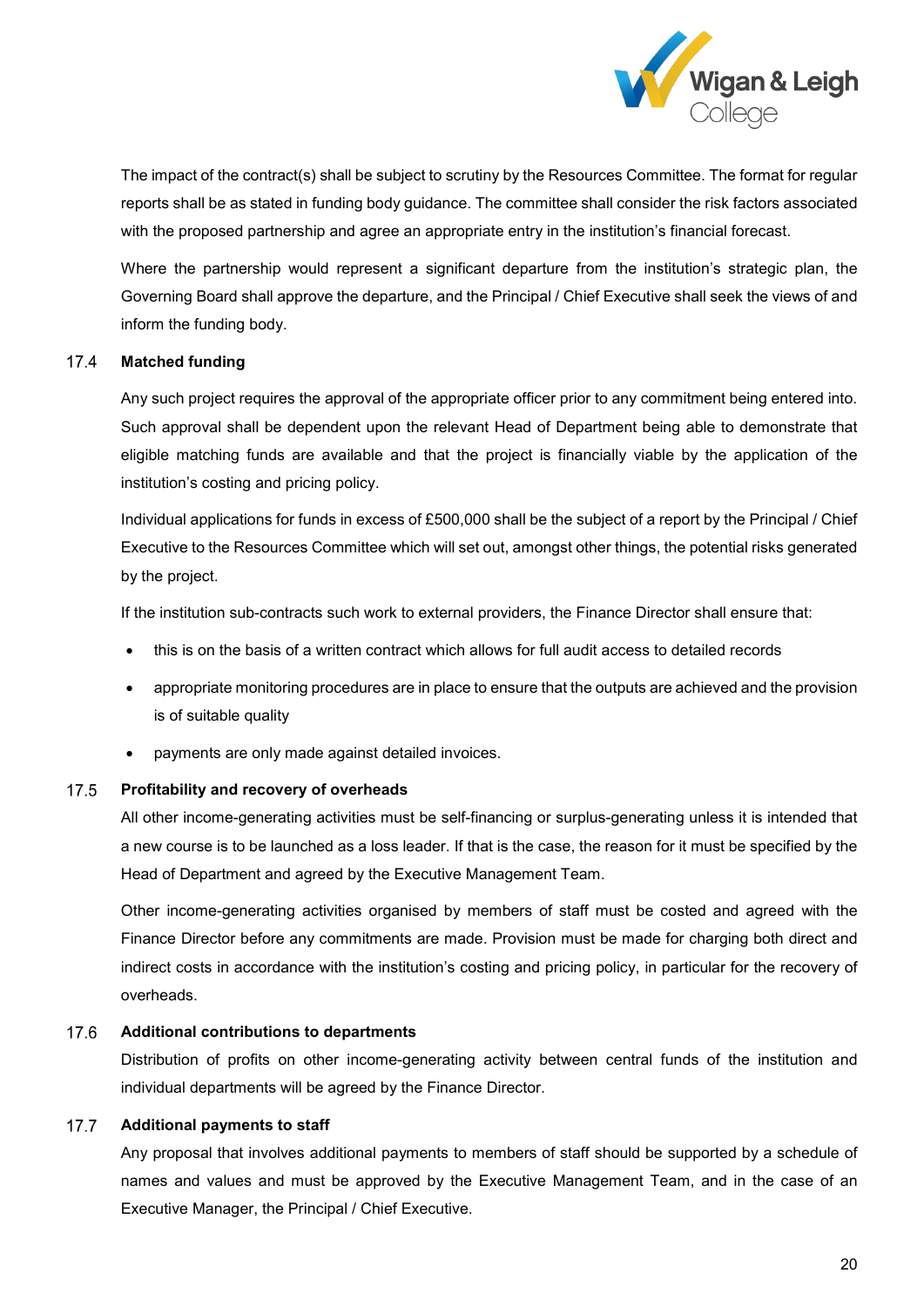

If new staff are to be funded by a project then this request for new staff will need to be authorised in the normal manner.

## <span id="page-21-0"></span>**18. Intellectual Property Rights and Patents**

#### $18.1$ **General**

Certain activities undertaken within the institution including research and consultancy may give rise to ideas, designs and inventions which may be patentable. These are collectively known as intellectual property.

#### 18.2 **Patents**

The Resources Committee is responsible for establishing procedures to deal with any patents accruing to the institution from inventions and discoveries made by staff in the course of their daily work.

#### $18.3$ **Intellectual property rights**

In the event of the institution deciding to become involved in the commercial exploitation of inventions and research, the matter should then proceed in accordance with the intellectual property procedures contained in the College's procedures.

## <span id="page-21-1"></span>**19. Expenditure**

#### $19.1$ **General**

The Finance Director is responsible for making payments to suppliers of goods and services to the institution.

#### 19.2 **Scheme of delegation / financial authorities**

The Head of Department is responsible for purchases within their department. Purchasing authority may be delegated to named individuals within the department who must be on the authorised signatories list.

Individual purchases below £250 should, where possible, be made using a College Procurement Card in accordance with the procedures issued by the Finance Director.

The PA to the Executive Management Team shall maintain a register of authorised signatories and managers must supply specimen signatures of those authorised to certify financial documents.

Requisitions shall be sent to the Finance Department in accordance with Financial Procedures. Each Head of Department shall be responsible for purchase requisitions issued from their department and for ensuring that the cost is within approved limits.

Where, as a matter of emergency (i.e. at weekends or statutory holidays) goods or services are ordered verbally, a confirmation purchase requisition shall be issued as soon as possible.

Official orders shall be issued electronically by the College following receipt of a properly authorised requisition for all work, goods or services to be supplied to the College. All orders shall be raised prior to the delivery of goods or commencement of work for the supply of certain goods it may be appropriate to issue a blanket order to cover a specified period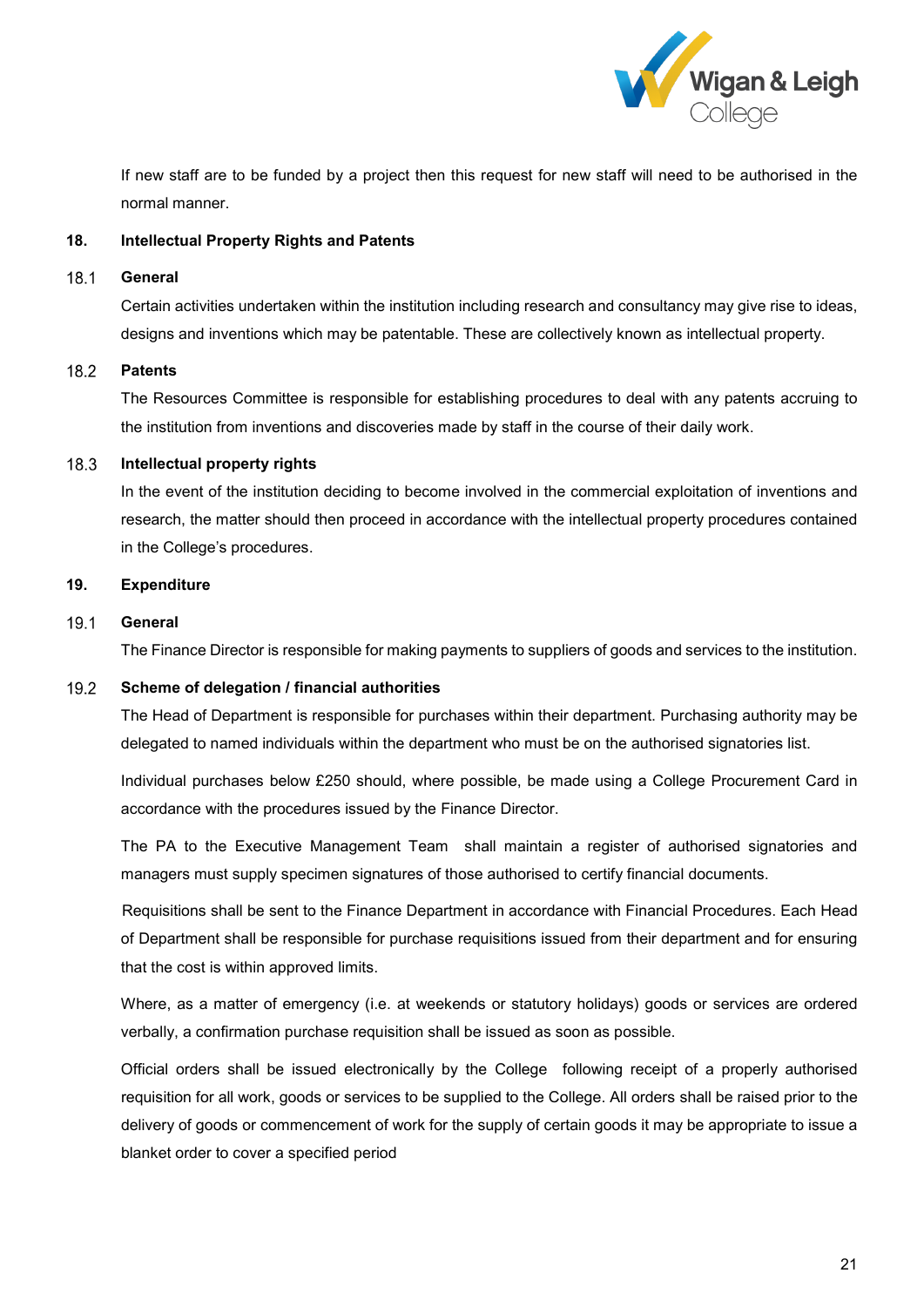

Orders over £20,000 require the authorisation of the Finance Director. Orders over the value of £50,000 require the authorisation of the Principal / Chief Executive. Orders over the value of £100,000 require the approval of the Chair of the Governing Board or the Chair of the Resources Committee.

On no account may official orders be used to obtain goods for private use by members of staff of the College. Educational equipment and materials may be purchased by the College for resale to students.

The College will comply with the Public Contracts Regulations 2015, which took effect from 26 February 2015.

#### $19.3$ **Procurement**

The institution requires all budget holders, irrespective of the source of funds, to obtain supplies, equipment and services at the lowest possible cost consistent with quality, delivery requirements and sustainability, and in accordance with sound business practice.

Goods and services purchased by the College should be obtained in the most cost-effective manner whilst ensuring Value for Money and ethical procurement. Various tools and resources are available to staff to help with the sourcing of goods and services in the correct manner such as certain purchasing consortiums have framework agreements in place that are compliant with the Public Contract Regulations 2015.

#### $19.4$ **Tenders and quotations**

19.5 Managers and delegated budget holders must comply with the institutions tendering procedures, detailed below. Staff should note that values shown below relate to the contract values, not annual spend.

## **Up to £4,999**

The budget holder shall use good sense and have the discretion to decide whether or not to obtain quotations, but value for money must always be paramount.

### **from £5,000 to £59,999**

The budget holder shall be required to draw up a specification for the goods / services; to obtain at least three written quotations (to be retained by the Budget Holder). Quick quote tools are available on certain frameworks or where a framework is not a suitable route to market this can be achieved by approaching three suitable suppliers, including the incumbent if you are happy with their current performance.

### **from £60,000 to £213,477**

The Budget Holder shall be required to draw up a specification for the goods / service for inclusion in a competitive tender process. Frameworks offer an opportunity to run a mini competition across a wide range of their categories. Purchases outside of a framework will require a tendering process to be managed. The process should always take into account Quality as well as Cost. Staff are encouraged to seek support where required to ensure a suitable process is undertaken to protect the College from unfair contract terms being accepted and a transparent process being undertaken.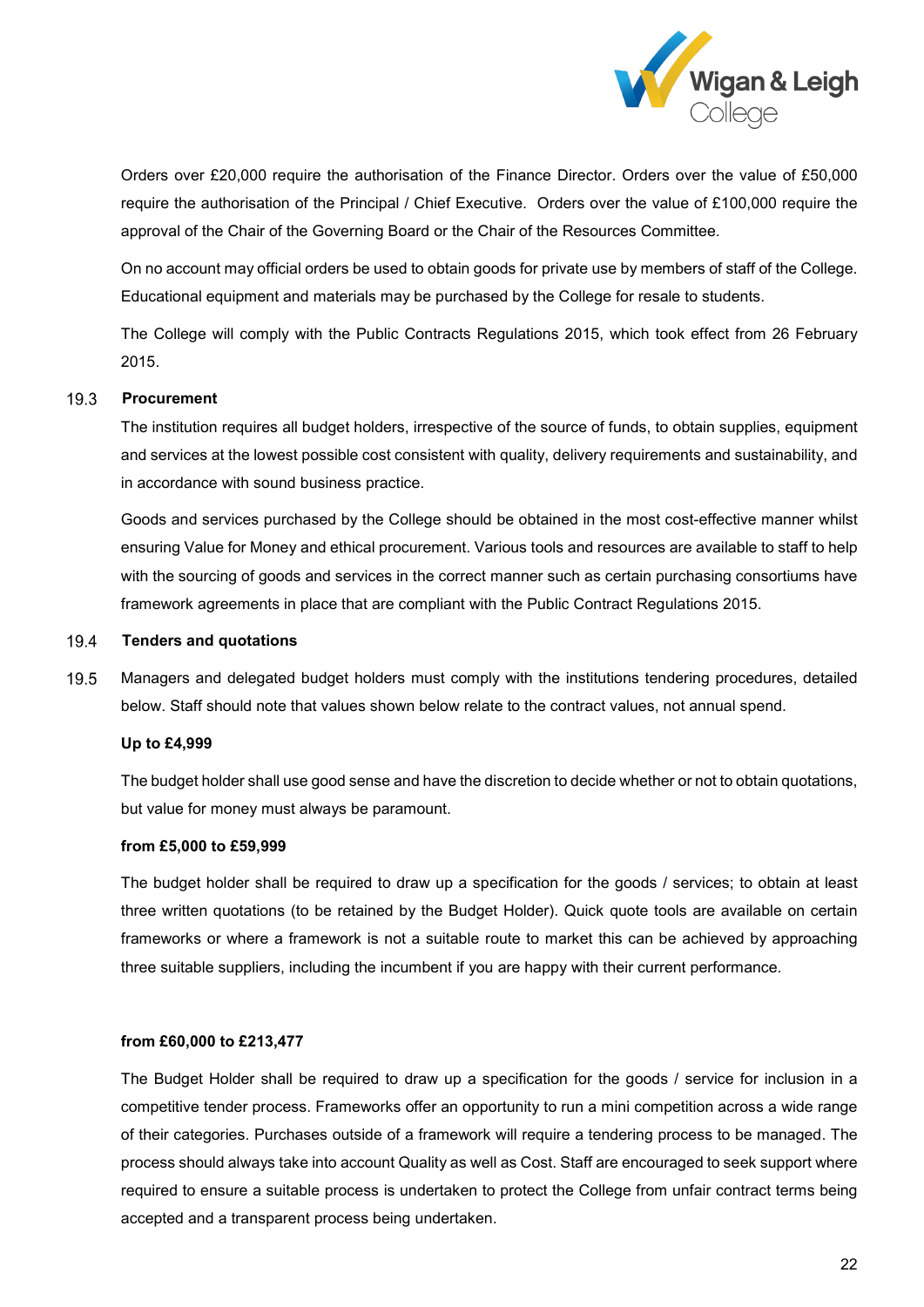

## **over £213,477 (the Public Contract Regulations 2015 (PCR 2015) threshold for goods and services)**

The Budget Holder is legally required to ensure all purchases with a contract value over the threshold are competitively tendered in line with PCR 2015 rules. Planning will ensure that adequate time can be allowed to follow a compliant process which meets the requirements of PCR 2015. Typically 3-4 months are required to complete this process, so forward planning is paramount.

The procurement threashold is currently £213,477 (excluding VAT) as at 1 January 2022

Staff should note the threshold of £213,477 relates to the contract and / or aggregated value of purchases, so the following instances should be noted:

Estimated purchase cost for goods and services over the value of £213.477 require a PCR 2015 compliant procurement process;

Repeat purchases of goods and services over a 4 year period, not covered by a contract, require a PCR 2015 compliant procurement process;

The aggregated value of purchases of goods and services over a 4 year period, requires a PCR 2015 compliant procurement process i.e. the total cost of bus services, not the cost per route, would be considered.

## **Over £250,000**

Contract values over £250,00 require the approval of the Principal / Chief Executive or their representative.

### **Over £5,336,937 (the Public Contract Regulations 2015 (PCR 2015) threshold for works**

The Budget Holder is legally required to ensure all purchases of works with a contract value over the threshold are competitively tendered in line with PCR 2015 rules. Planning will ensure that adequate time can be allowed to follow a compliant process which meets the requirements of PCR 2015. Typically 3-4 months are required to complete this process, however various stages could be required such as Planning and Design followed by Build and Construction, so forward planning is paramount.

In the interest of segregation of duties there should be at least two individuals involved in evaluating the tender responses.

#### 19.8 **Electronic tendering**

All tenders should be issued and received via an E-procurement system. This is a mandatory requirement for e-communication on all Public Sector contracts from October 2018. This is an efficient and secure way to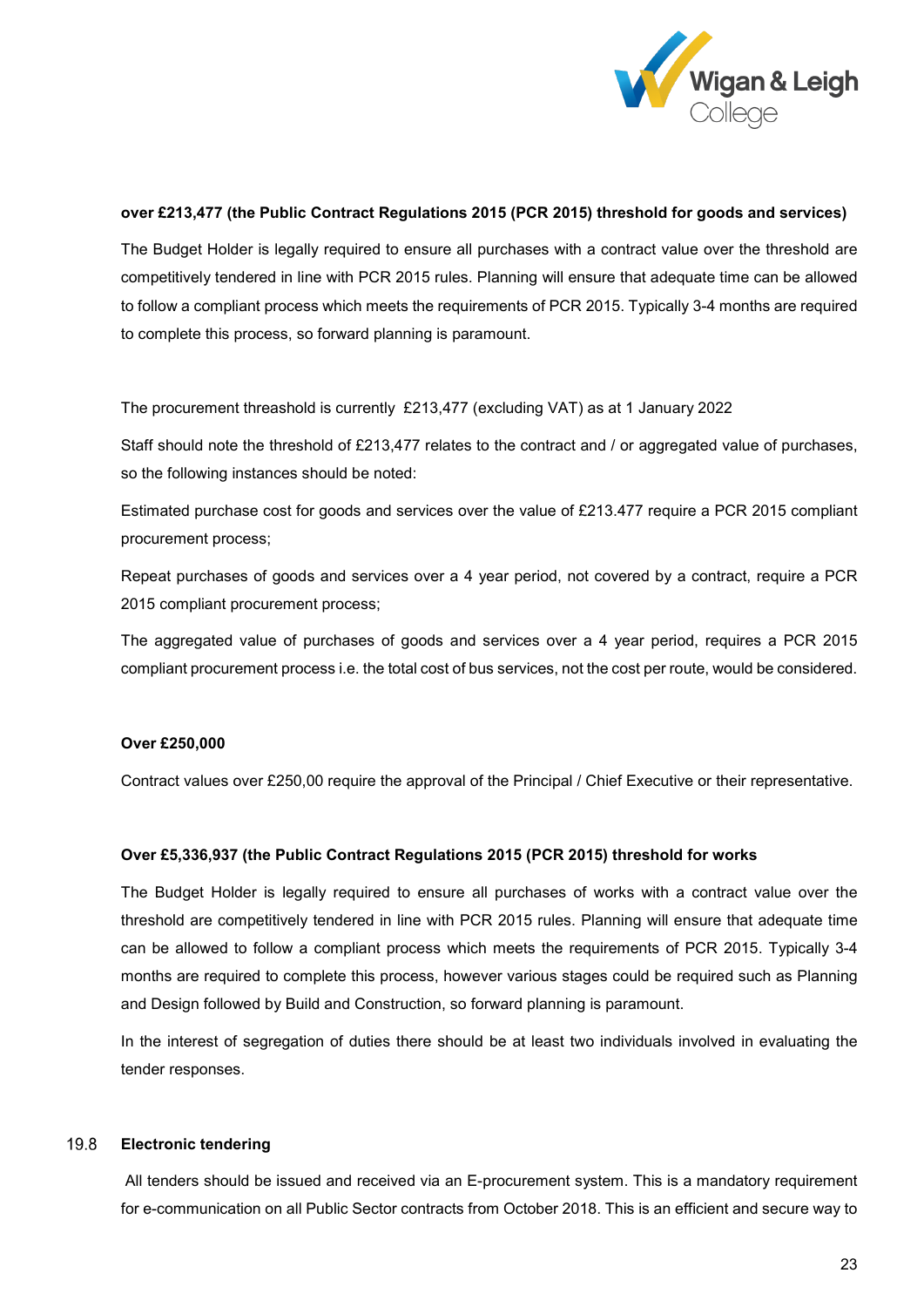

view, upload and share documents in a timely manner amongst bidders. Any communication between suppliers should be raised via the E-procurement system which ensures all bidders have access to the same information and the process is transparent for audit purposes. The college will only be able to access the submitted tenders once the closing day and time is met. No amendments can be made to the tendered submissions therefore it is a highly secure process which elevates the need for witnesses when receiving and opening tenders. College procurement advice is available from Tenet Education Services who have access to electronic tendering systems.

Awarded tenders should ensure they have relevant contracts in place and only be accepted in the case of;

- Tenders between the values of £60k £214,377 should be approved and signed off by the Finance Director or their representative and the Manager responsible for the contract management of this service.
- Tenders over £214,377 should be approved and signed off by the Principal / Chief Executive or their representative and the Manager responsible for the contract management of this service.
- Tenders over £750,000 should be approved and signed off by the Board of Governors.

### **Procurement planning**

The Contracts Register is to be maintained and updated with full details of any contract that has been awarded by the College. This should clearly highlight the start and end date, with any extensions and the contract value. The Finance Director is responsible for updating this information and ensuring adequate time is built into the process for any upcoming procurement activity. This will allow procurement activity to be planned and any collaborative opportunities to be recognised.

### **Regulations**

The Finance Director is responsible for ensuring the institution complies with its legal obligations concerning the Public Contract Regulations 2015 (PCR 2015). Failure to adhere to such practises puts the College at risk of challenge which could lead to financial and reputational damage as well as operational risk. PCR 2015 procurement regulations apply to all contracts with aggregated spend over the above identified thresholds. Within each area the Head of Departments is ultimately responsible for the implementation of the College's procurement Policy in respect of all purchases, however funded, within their department and for ensuring that all staff with delegated authority are fully aware of the policy and procedures.

In some circumstances, procurement may be subject to the "lighter touch regime rules" under the Public Contracts Regulations 2015. These circumstances would generally apply to contracts aimed at directly providing public or social benefits, such as sub-contracting aimed at delivering specialised learning to local residents. Where the college's strategy is specifically to target funding at local learners, flexibility in terms of normal procurement rules may be required as it may not be appropriate to offer use of the associated funding to providers with learners outside of the local area. In these circumstances, the college would only be required to consider providers in the local area.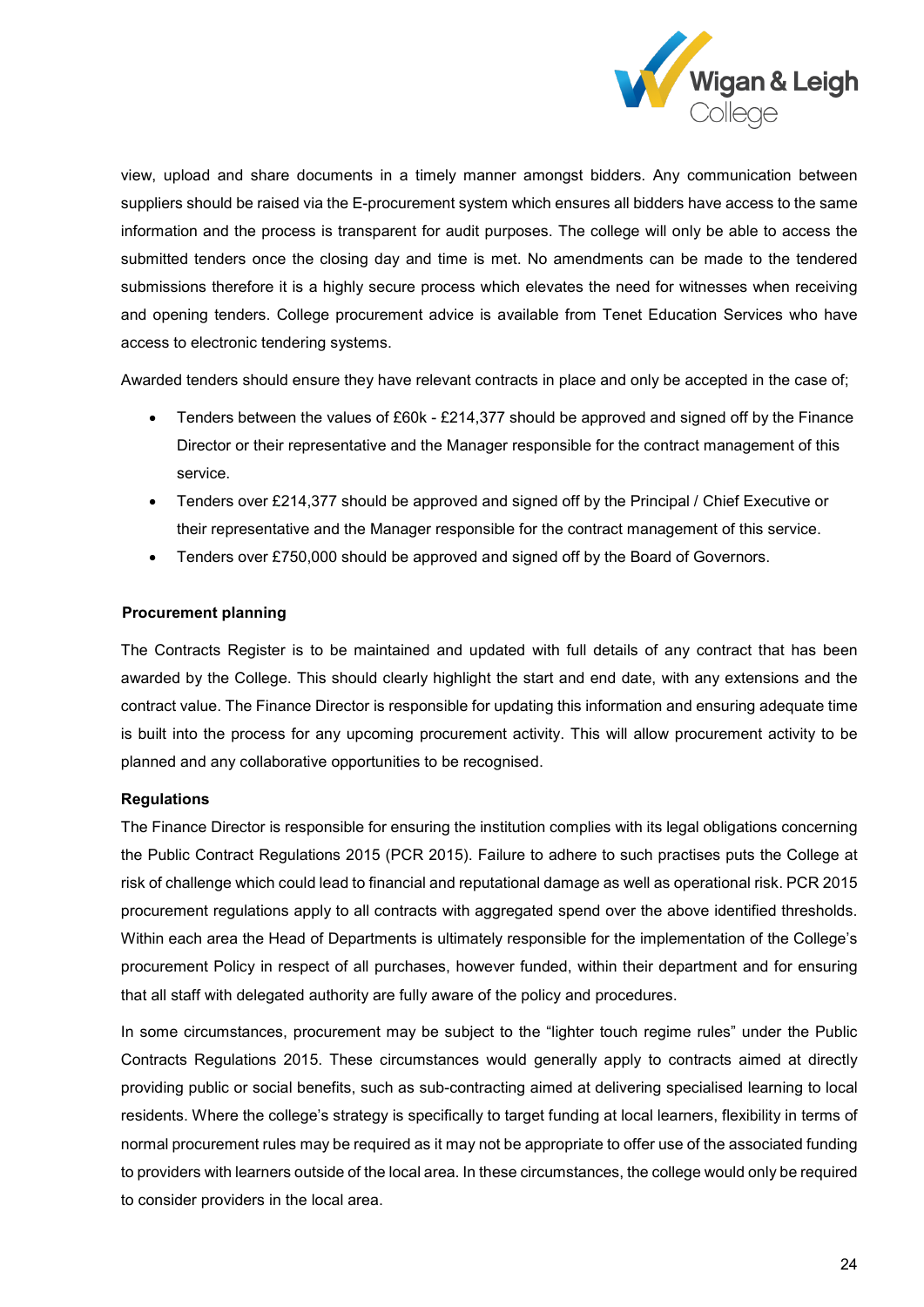

It is the responsibility of Managers to ensure that their members of staff comply with regulations by notifying the Finance Director of any purchase that is likely to exceed the thresholds

The Finance Director is also required to submit to the funding body when requested details on expenditure which exceeds the threshold.

#### 19.9 **Payment of invoices**

The procedures for making all payments shall be in a form specified by the Finance Director.

Apart from petty cash payments from imprest accounts the normal method of payment of money due from the College shall be by electronic transfer from the College's bank account. Staff shall not, unless they have received prior consent from the Finance Director negotiate payment terms with a supplier that are less favourable than the College's normal 30 day payment terms.

Invoices must be authorised for payment against approved purchase orders in accordance with the Financial Procedures.

### **Staff reimbursement**

The institution's purchasing and payments procedures are in place to enable the majority of non-pay supplies to be procured through the creditors system without staff having to incur any personal expense. However, on occasion, staff may incur expenses, most often in relation to travel, and are entitled to reimbursement.

Where such purchases by staff are planned, the Finance Director and the relevant Head of Department may jointly approve advances to staff who are going to incur expenditure on the institution's behalf. Upon completion of the travel or project to which the advance relates, within one month a final account must be prepared to demonstrate how the advance was disbursed and any unspent balance repaid. Under no circumstances will a second advance be approved when the final accounting for an earlier advance to an individual is still outstanding.

### 19.11 **Petty cash**

The use of College Procurement Cards or official purchase orders is preferred to petty cash. However, petty cash amounts will be made available as appropriate and must be used in accordance with Financial Procedures.

## **Foreign Currency**

- Any department requiring foreign currency for College trips must complete a Currency Request Form giving at least one weeks notice – <https://finintranet.wigan-leigh.ac.uk/docs.aspx>
- Upon receipt of the completed form the relevant budget will be checked to ensure sufficient funds are available

All orders will be placed by Finance

An authorisation letter will be provided by Finance to confirm this information – this must be taken to the bank by the person collecting the currency together with one form of photographic ID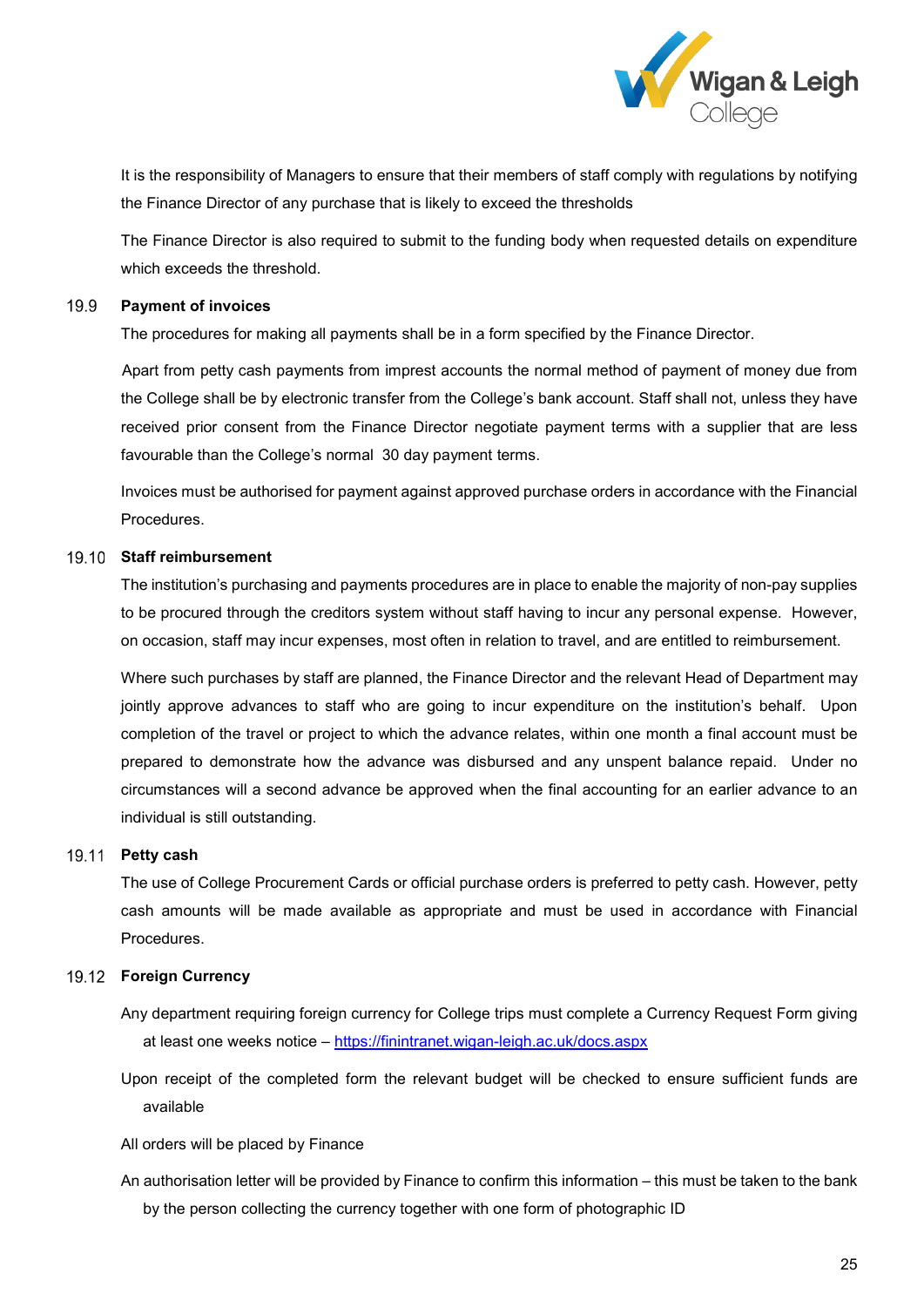

All collections will be from Barclays Bank – Wigan Market Place branch

Depending upon the amount of currency required it may be necessary for more than one person to accompany the nominated person. This can either be another colleague or a site supervisor Please ensure that the currency request form is completed at each stage;

Section One – to be completed by the department organising the trip, with details of trip date, country/currency, amount required, date required, cost centre and authorising manager

Section Two – to be completed by the department. They must nominate who will collect the currency from the finance department and if numerous people are collecting how much each one is to receive

Section Three – to be completed by finance, detailing bank reference number, nominated person to collection from local branch, currency amount and the GBP equivalent.

## **Hospitality**

Staff entertaining guests from outside bodies at lunch time should normally use the institution's catering facilities. Where this is not the case, permission must be obtained in advance from the Finance Director and reasons must be stated when submitting a claim for reimbursement. Levels of hospitality should be modest and appropriate for the occasion. The names of the staff members, together with the guests, must be written on the reverse of the receipt.

## <span id="page-26-0"></span>**20. Salaries, Wages & Pensions**

#### $20.1$ **Remuneration policy**

All College staff will be appointed to the salary scales approved by the Governing Board and in accordance with appropriate conditions of service. All letters of appointment must be issued by the Human Resources office.

The Governing Board will determine what other benefits are to be available, the basis of their provision (contributory or not) and the staff to whom they are to be available.

Salaries and other benefits for designated senior postholders and the Executive Management Team will be determined by the Remuneration Committee set up by the Governing Board.

#### $20.2$ **Appointment of staff**

All contracts of service shall be concluded in accordance with the College's approved Human Resource practices and procedures and all offers of employment with the College shall be made in writing by the Vice Principal Corporate Services. Budget holders shall ensure that the Vice Principal Corporate Services is provided promptly with all information they may require in connection with the appointment, resignation, dismissal, secondments and transfers of employees.

#### 20.3 **Salaries and wages**

The College has outsourced he management of the payroll service to an external payroll bureau who are responsible for the calculation of all costs relating to the calculation of monthly salary costs. The Finance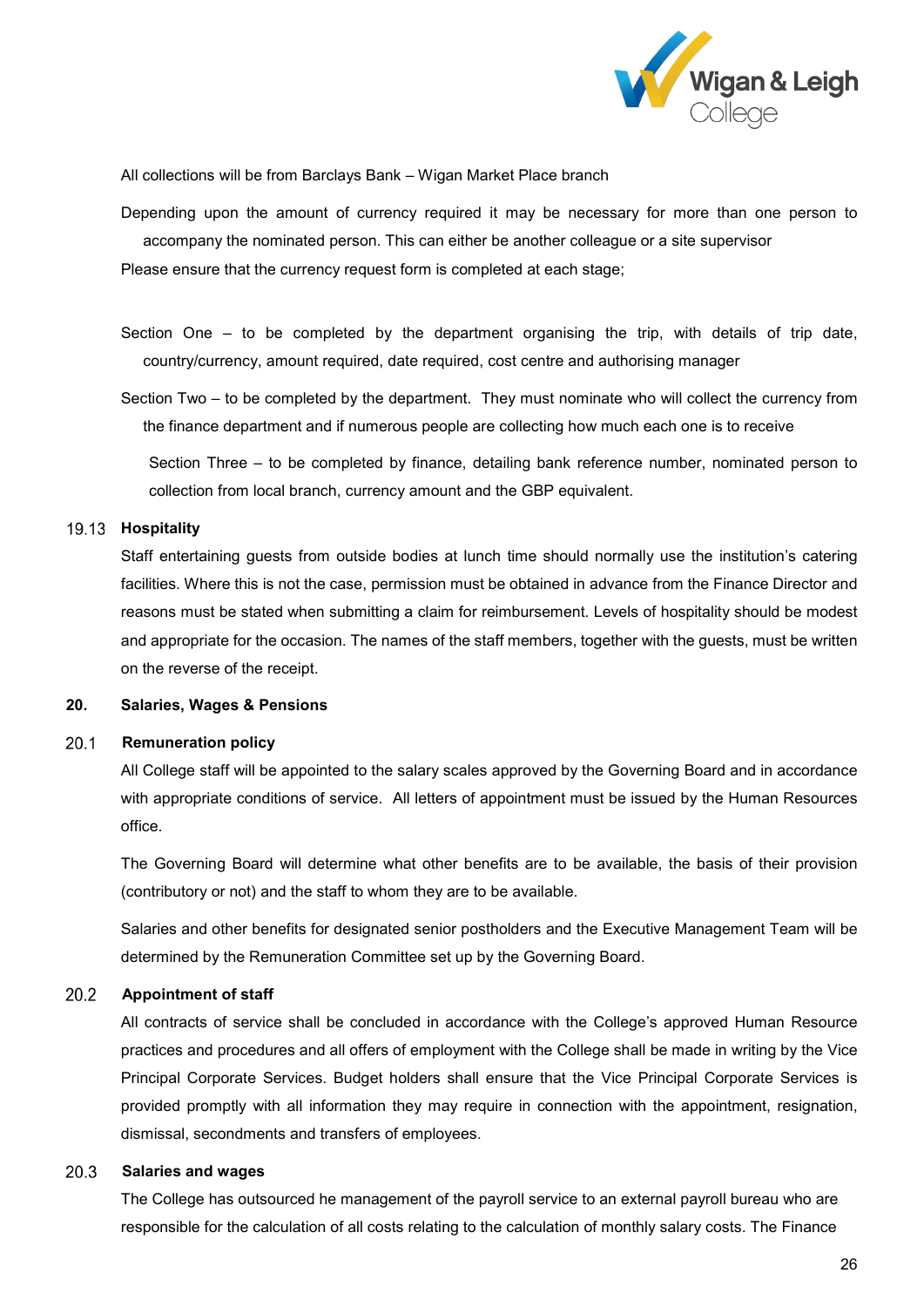

Director and Vice Principal Corporate Service are responsible for the reconciliation and approval of all payments of salaries and wages to staff including payments for overtime or services rendered. This includes all timesheets and other pay documents, including those relating to fees payable to external examiners and part-time lecturers.

All records or other pay documents shall be in a form prescribed or approved by the Finance Director / Vice Principal Corporate Services and shall be signed by or on behalf of the Senior Managers. The names of officers authorised to sign such records shall be sent to the payroll department by each Senior Manager together with specimen signatures and shall be amended on the occasion of any change. The certification of records shall be in the personal signature or identifiable initials of the officer authorised to certify and not in the name of the Head of Department or any other officer other than the signatory.

The HR department will be responsible for keeping the payroll bureau informed of all matters relating to human resources for payroll purposes. In particular these include:

- appointments, resignations, dismissals, secondments and transfers
- absences from duty for sickness or other reason, apart from approved leave
- changes in remuneration other than normal increments and pay awards
- information necessary to maintain records of service for superannuation, income tax and national insurance.

The Head of HR shall be responsible for keeping all records relating to payroll including those of a statutory nature.

All payments must be made in accordance with the institution's detailed payroll financial procedures and comply with HM Revenue & Customs (HMRC) regulations.

Individuals who wish to be treated as self-employed must complete the College questionnaire and the HMRC assessment on the subject and this must be approved by the Vice Principal Corporate Services or the Finance Director.

All statutory returns shall be reviewed and signed as approved by the Vice Principal Corporate Services or the Finance Director prior to being despatched.

#### 20.4 **Superannuation schemes**

The Governing Board is responsible for undertaking the role of employer in relation to appropriate pension arrangements for employees.

The Finance Director and Vice Principal Corporate Services are responsible for superannuation matters, including:

- paying contributions to various authorised superannuation schemes
- preparing the annual return to various superannuation schemes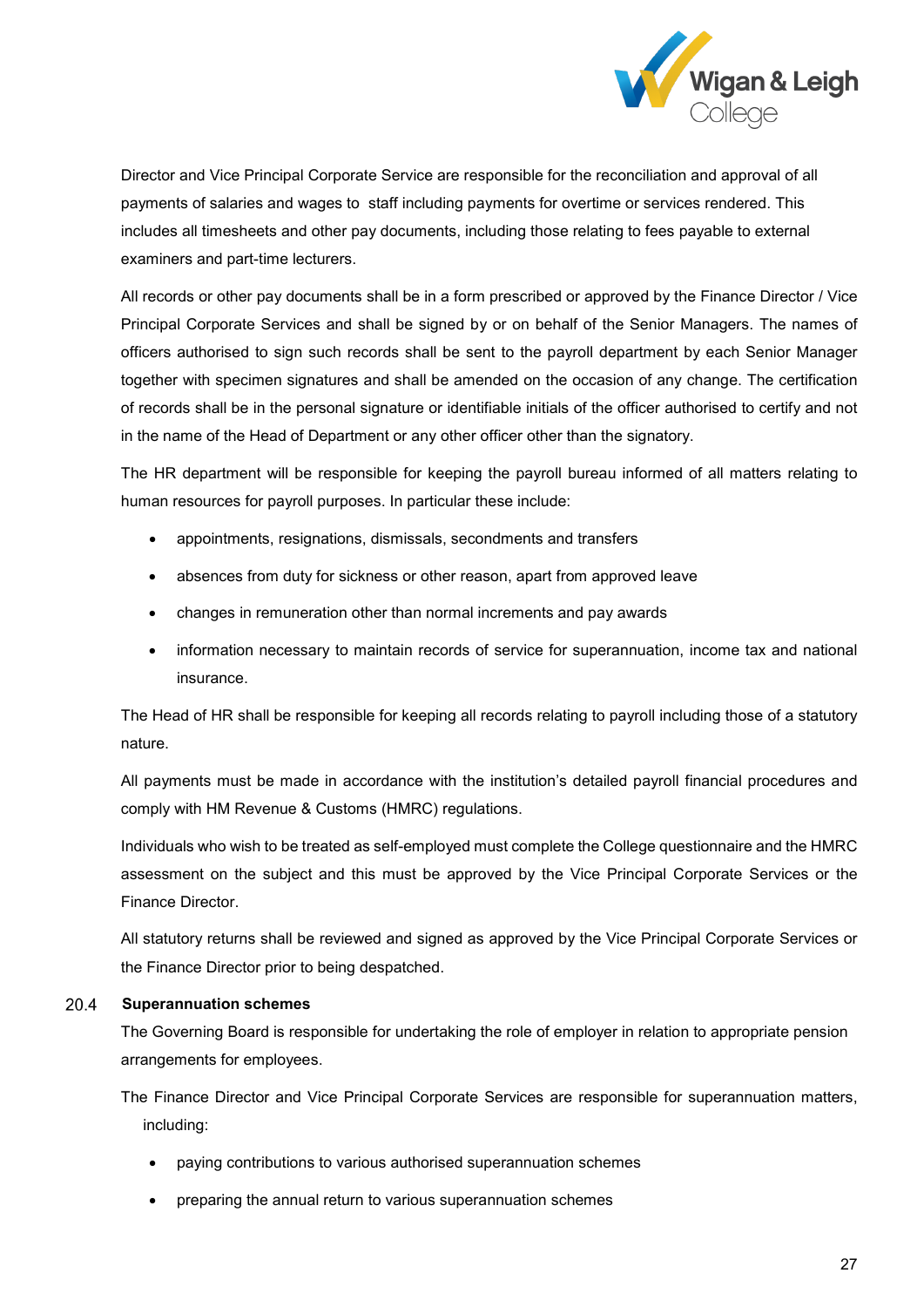

• administering the institution's pension fund.

The Head of HR is responsible for administering eligibility to pension arrangements and for informing the payroll bureau when deductions should begin or cease for staff.

#### 20.5 **Travel, subsistence and other allowances**

All claims for payment of car allowances, subsistence allowances, travelling and incidental expenses shall be submitted, duly certified in a form approved by the College. The names of individuals authorised to sign such records shall be sent to the finance department by each Head of Department together with specimen signatures and shall be amended on the occasion of any change. The certification of claims shall be in the personal signature or identifiable initials of the individuals authorised to certify and not in the name of the Head of Department or other officer other than the signatory. All claims will be in line with the Colleges "scheme for reimbursement of travel and subsistence expenses".

Individuals who travel on College business shall be responsible for accounting for monies advanced to them. All expenditure that is not covered by the agreed HMRC per diem allowance shall be supported by receipts where possible. All claims shall be authorised by the Head of Department who requested the trip. On completion, these claims shall be forwarded to the Finance Department and / or Human Resources, for settlement, who shall maintain records for possible inspection by the HMRC. For overseas trips the claim shall be supported by a diary of business activities. If expenditure is incurred on entertaining then the reverse of the receipt should include all the names of the individuals who attended the meal/function.

#### 20.6 **Overseas travel**

All arrangements for overseas travel must be in accordance with the appropriate scheme developed by the Principal / Chief Executive. Any approvals required must be obtained in advance of committing the institution to those arrangements or confirmation of any travel bookings.

Air Travel will be at economy class unless agreed in advance in writing by the Principal / Chief Executive. Daily living allowances will be paid in accordance with the College's per diem agreement with HMRC. Expenses for visits to countries where the College does not have such agreements will be reimbursed against valid receipts.

Arrangements for travel by the Chair (or any other governor) shall be approved by the full Governing Board. The Chair will approve in advance all oversees travel by the Principal / Chief Executive.

#### 20.7 **Severance and other non-recurring payments**

Severance payments shall only be made in accordance with relevant legislation and under a scheme approved by the Governing Board through the Resources Committee. Professional advice should be obtained where necessary. All such payments shall be authorised by the Principal / Chief Executive and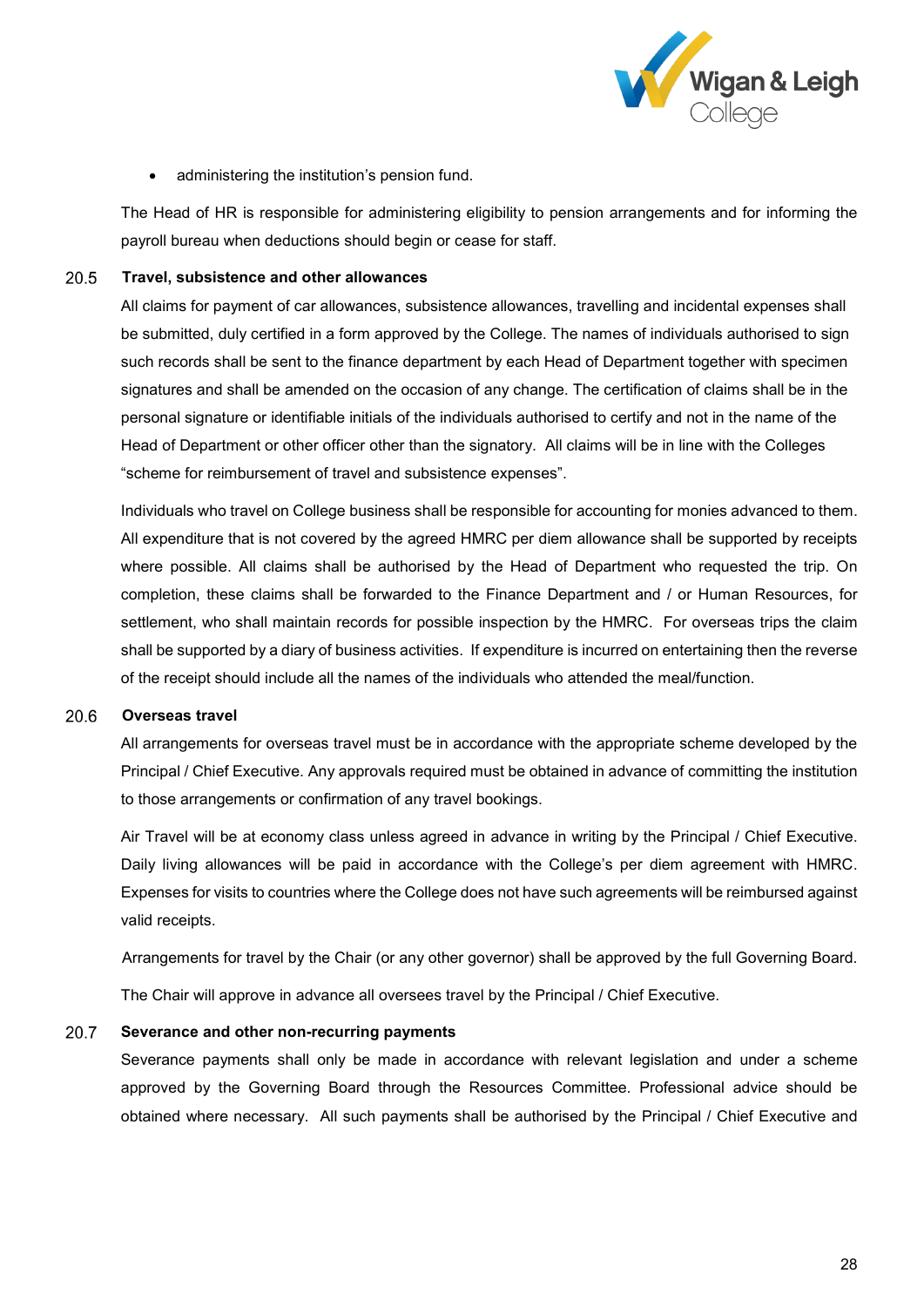

calculations checked by the Vice Principal Corporate Services or the Finance Director. Amounts paid should be declared in the financial statements.

All matters referred to an industrial tribunal shall be notified to the Resources Committee at the earliest opportunity. All determinations of tribunals must be similarly notified.

## 20.8 **Payment of Expenses to Governors**

Governors shall not receive payment for services as Governors. Reimbursements of reasonable travel, subsistence or support expenses for attending training courses or other events incurred in the execution of their duties as Governors will be permitted in line with College Policy. Support expenses are defined as expenses relating to circumstances where additional costs are incurred by a Governor in relation to the provision of childcare or to assist a Governor with a disability.

Should an overseas trip involve both the Chair and the Principal / Chief Executive the trip will be approved by the Governing Body in advance.

## <span id="page-29-0"></span>**21. Assets**

#### $21.1$ **Land, buildings, fixed plant and machinery**

The purchase, lease or rent of land or buildings can only be undertaken with authority from the Governing Board and with reference to funding body requirements where appropriate.

#### $21.2$ **Fixed asset register**

The Management Accountant is responsible for maintaining the institution's register of land, buildings, and equipment. Heads of department will provide the Management Accountant with any information they may need to maintain the register.

#### $21.3$ **Inventories**

Heads of department are responsible for maintaining inventories, in a form prescribed by the Finance Director, for all plant, equipment, furniture and stores in their departments.

Vice Principal Data Funding is responsible for maintaining a register of all computer and electronic equipment with a net current value of £500 or greater. The register must include all items donated or held in trust, and should be reviewed annually.

Inventories must be checked at least once annually by the Head of Department and retained in the format prescribed by the Finance Director. Any anomalies must be reported in writing to the Finance Director

When transferring equipment, etc.between departments, a transfer record must be kept and the inventories amended accordingly.

The College's property shall only be used for the College's business, unless specific directions are issued by the Head of Department concerned.

Individual departments will be responsible for the maintenance of equipment irrespective of source of finance.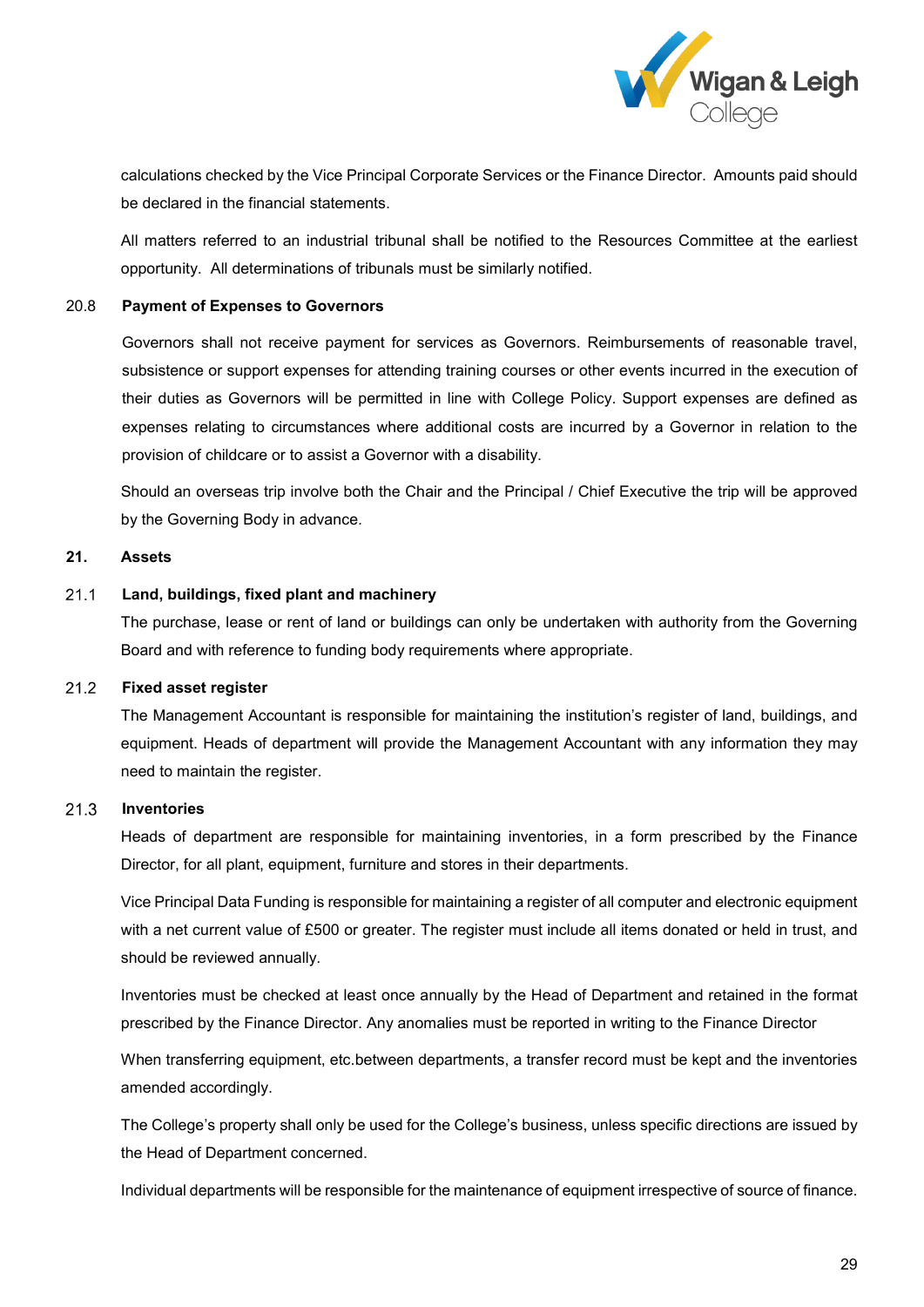

#### $21.4$ **Stocks and stores**

Heads of department are responsible for establishing adequate arrangements for the custody and control of stocks and stores within their departments.

Stocks shall not be in excess of normal requirements except in special circumstances with the approval of the Head of Department concerned.

The Finance Director shall receive from each Head of Department such information, as they requires in relation to stores for the accounting, costing and financial records. Surplus materials, stores or equipment shall be disposed of by competitive tender or public auction unless the Principal / Chief Executive or the Finance Director decides otherwise in a particular case.

Any obsolete items which are to be written off and disposed of shall be done so on receipt of approval from the appropriate Head of Department and approval by the Finance Director

#### $21.5$ **Security and safeguarding assets**

Each Head of Department is responsible for maintaining security at all times for all buildings, stocks, stores, furniture, equipment, cash, etc. under their control. They shall consult the Head of Estates in any case where security is thought to be defective or where it is considered that special security arrangements may be needed.

Maximum limits for cash holdings shall be agreed with the Finance Director and shall not be exceeded without their express permission.

#### 21.6 **Personal use**

Assets owned or leased by the institution shall not be subject to personal use without proper authorisation.

#### $21.7$ **Asset disposal**

No equipment or furniture may be disposed of except on the authority of the Finance Director or the Vice Principal Coorporate Services, on the recommendation of the appropriate Head of Department.

Disposal of land and buildings must only take place with the authorisation of the Governing Board. Funding body consent may also be required if exchequer funds were involved in the acquisition of the asset.

## 21.8 **Major Capital Building Projects**

Capital building projects, which require funding body notification or approval, will be reported separately to the Resources Committee. Details of projects requiring notification or approval are included in the Financial Memorandum.

A specific budget will be agreed beforehand and the Principal / Chief Executive will ensure that the Resources Committee receives, before commencements of the project, a paper which includes;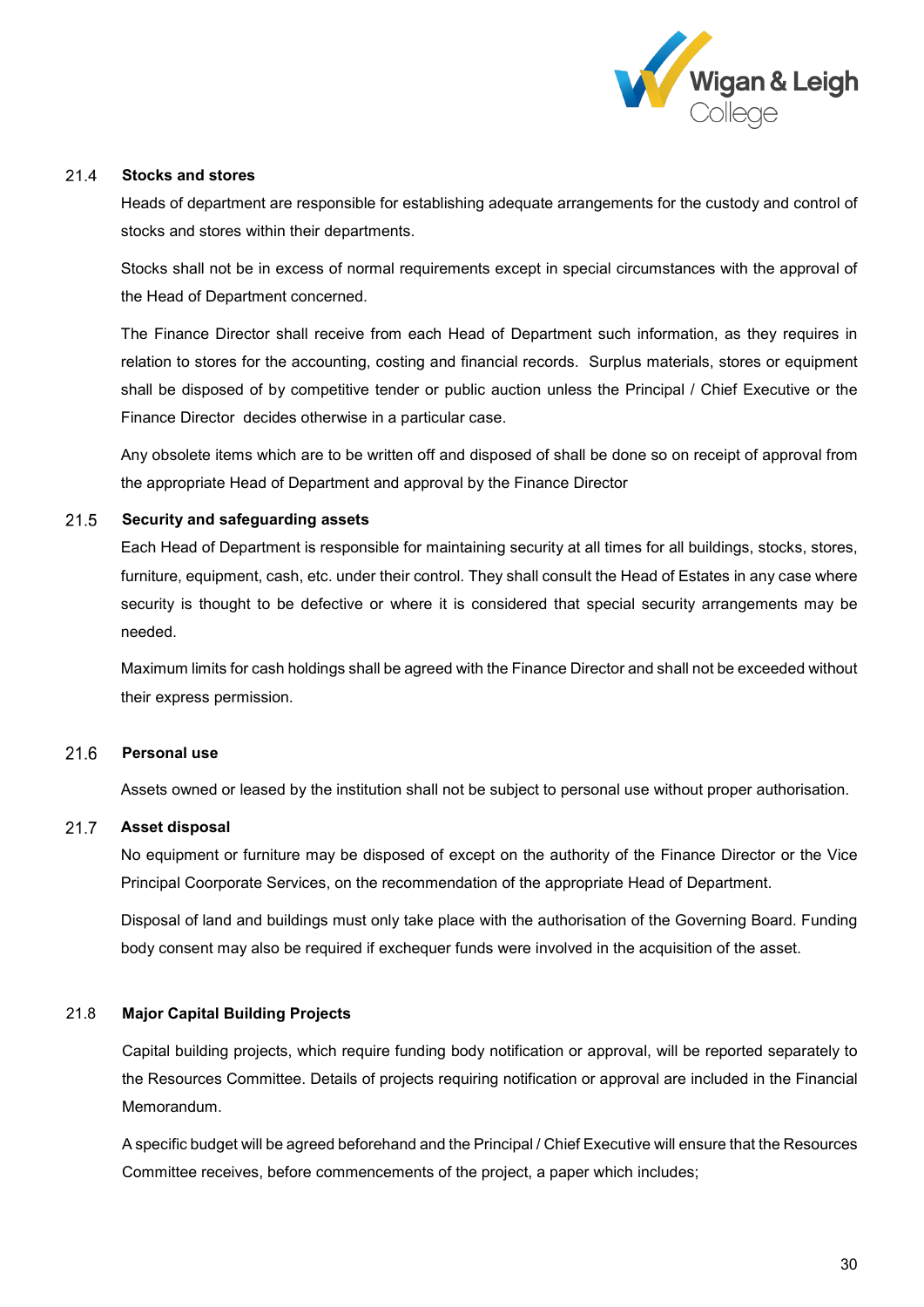

- An investment appraisal and assessment of compliance with criteria.
- A statement showing how the project links with the College's Strategic Plan.

During the project, there will be regular reports and at the end of the project, the Principal / Chief Executive will ensure that a paper is presents to the Resources Committee which will include:

- Actual outcome against budget
- Demonstrating compliance of the College tendering procedures.

## <span id="page-31-0"></span>**22. Funds Held on Trust**

#### $22.1$ **Gifts, benefactions and donations**

The Finance Director is responsible for maintaining financial records in respect of gifts, benefactions and donations made to the institution and initiating claims for recovery of tax where appropriate.

#### $22.2$ **Student welfare and access funds**

The Finance Director will prescribe the format for recording the use of student welfare funds.

Records of student support funds will be maintained according to funding body requirements.

# <span id="page-31-1"></span>**23. Other**

#### $23.1$ **Insurance**

The Finance Director, together with the Vice Principal Corporate Services, is responsible for the institution's insurance arrangements, including the provision of advice on the types of cover available. As part of the overall risk management strategy, all risks will have been considered and those most effectively dealt with by insurance cover will have been identified. This is likely to include important potential liabilities and provide sufficient cover to meet any potential risk to all assets. The Finance Directoris responsible for effecting insurance cover as determined by the Governing Board. They are responsible for obtaining quotes, negotiating claims and maintaining the necessary records. The Finance Director will keep a register of all insurances affected by the institution and the property and risks covered. They will also deal with the institution's insurers and advisers about specific insurance problems.

Heads of Department must ensure that any agreements negotiated within their faculties with external bodies cover any legal liabilities to which the institution may be exposed. The Vice Principal Corporate Services' or the Finance Directors advice should be sought to ensure that this is the case. Heads of department must give prompt notification to the Vice Principal Corporate Services or the Finance Director of any potential new risks and additional property and equipment that may require insurance and of any alterations affecting existing risks. Heads of Department must advise the Vice Principal Corporate Services and the Finance Director immediately of any event that may give rise to an insurance claim. The Finance Director will notify the institution's insurers and, if appropriate, prepare a claim in conjunction with the Head of Department for transmission to the insurers.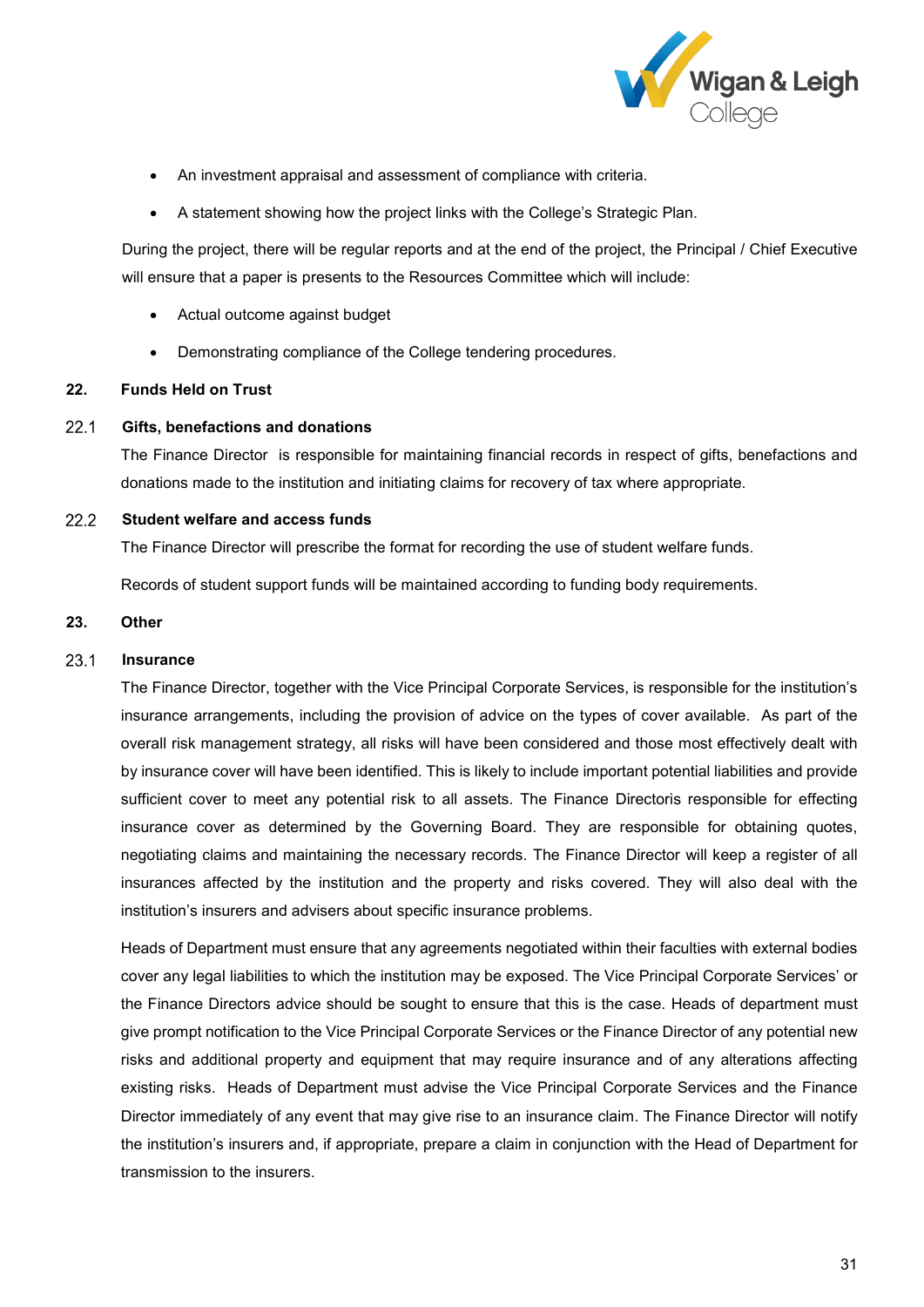

The Head of Estates is responsible for keeping suitable records of plant which is subject to inspection by an insurance company and for ensuring that inspection is carried out in the periods prescribed.

The College needs to ensure that all vehicles (irrespective of who owns them) used for work conform to road traffic law, are safe and properly maintained, and are fit for purpose.

This is relatively simple for company owned or leased vehicles, but can be more complicated when staff use their own vehicles for work because the College needs to be able to check:

- The vehicle is properly taxed, MOT'd and maintained
- The driver has a valid driving licence and business use insurance cover
- Documentary proof of the above, on request (and at specified intervals)
- The driver conducts regular vehicle safety checks

The College expects all driers to drive safely, responsibly and legally, irrespective of who owns the vehicle.

The College shall not be responsible for staff members' property lost on College premises unless the staff member concerned was asked by their line manager to bring the item to work to assist in the performance of their duty.

#### 23.2 **Companies and joint ventures**

In certain circumstances it may be advantageous to the institution to establish a company or a joint venture to undertake services on behalf of the institution. Any member of staff considering the use of a company or a joint venture should first seek the advice of the Finance Director, who should have due regard to guidance issued by the funding body.

Following the enactment of the Education Act 2011, colleges no longer require the prior approval of the funding body before a company or a joint venture can be established. The Governing Board is responsible for ensuring that the required procedures are followed. The process involved in forming a company or a joint venture and arrangements for monitoring and reporting on the activities of these undertakings are documented in the institution's financial procedures.

It is the responsibility of the Governing Board to establish the shareholding arrangements and appoint directors of companies wholly or partly owned by the institution. These and other arrangements will be set out in a memorandum of understanding.

The directors of companies where the institution is the majority shareholder must submit an annual report to the Governing Board. They will also submit business plans or budgets as requested to enable the Resources Committee to assess the risk to the institution. The institution's internal and external auditors shall also be appointed to such companies.

Where the institution is the majority shareholder in a company, the funding body requires that the company's financial year must be consistent with that of the institution.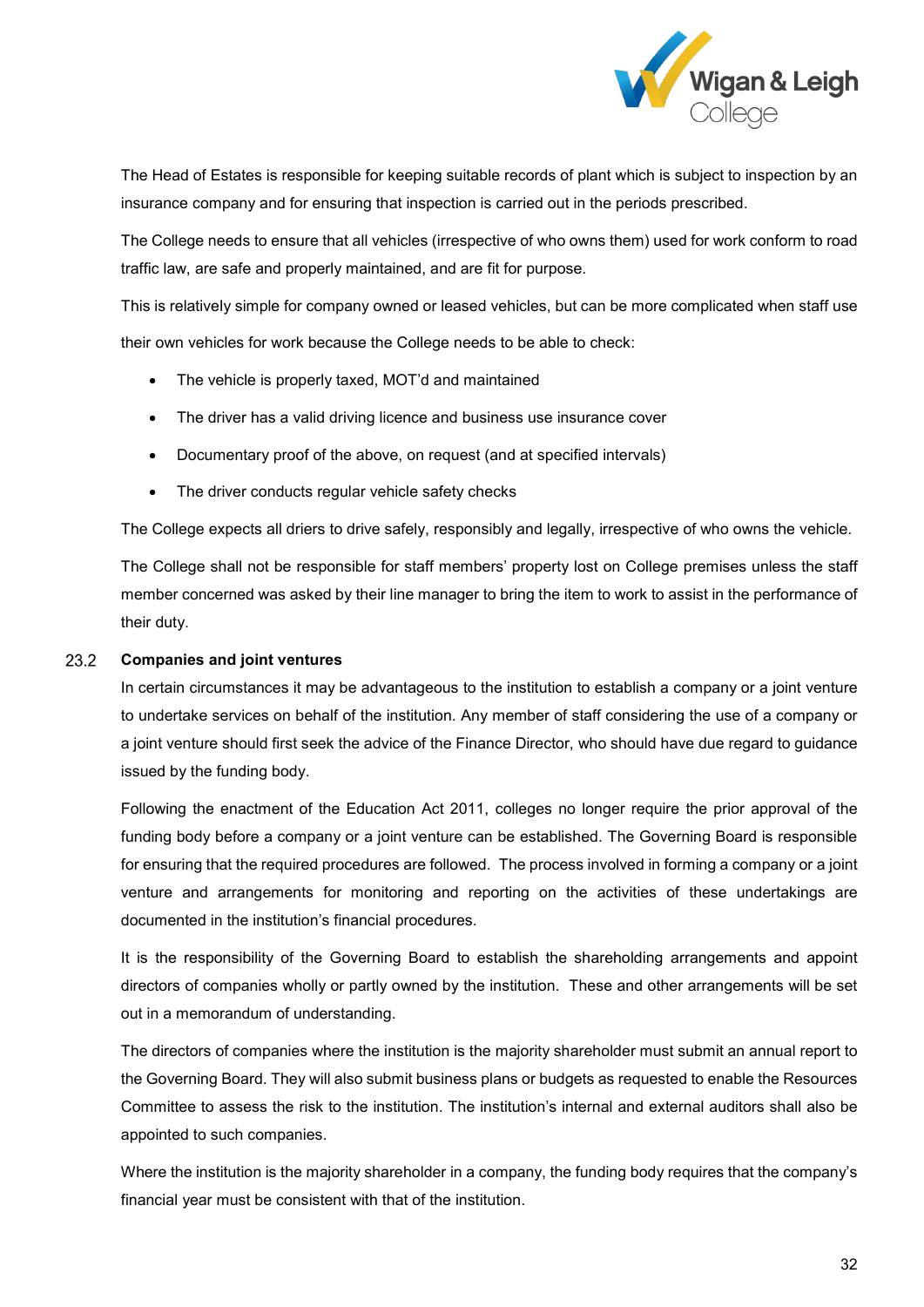

Any miscellaneous trading activities within the College or College company shall be bound by these Financial Regulations.

No College employee shall place work into the College Company without the prior approval of the Finance Director.

The Finance Director shall be responsible for ensuring that all trading between the College and the College Company is acceptable to the tax and charity authorities.

#### **Use of the institution's seal** 23.3

Where a deed or document requires the institution's seal, it must be sealed by the Clerk to the Governing Board or, in their absence, the Finance Director, in the presence of a member of the Governing Board. The use of the seal shall be authenticated by the signature of two members of the Governing Board. Use of the seal must be approved by the Governing Board and this approval should include details of which governors are authorised to authenticate the application of the seal. All uses of the seal will be reported to the Governing Board.

#### 23.4 **Provision of indemnities**

Any member of staff asked to give an indemnity, for whatever purpose, should consult the Finance Director before any such indemnity is given.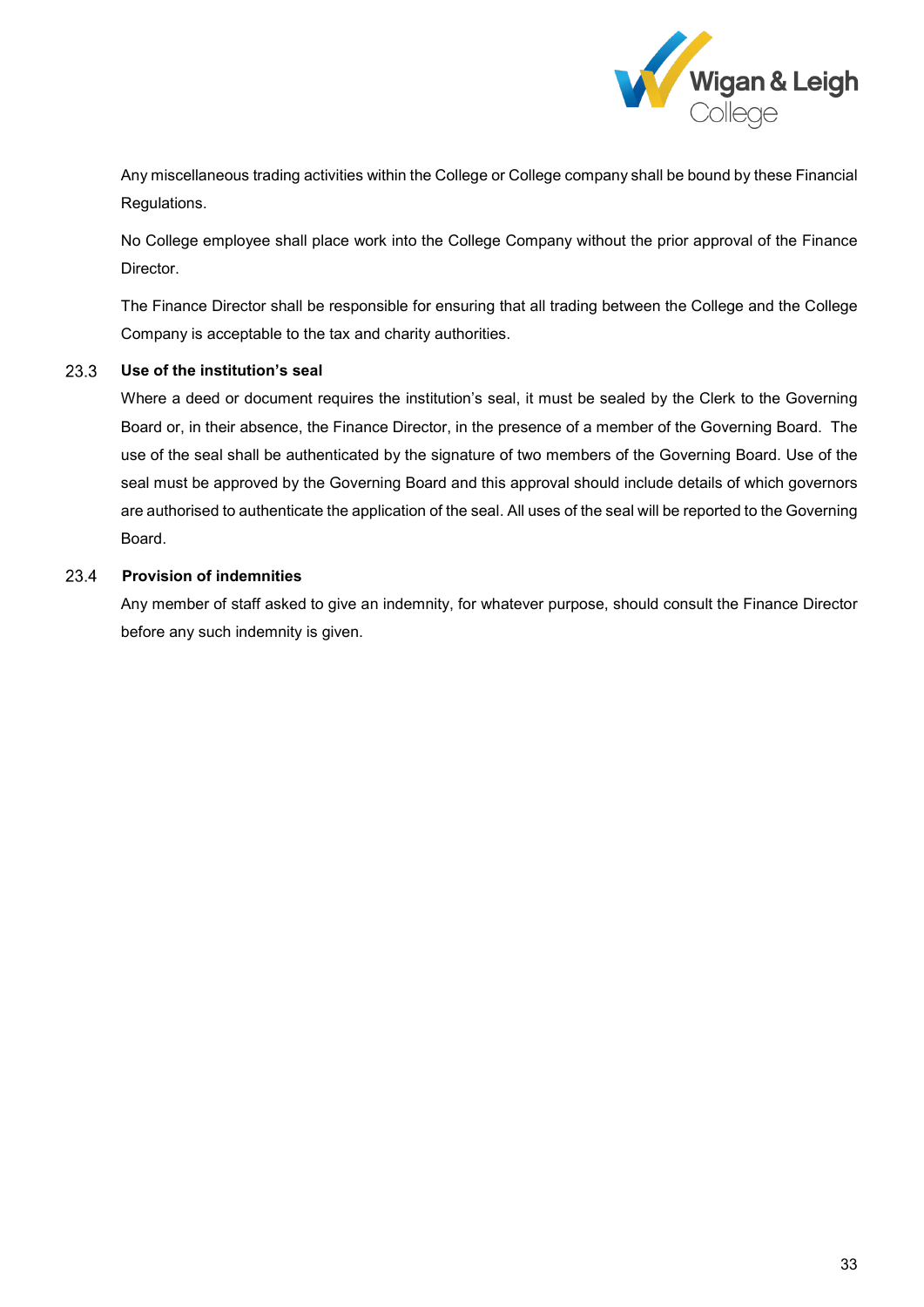

## <span id="page-34-0"></span>**Appendix A: Main Features Of The Public Interest Disclosure Act 1998**

### **Summary**

The Act came into force on 2 July 1999. It encourages people to blow the whistle about malpractice in the workplace and is designed to ensure that organisations respond by acting on the message rather than against the messenger. The Act applies to employees blowing the whistle about crime, civil offences (including negligence, breach of contract, etc.), miscarriage of justice, danger to health and safety or the environment and the cover-up of any of these. It applies whether or not the information is confidential and extends to malpractice occurring in the UK and any other country or territory. In addition to employees, it covers trainees, agency staff, contractors, home workers, trainees and every professional in the NHS. Employment law restrictions on minimum length of service and age do not apply.

## **Internal disclosures**

A disclosure in good faith to a manager or the employer will be protected if the whistle-blower has a reasonable suspicion that the malpractice has occurred, is occurring or is likely to occur.

### **Regulatory disclosures**

The Act protects disclosures made in good faith to prescribed bodies such as the Health and Safety Executive, the Financial Services Authority and HMRC, where the whistle-blower has a reasonable belief that the information and their allegation(s) are substantially true.

### **Wider disclosures**

Wider disclosures (e.g. to the police, the media, MPs, and non-prescribed regulators) are protected if, in addition to the tests for regulatory disclosures, they are reasonable in all the circumstances and they meet one of the three preconditions. Provided they are not made for personal gain, these preconditions are that the whistle-blower:

- reasonably believed they would be victimised if they raised the matter internally or with a designated regulator
- reasonably believed a cover-up was likely and there was no regulator
- had already raised the matter internally or with a prescribed regulator.

An employee who makes a wide, public disclosure is more likely to be protected if there was no internal procedure set up.

## **Full protection**

Where the whistle-blower is victimised in breach of the Act they can bring a claim to an employment tribunal for compensation. Awards are uncapped and based on the losses suffered. Additionally, where an employee is sacked, they may apply for an interim order to keep their job. Not all disclosures made by an employee are protected under the Act. Those that are include criminal acts, health and safety violations, breaches of legislation and miscarriages of justice. However, such acts are only protected as long as the disclosure is made in good faith to the employer, or any other person authorised under a procedure set up by the employer for this purpose. (Disclosures can also be made to appropriate regulatory bodies, such as the Health and Safety Executive.) Where an employee reasonably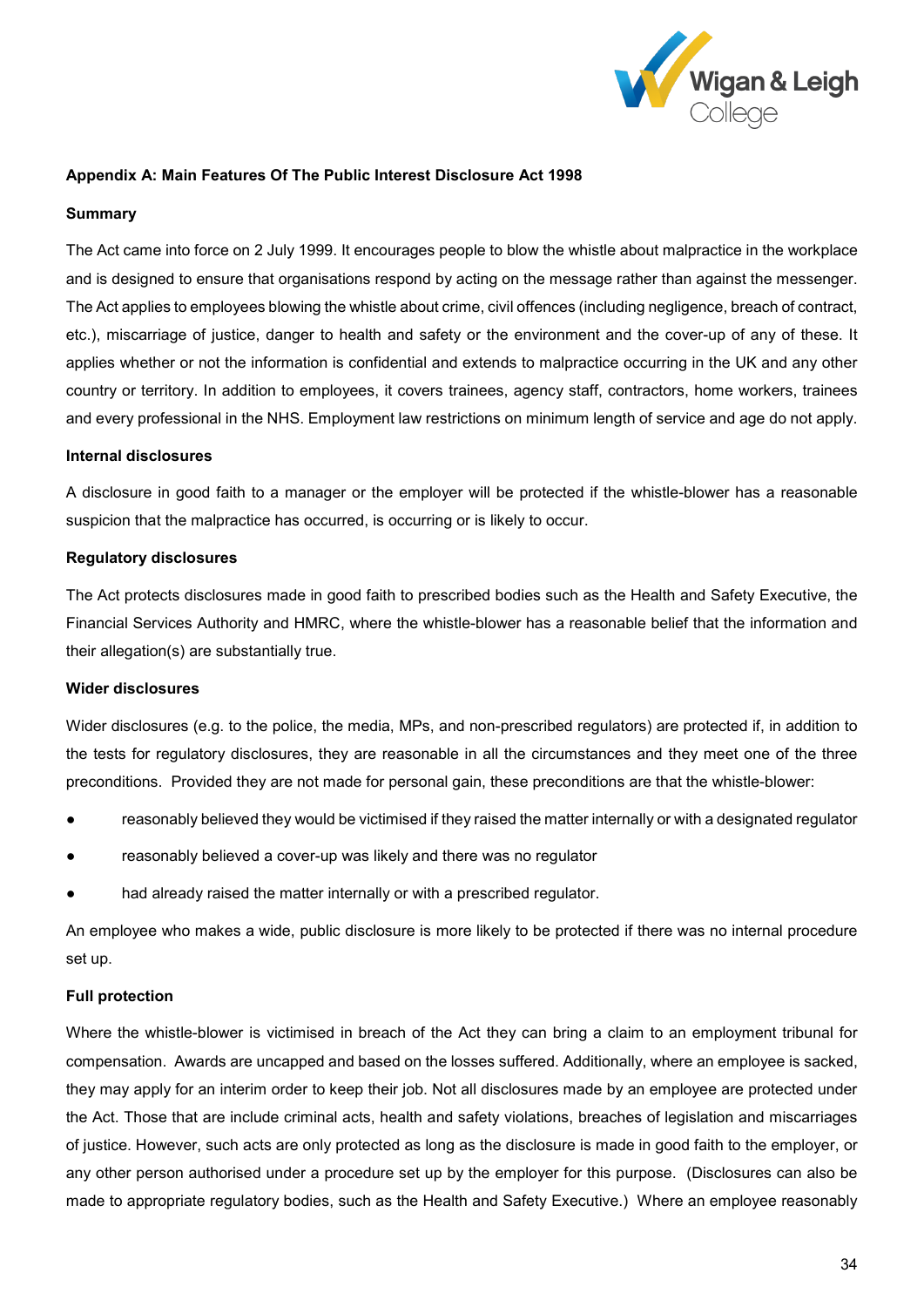

suspects malpractice (and this includes any crime), they will be protected from victimisation where they raise the matter in good faith with a person who is legally responsible for whistleblowing.

## **Qualifying areas**

The qualifying areas consist of information that the employee reasonably believes tends to show one or more of the following matters is either happening now, took place in the past, or is likely to happen in the future:

- a criminal offence
- the breach of a legal obligation
- a miscarriage of justice
- a danger to the health or safety of any individual
- damage to the environment
- deliberate covering up of information tending to show any of the above five matters.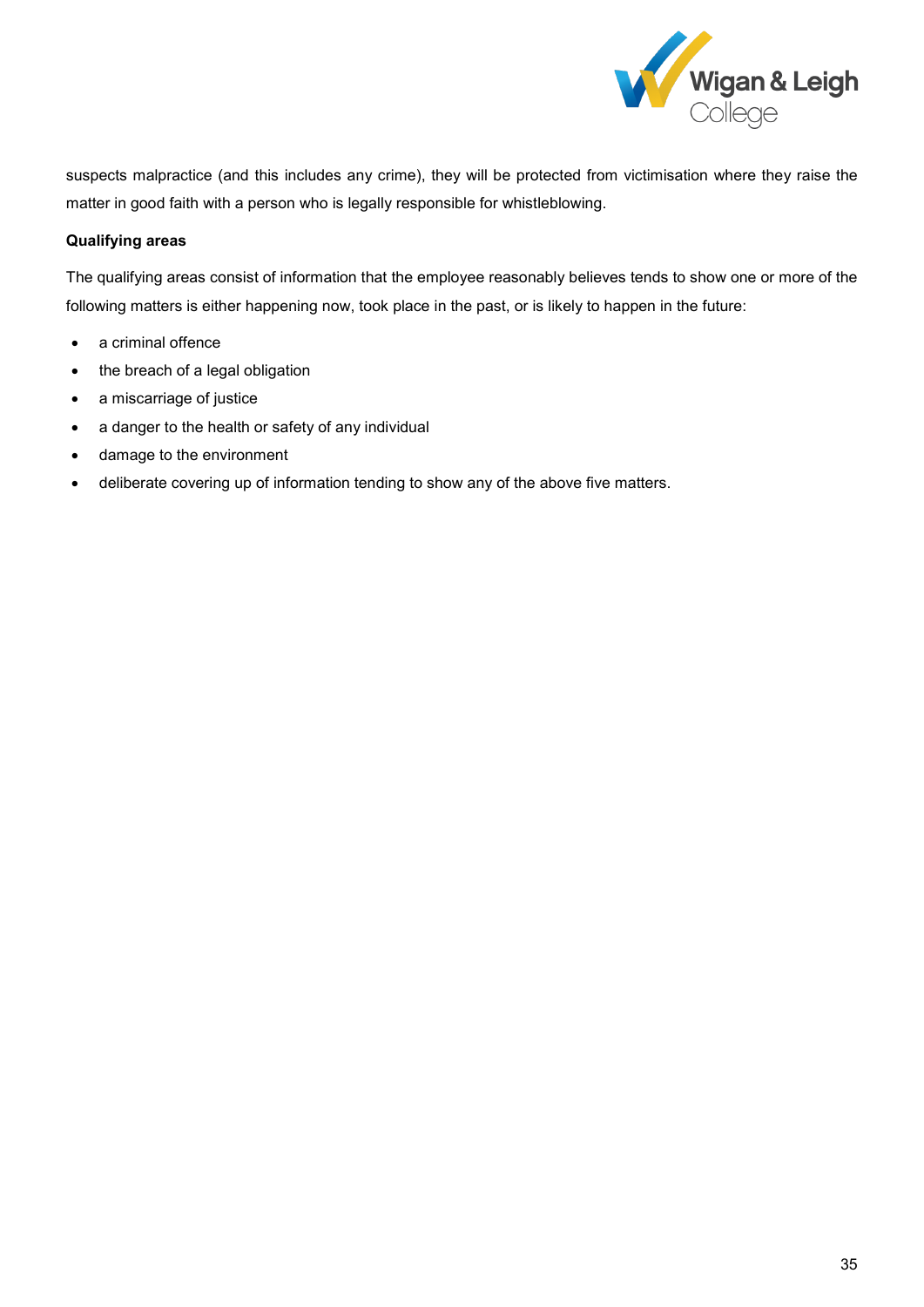

## <span id="page-36-0"></span>**Appendix B: Fraud Response Plan**

### **Introduction**

## **Purpose of the Fraud Response Plan**

One of the basic principles of public sector organisations is the proper use of public funds. It is therefore important that all those who work within the College are aware of the risk of fraud and corruption involving dishonesty or damage to property.

The purpose of this plan is to define authority levels, responsibilities for action, and reporting lines in the event of a suspected fraud or irregularity. The use of this plan should allow the College to:

- Prevent further loss;
- Establish and secure evidence necessary for criminal and disciplinary action;
- Recover losses;
- Punish the culprits;
- Deal with requests for references for employees disciplined or prosecuted for fraud;
- Review the reasons for the incident, the measures taken to prevent a recurrence, and any action needed to strengthen future responses to fraud;
- Keep all personnel with a need to know suitably informed about the incident and the College's response;
- Inform the police;
- Assign responsibility for investigating the incident;
- Establish circumstances in which external specialists should be involved;
- Establish lines of communication with the police;

This Response Plan should be read in conjunction with the section in the Wigan & Leigh College Financial Regulations which relate to fraud and irregularities.

## **Definition of Fraud and Corruption**

Fraud and Corruption may largely be divided into one of three classifications that are criminal, as well as disciplinary offences:

Theft – the dishonest taking of property belonging to another with the intention of depriving that other permanently of its possession.

Fraud – the use of deception with the intention of obtaining an advantage, avoiding an obligation or causing loss to another party.

Corruption – the offering, giving, soliciting or acceptance of an inducement or reward which may influence the action of any person.

In addition there are other acts such as deception, bribery, forgery, extortion, conspiracy, embezzlement, misappropriation, false representation, concealment of material facts and collusion that would all fall under this general heading.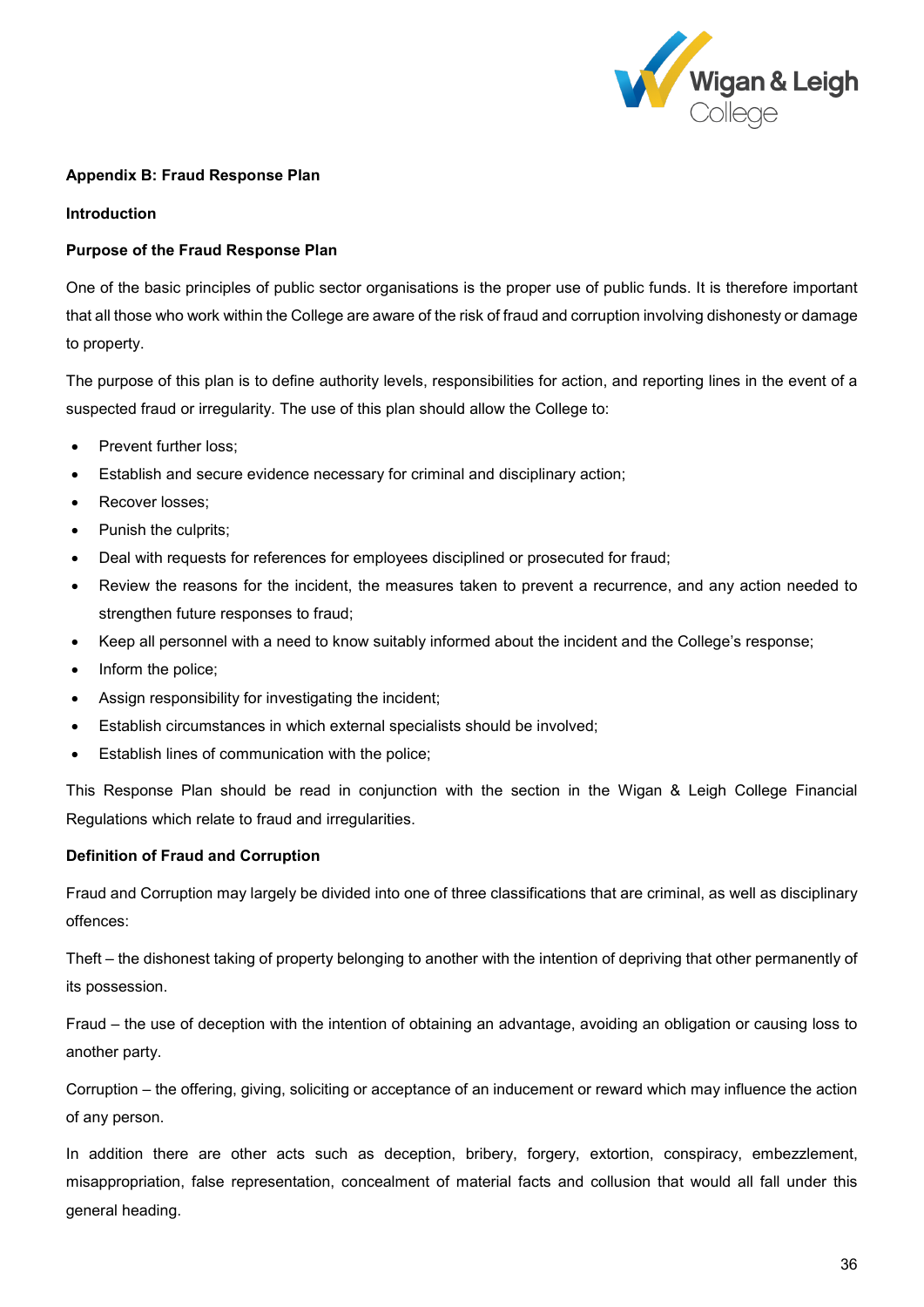

There are undoubtedly other instances where College regulations, policies and procedures are circumvented or ignored. These may be described as other irregularities.

## **NOTIFICATION PROCEDURES**

### **Public Interest Disclosure Procedure**

The College has an approved Public Interest Disclosure Procedure *(Whistleblowing Policy)* that is designed to allow employees or other members of the College, including students and governors, to raise concerns at a high level or disclose information which the individual believes shows malpractice.

A copy of the Public Interest Disclosures Procedure is available in College.

Disclosures can be made in line with the Public Interest Disclosure Procedure, or alternatively, the procedures below may be followed.

Staff are assured that there will be no recriminations against any member of staff who reports reasonably held suspicions. Victimising or deterring staff from reporting concerns is a serious disciplinary matter. Equally however, abuse of the process by raising malicious allegations could be regarded as a disciplinary matter.

## **Alternative notification procedures**

In the event of an employee discovering a suspected irregularity this should be reported in one of the following ways:

#### **To the Head of Department** 23.5

An employee may normally discuss any concerns with the Head of Department. The employee may also discuss concerns in confidentiality with the nominated officer. The employee and nominated officer will then agree on the next course of action. If the suspicion seems well founded the Finance Director will be informed.

If an employee suspects their Head of Department or other Senior Manager, the employee should discuss the concerns with someone more senior or the Finance Director .**To Internal Audit**

In some situations an employee may prefer to notify any suspicions to an officer independent of the College. It is Internal Audit's responsibility to investigate, on behalf of the Finance Director, cases of suspected irregularity.

### **To the Chair of the Audit Committee**

In circumstances where a member of staff has suspicions surrounding a senior member of the College an employee may raise the suspicions directly with the Chair of the Audit Committee.

#### 23.6 **To the** Finance Director

All suspicions (other than those relating to the Finance Director) should ultimately be reported to the Finance Director, whether by the person having the suspicions, or the person with whom they initially raise their suspicions.

The Finance Director will record details of all reported suspicions, whether reported directly or those reported to other sources. The Finance Director will record actions taken and conclusions reached.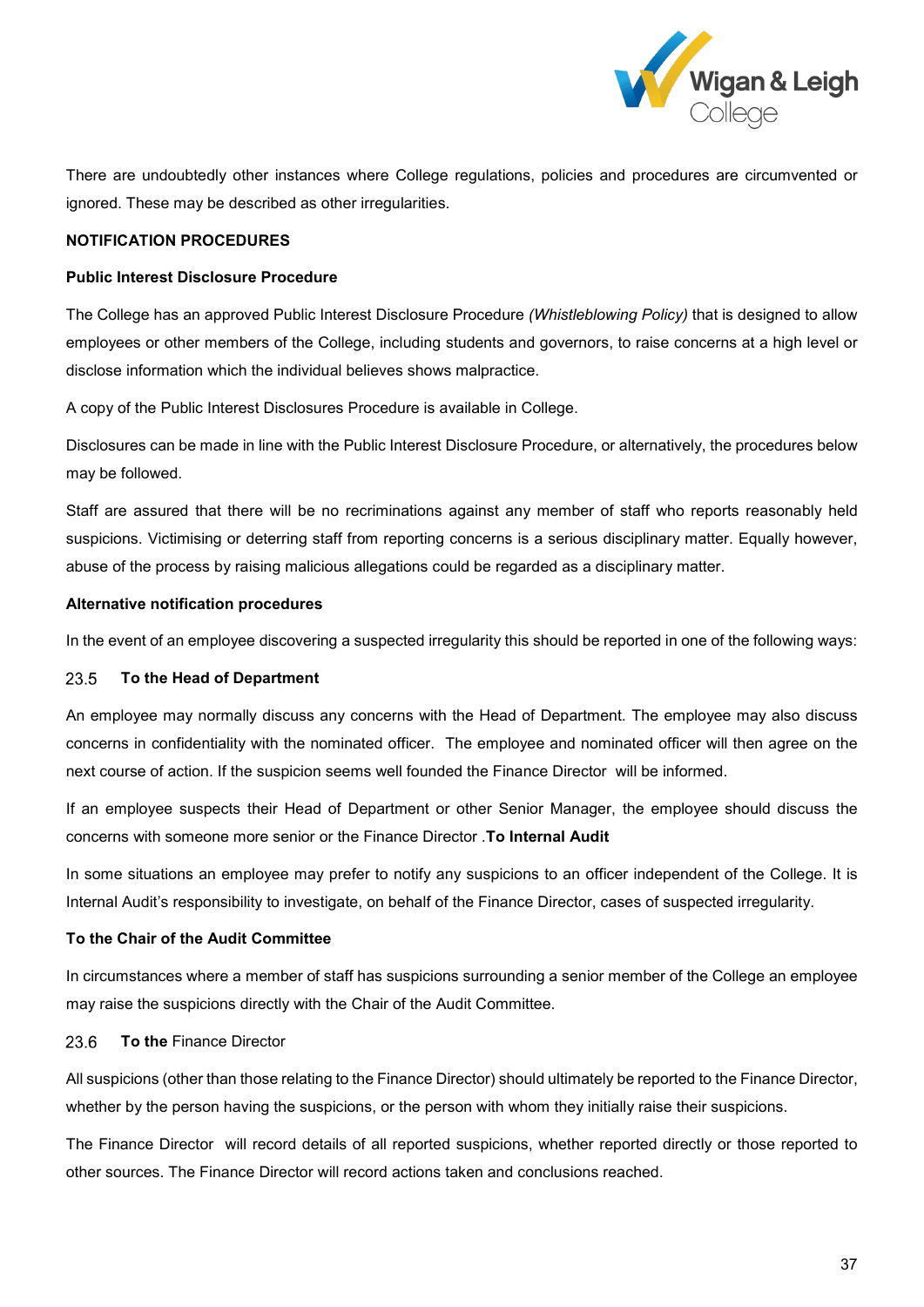

The Audit Committee will review the log maintained by the Finance Director annually, and will report any significant matters to the Governing Board. The Finance Director will inform the Principal / Chief Executive at the first opportunity in all cases where the actual or suspected fraud requires reporting to the Education & Skills Funding Agency.

## **Investigation procedures**

### **Responsibility for investigations**

Investigations into suspected irregularities should be conducted in a timely and professional manner.

On becoming aware of a significant suspected irregularity, the Finance Director will normally call a meeting of a Project Group comprising the following representatives: Finance Director, Clerk to the Governing Board and internal auditors.

The Project Group will agree on the initial course of action. This will normally be an investigation led by the internal auditors. This ensures independence in any review and recommendations, whilst also utilizing the experience of internal audit in conducting such investigations.

The Project Group may in certain circumstances appoint an investigating officer from within the College.

In the case of suspected irregularities which are considered to be minor, of if circumstances do not allow the project group to be convened at short notice, the Finance Director will decide on the initial course of action to be taken.

Some special investigations may require the use of technical expertise which the College or internal auditors do not possess. In these circumstances the Finance Director may approve the appointment of external specialists to lead or contribute to the special investigation.

### **Conduct of investigations**

Whoever is appointed to oversee the investigation should initiate a diary of events to record the progress of the investigation.

If it appears that a criminal offence is believed to have occurred, the Police, external audit and the Governing Board should now be informed, if this has not already been done.

If it appears a criminal act has not taken place, the internal investigation should then determine the facts, what if any disciplinary action is needed, what can be done to recover the loss and what may need to be done to improve internal control to prevent the event happening again.

### **Variations from agreed internal audit plan**

Where Internal Audit are instructed to undertake special investigations by the Finance Director, this shall constitute authority to use contingency time or switch internal audit resources from planned audits. Alternatively the purchase of additional days will be discussed.

## **Establishing and securing evidence**

A key objective in any fraud investigation will be the punishment of the perpetrator(s), to act as a deterrent to other personnel. The College will follow disciplinary procedures against any member of staff who has committed fraud.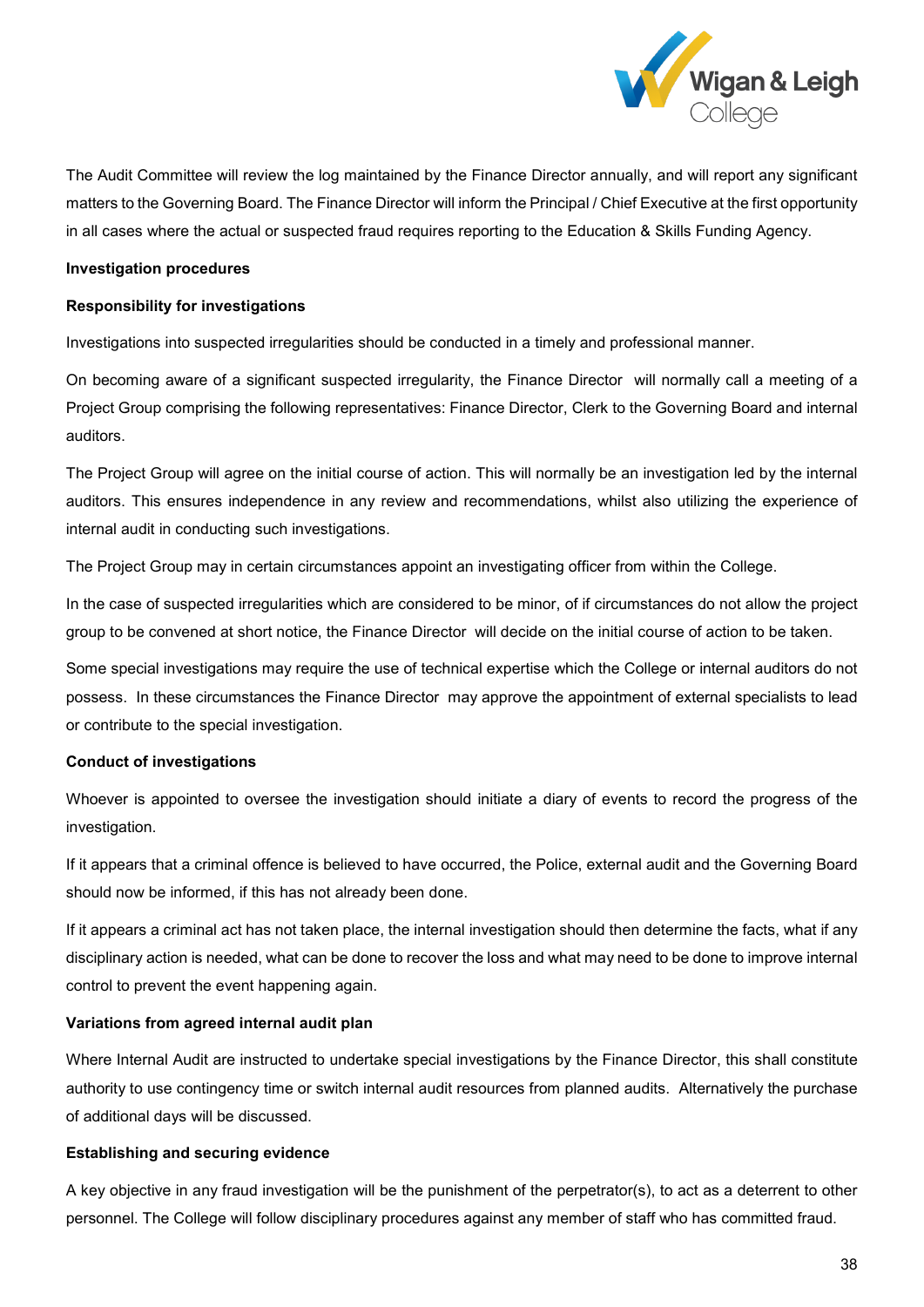

The investigating officer will:

- Maintain familiarity with the College's disciplinary procedures, to ensure that evidence requirements will be met during any fraud investigation;
- Establish and maintain contact with the police (if relevant);
- Ensure that staff involved in fraud investigations are familiar with, and follow rules on the admissibility of documentary and other evidence in criminal proceedings;

In any investigations the following shall be maintained:

- Full details of any relevant telephone or face to face conversations;
- Details of records/documents/computer files reviewed;
- Detailed of tests undertaken and conclusions reached.

The requirements of the Police and Criminal Evidence Act (PACE) must be considered before any interview with a suspect is performed, since compliance with PACE determines whether evidence is admissible in criminal proceedings. If in doubt about the requirements of PACE it is important to take specialist advice. Internal investigations into suspected irregularities are not in themselves covered by the PACE regulations but, nevertheless, any interviews of employees must be carried out in accordance with guidelines for the recommended conduct of such interviews as set out below:

In circumstances where an employee of the College is interviewed they have the right to be accompanied by a trade union representative or other representative recognised by the College.

Two representatives of the College or internal audit should be present.

The interview should be arranged at a reasonable time of day.

Interviewers should avoid any conduct that may be perceived as threatening or oppressive. Inducements to answer questions should be avoided.

Interviewers should not enter into any negotiations to "do a deal".

Any offer by the employee to resign should be discussed with Human Resources. The employee should be informed that, with regards to a Police investigation, the decision as to whether or not to continue with the investigation in light of the employee's resignation will be a matter for the Police.

## **Police involvement in investigations**

In line with Financial Regulations, where any investigations produce prima facie evidence that a criminal offence has taken place, the Principal / Chief Executive shall have discretion, taking into account the circumstances and seriousness of the case, to determine whether the Police shall be informed.

# **Prevention of further loss**

Where initial investigation provides reasonable grounds for suspecting a member or members of staff of fraud, the Finance Director will decide how to prevent further loss. This may require the suspension, with or without pay, of the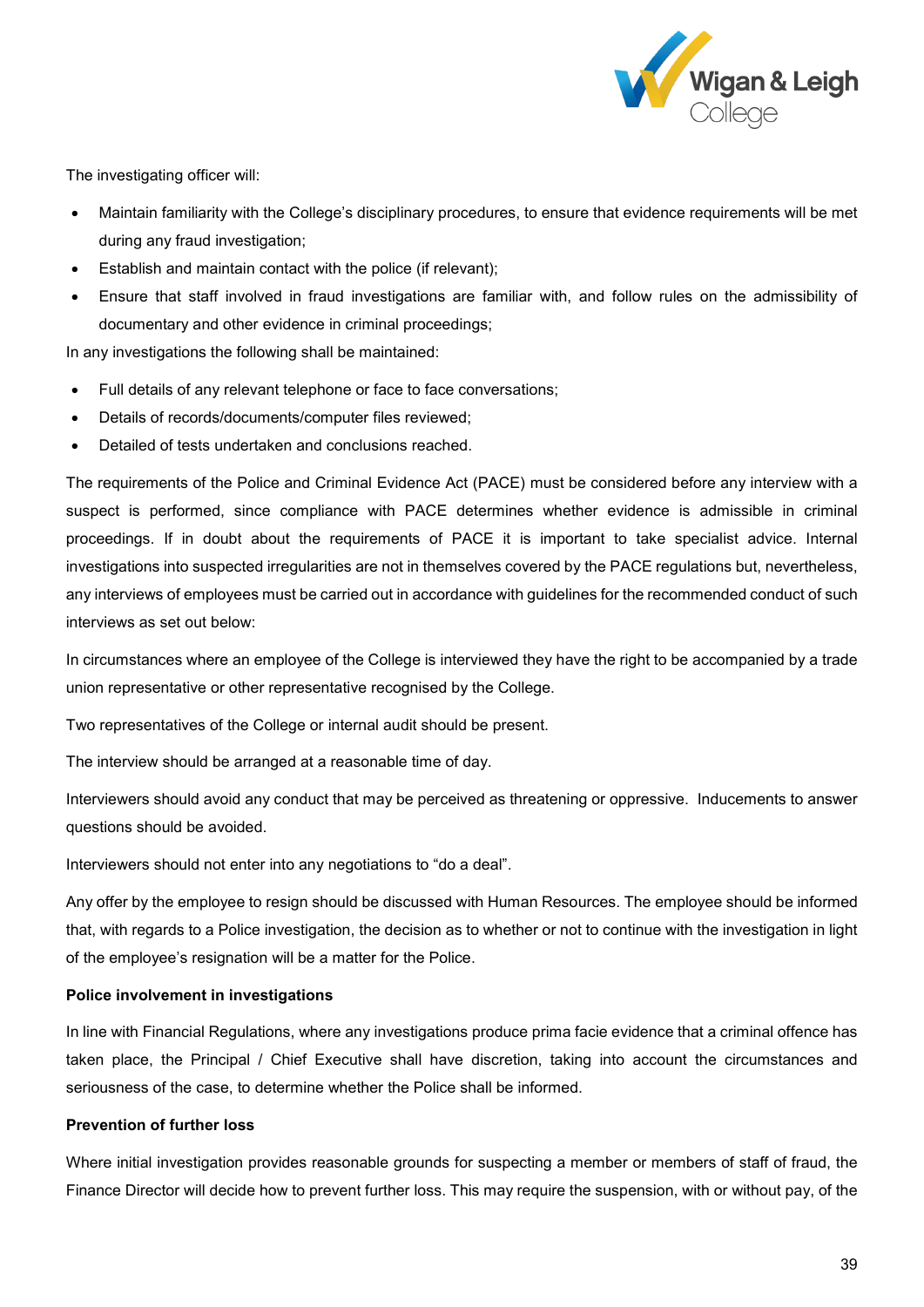

suspects. It may be necessary to plan the timing of suspension to prevent the suspects from destroying or removing evidence that may be needed to support disciplinary or criminal action.

In these circumstances, the suspect(s) should be approached unannounced. They should be supervised at all times before leaving the College's premises. They should be allowed to collect personal property under supervision but should not be able to remove any property belonging to the College. Any security passes and keys to premises, offices and furniture should be returned.

The Vice Principal Corporate Services will be required to advise on the best means of denying access to the College, while suspects remain suspended. Similarly the Vice Principal Date & Funding will be instructed to withdraw, without delay, access permission to the College's computer systems.

The investigating officer shall consider whether it is necessary to investigate systems other than that which has given rise to suspicion, through which the suspect may have had opportunities to misappropriate the College's assets.

## **Reporting**

### **Notifying the ESFA**

The circumstances in which the College must inform the ESFA about actual or suspected frauds are detailed in the Audit Code of Practice. The requirements are that the Principal / Chief Executive must be notified of any attempted, suspected or actual fraud or irregularity where:

- The sums involved are, or potentially are, in excess of £10,000;
- The particulars of the fraud are novel, unusual or complex;
- There is likely to be public interest because of the nature of the fraud or the people involved.
- The Principal / Chief Executive is responsible for informing the Chair of Governors of any such incidents.

### **Reporting to the College Board**

Any incident matching the criteria in the Audit Code of Practice shall be reported without delay by the Principal / Chief Executive to the Chairs of both the Governing Board and the Audit Committee.

Any variation from this approved Response Plan, together with reasons for the variation, shall be reported promptly to the Chairs of both the Governing Board and the Audit Committee.

On completion of a special investigation, a written report shall be submitted to the Audit Committee containing:

- A description of the incident, including the value of any loss, the people involved, and the means of perpetrating the fraud;
	- o The measures taken to prevent a recurrence;
	- $\circ$  Any action needed to strengthen future responses to fraud, with a follow-up report on whether the actions have been taken.

This report will be prepared by the investigating officer.

## **Reporting lines**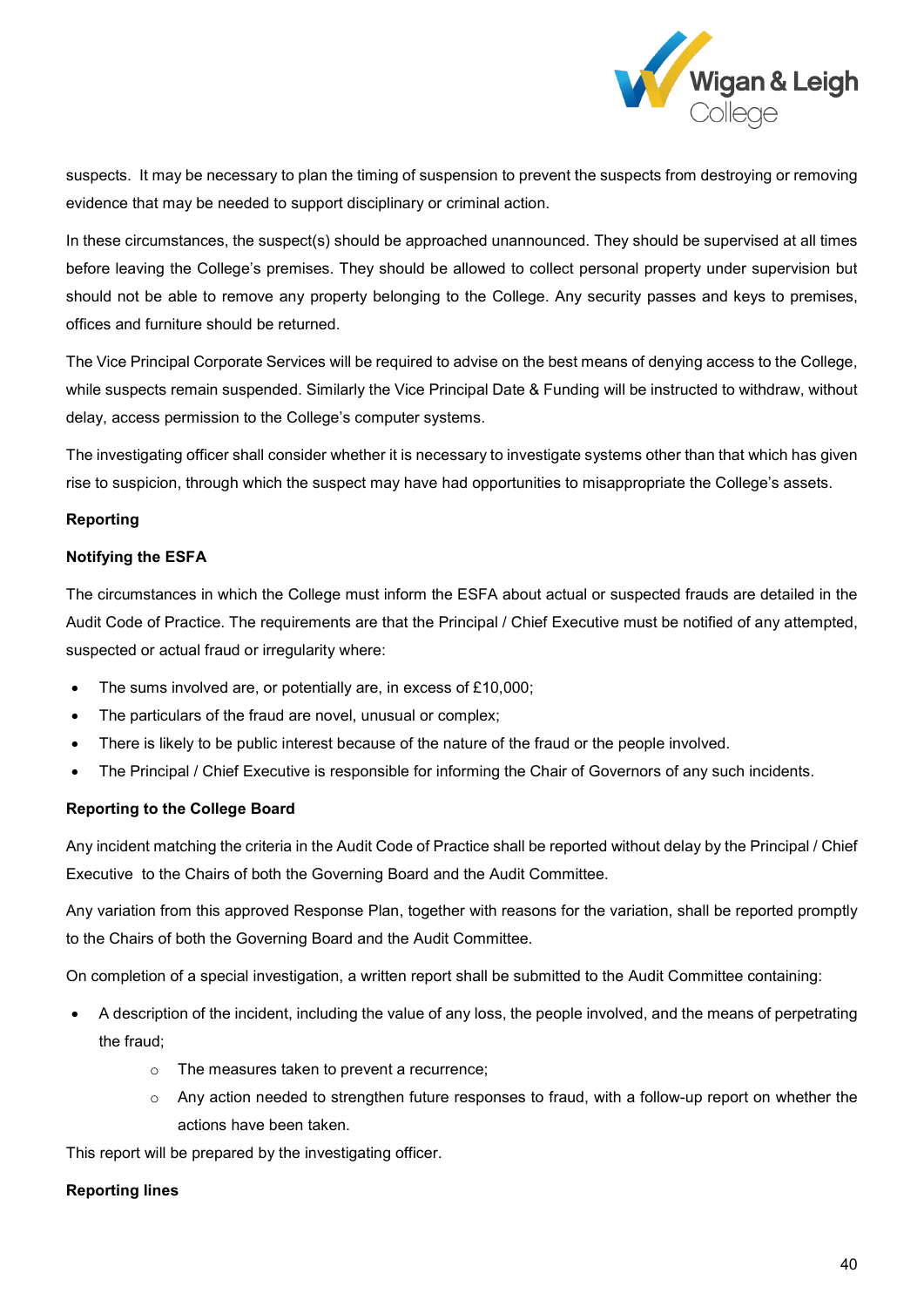

The internal auditors will summarise action taken in the previous period relating to suspected irregularities in their summary report to each meeting of the Audit Committee.

The Finance Director shall provide a confidential report to the Chair of the Governing Board, Chair of the Audit Committee, Principal / Chief Executive and the external audit partner at least annually, unless the report recipients request a lesser frequency. The scope of the report shall include:

- Quantification of losses:
- Progress with recovery action:
- Progress with disciplinary action;
- Progress with criminal action:
- Estimate of resources required to conclude the investigation;
- Actions taken to prevent and detect similar incidents.

### **Recovery of losses**

Recovery of losses is a major objective of any fraud investigation. The person investigating shall ensure that in all fraud investigations, the amount of any loss will be quantified. Repayment of losses should be sought in all cases.

Where the loss is substantial, legal advice should be obtained without delay about the need to freeze the suspect's assets through the court, pending conclusion of the investigation. Legal advice should also be obtained about prospects for recovering losses through the civil court, where the perpetrator refuses repayment. The College would normally expect to recover costs in addition to losses.

The Finance Director is responsible for obtaining this legal advice.

### **Other matters**

# **References for employees disciplined or prosecuted for fraud**

Any request for a reference for a member of staff who has been disciplined or prosecuted for fraud shall be referred to the Vice Principal Corporate Services. The Vice Principal Corporate Services shall prepare any answers to a request for a reference having regard to employment law.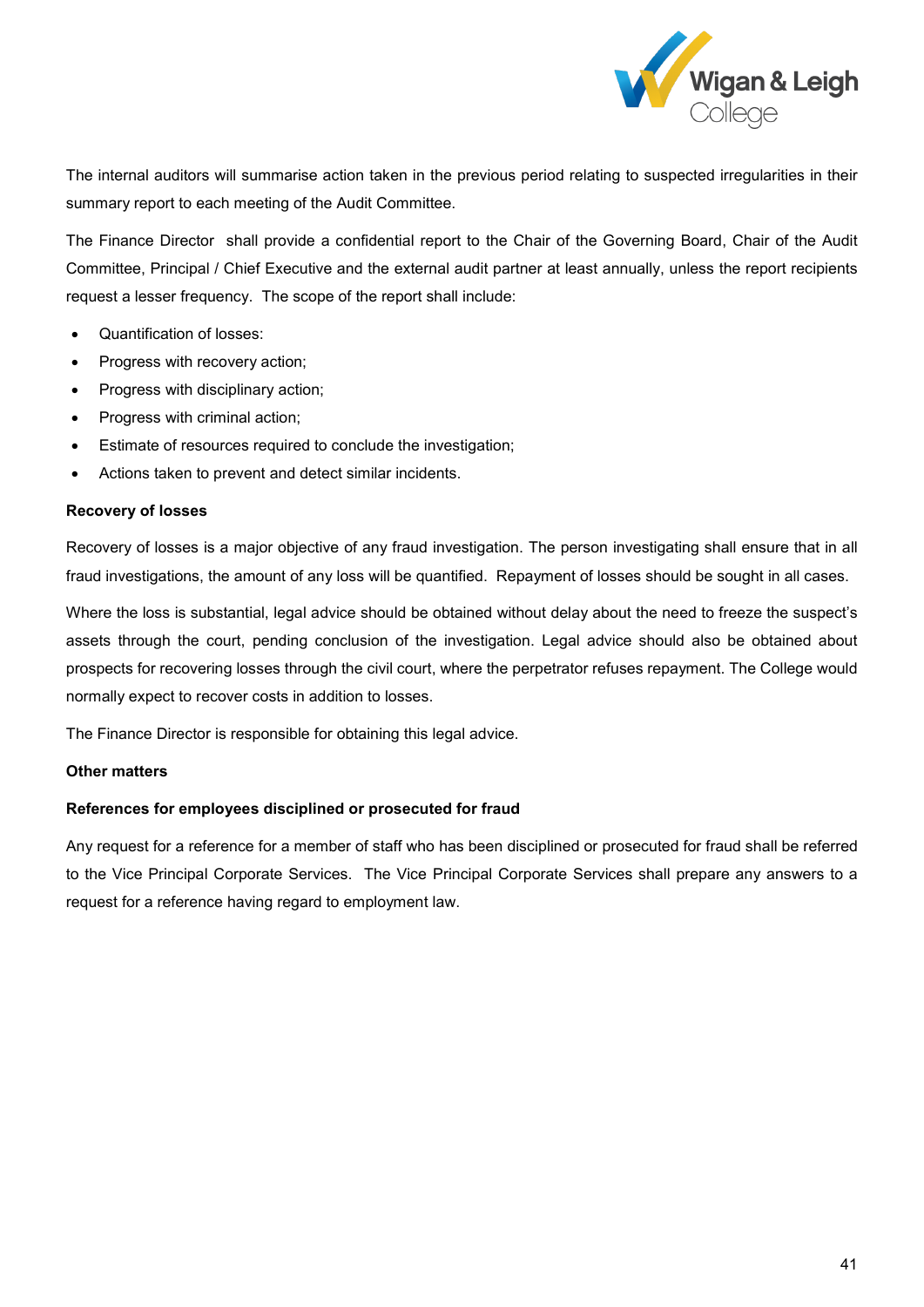

## <span id="page-42-0"></span>**Appendix C: Procurement Policy**

## **Introduction**

## **Policy Statement**

Wigan & Leigh College aims to undertake its procurement activity in an open and transparent manner which is compliant with the Public Contract Regulations 2015.To ensure VFM for the College all goods, services and work purchases will consider not only cost and quality but the wider impact on social, economic and environmental factors.

### **Statement of Principles**

- The College will ensure that it receives the right goods and services, in a timely manner, at the most economically advantageous cost.
- The College will promote the delivery of value for money through good procurement practice.
- The College will develop an effective and co-ordinated procurement function.
- The College will identify opportunities for working with others, in order to widen the scope for maximising procurement power and identifying innovation.
- The College will develop collaborative working relationships with contractors and suppliers
- The College will give due consideration to good governance, and ensure transparency of arrangements.
- The College will embed sound ethical, social and environmental policies within its procurement function and will comply with all legislation in all aspects of procurement.
- The College will develop appropriate management information in order to measure the performance, value for money and savings achieved in procurement.

### **Implementation**

Implementation of this policy will be achieved through the development of, and compliance with, separately issued procedures (updated as appropriate). This policy forms part of the College's Financial Regulations, and adherence to it is therefore mandatory for all staff.

## **Responsibilities & Duties**

The deployment of the College's resources is the responsibility of the Governing Board exercised through the Resources Committee.

The College operates a devolved procurement procedure whereby authority to commit funds is delegated to Vice Principals, Assistant Principals, Finance Director and designated budget holders (authorised persons) supported by central monitoring and procurement advice. In exercising this delegated authority, authorised persons are required to observe the College's relevant policies. The names of all such authorised persons and expenditure limits must be lodged in advance with the Finance Department. Such persons may be given authority to authorise orders, commit departmental funds, and authorise payment for goods or services.

No member of staff is authorised to commit the College to any expenditure without first ensuring there are sufficient funds to meet the purchase cost and that a Purchase Order for the value of the goods/ service has been approved by the relevant signatory, in accordance with the Financial Regulations scheme of delegation/financial authorities .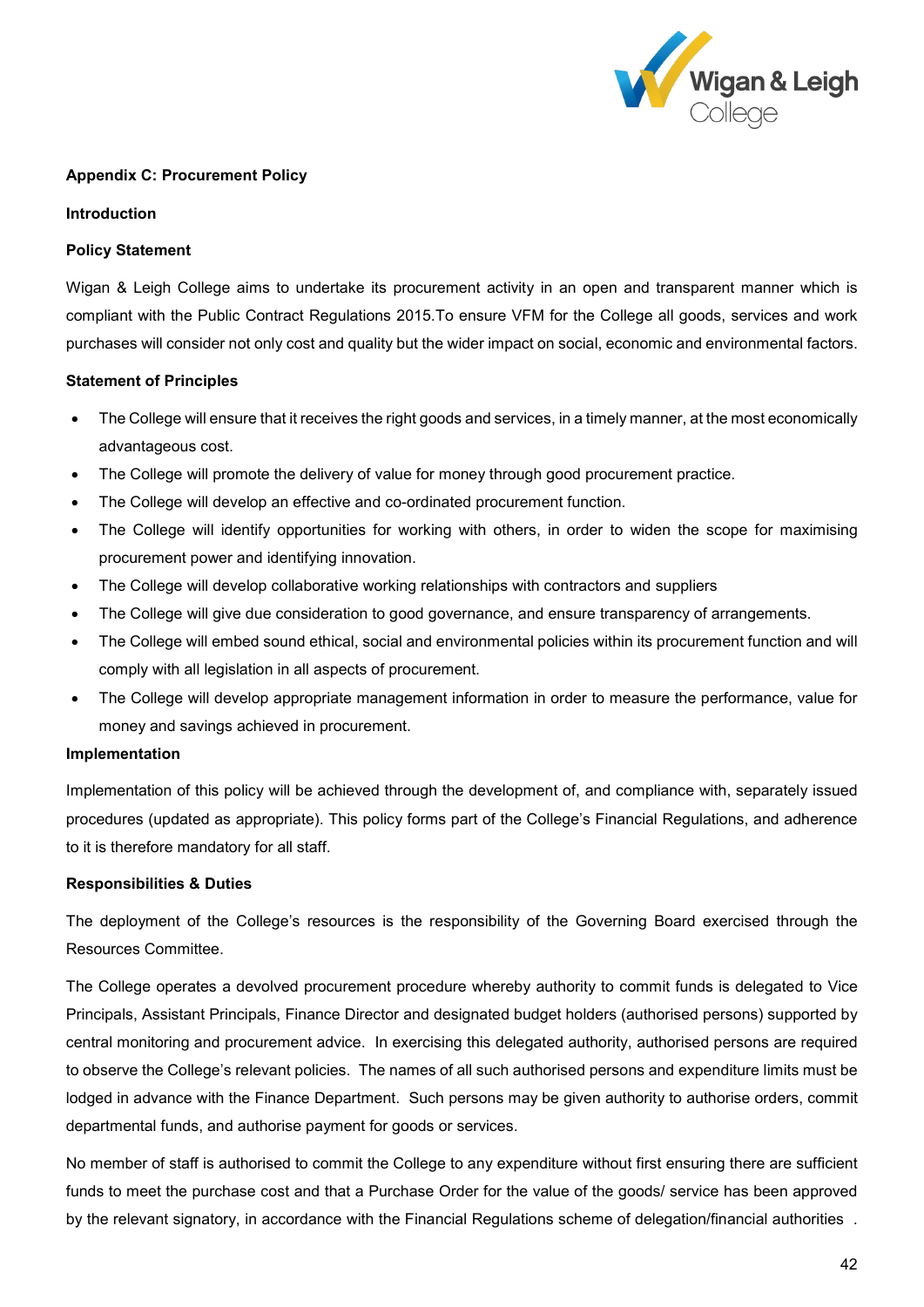

All procurement must conform to the financial regulations and procedures at all times. This practice applies to all procurement regardless of the source of funding.

In each area the Head of Department is ultimately responsible for the implementation of the College's procurement policy in respect of all purchases, however funded, within their department and ensuring that all staff having delegated authority are fully aware of the policy and procedures.

The Finance Director is required to sign all contractual documents for the procurement of goods and services, which are over and above the College's standard purchase orders. No member of staff is authorised to commit the College to any contractual arrangements with any supplier without prior consent.

The Finance Director is ultimately responsible for making payment to suppliers for goods and services supplied to the College, provided appropriate authorisation of the expenditure is in place.

## **Supporting policies, procedures and documents**

- Financial Regulations
- Procurement procedures
- Financial procedures

### **Monitoring arrangements**

Implementation of this policy will be overseen by the Finance Director, assisted by the Executive Management Team. Reports will be made at least annually to both the Resources Committee and Audit Committee before submission to the Governing Board.

### **Review of Policy**

This policy will be reviewed every 2 years as part of the Financial Regulations review, or earlier if changes affect it in any way. The next scheduled review date is July 2024.

### **Scheme of delegation/financial authorities**

The Head of Department is responsible for purchases within their department. Purchasing authority may be delegated to named individuals within the department who must be on the authorised signatories list.

Individual purchases below £250 should, where possible, be made using a College Procurement Card in accordance with the procedures issued by the Finance Director.

The Management Accountant shall maintain a register of authorised signatories and Heads of Department must supply specimen signatures of those authorised to certify financial documents.

Requisitions shall be sent to the Finance Department in accordance with Financial Procedures. Each Head of Department shall be responsible for purchase requisitions issued from their department and for ensuring that the cost is within approved limits.

Where, as a matter of emergency (i.e. at weekends or statutory holidays) goods or services are ordered verbally, a confirmation purchase requisition shall be issued as soon as possible.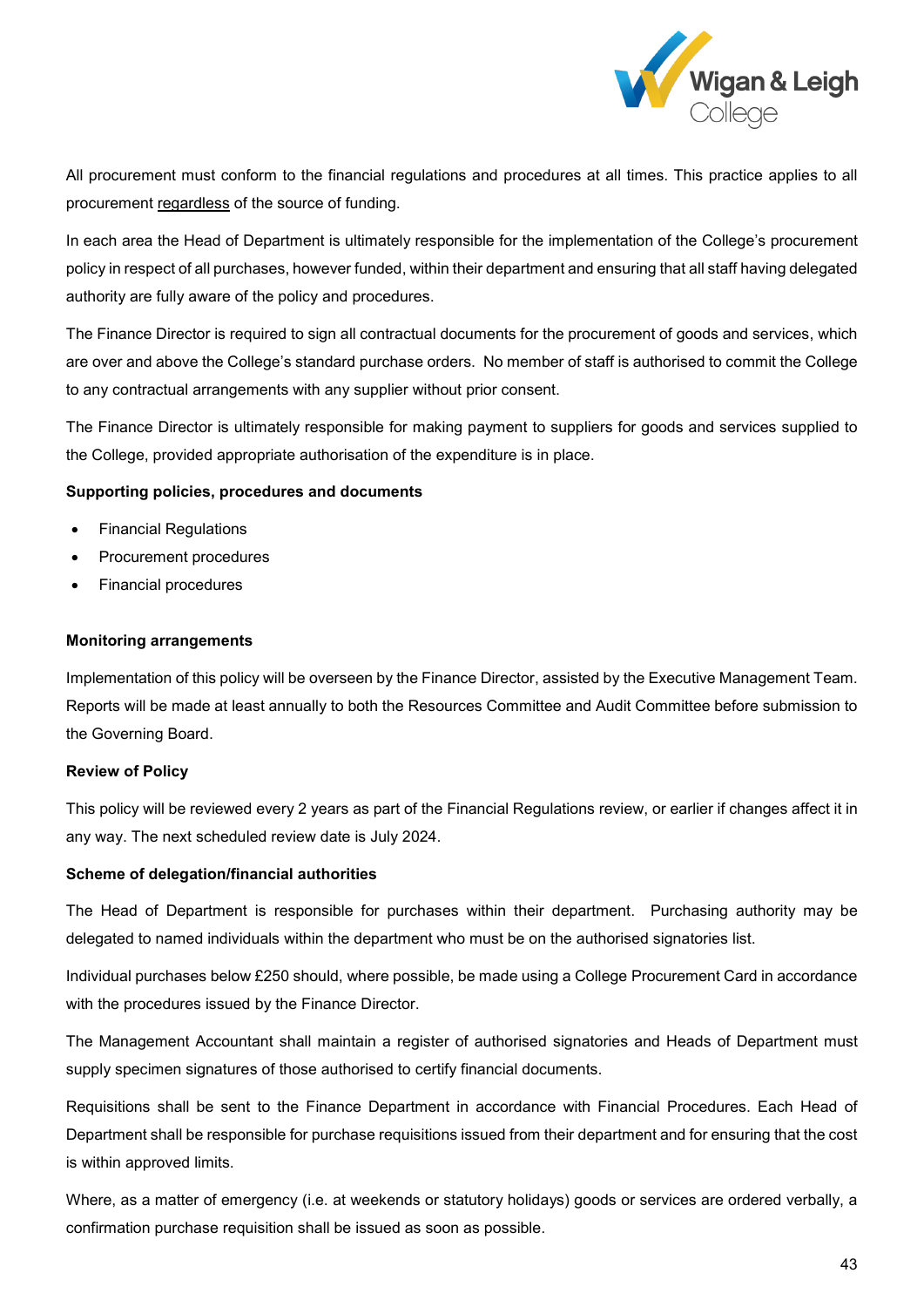

Official orders shall be issued by the Finance Department following receipt of a properly authorised requisition for all work, goods or services to be supplied to the College. All orders shall be raised prior to the delivery of goods or commencement of work for the supply of certain goods it may be appropriate to issue a blanket order to cover a specified period (i.e. month). As part of the planning process, it should be noted that the following applies:

- Orders over £20,000 require the authorisation of the Finance Director .
- Orders over the value of £50,000 require the authorisation of the Principal / Chief Executive.
- Orders over the value of £100,000 require the approval of the Chair of the Governing Board or the Chair of the Resources Committee.

On no account may official orders be used to obtain goods for private use by members of staff of the College. Educational equipment and materials may be purchased by the College for resale to students.

The College will comply with the Public Contracts Regulations 2015, which took effect from 26 February 2015.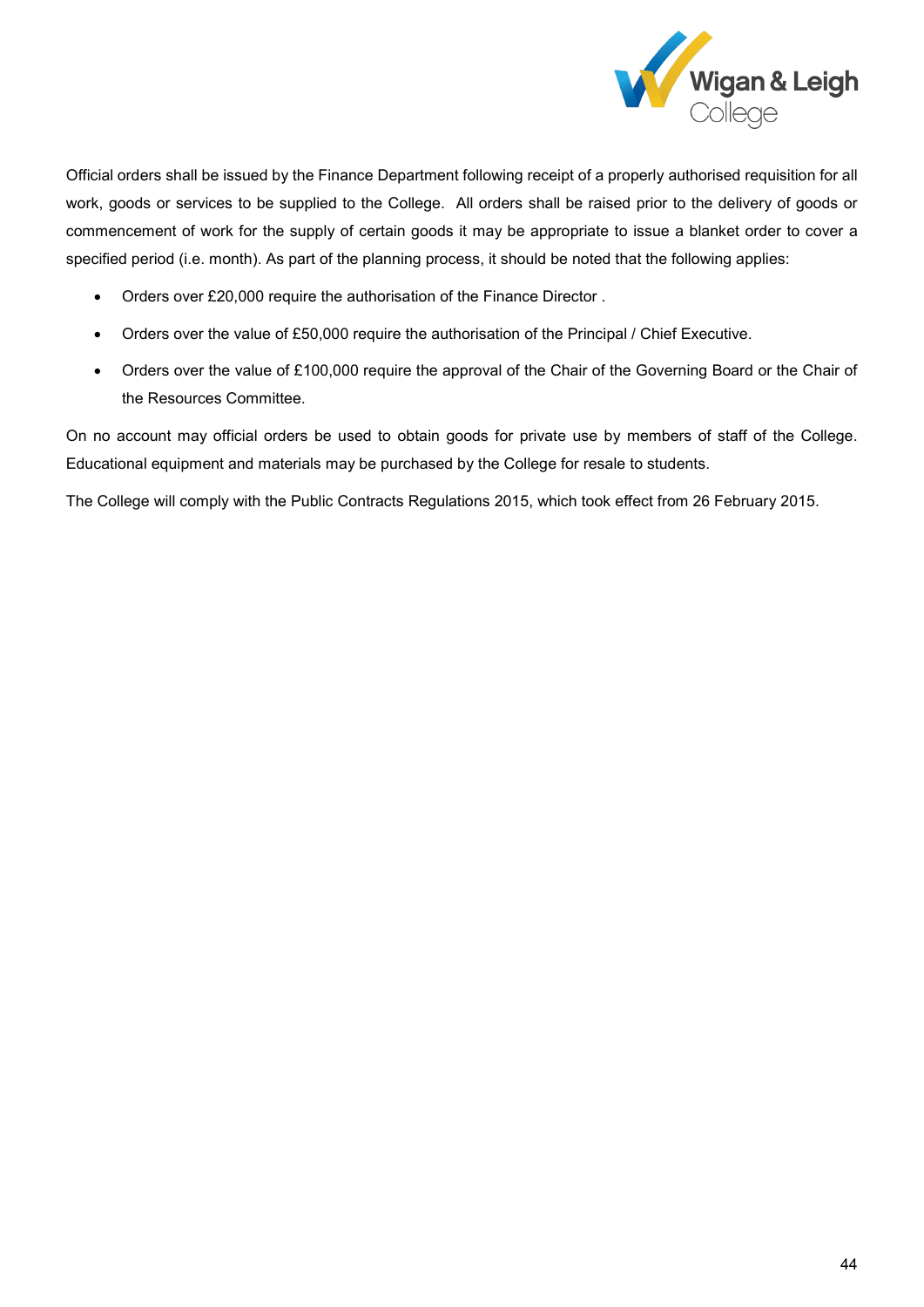

# <span id="page-45-0"></span>**Appendix D: Treasury Management Policy**

# **INDEX**

| 1.         | Introduction                                 |
|------------|----------------------------------------------|
| 2.         | Approved Activities of the Treasury Function |
| 3.         | Formulation of Treasury Management Strategy  |
| 4.         | Approved Methods of Raising Capital Finance  |
| 5.         | Approved Sources of Finance                  |
| 6.         | <b>Approved Financial Counterparties</b>     |
| 7.         | <b>Types of Financial Instrument</b>         |
| 8.         | Use of External Intermediaries               |
| 9.         | Internal Delegation of Authority             |
| 10.        | <b>Liquidity Policy</b>                      |
| 11.        | <b>Risk Management</b>                       |
| 12.        | <b>Policy Review and Reporting</b>           |
| 13.        | <b>Banking Services</b>                      |
| Appendix 1 | Extract from Fitch / IBCA Ratings Guide      |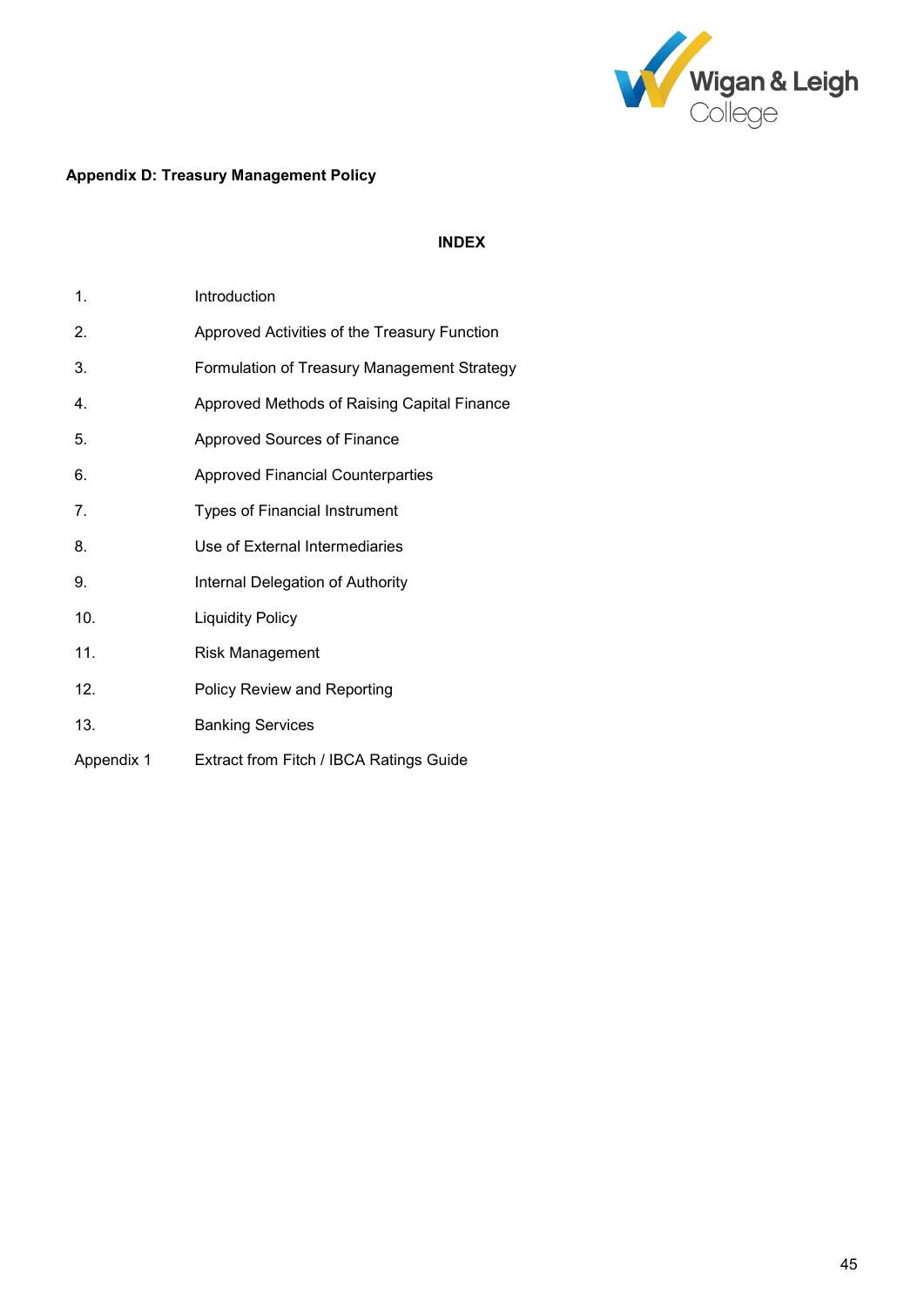

### **1. Introduction**

This policy is intended to cover the Treasury Management activities of the College.

### **2. Approved Activities of the Treasury Function**

The College has adopted the CIPFA definition of treasury management activities :

'The management of the Group's Cash flows, its banking, money market and capital market transactions; the effective control of the risks associated with those activities; and the pursuit of optimum performance consistent with these risks'.

The Governing Board approves the College borrowing and investment strategy, including all loan agreements.

.

The Finance Director is responsible for the investment of cash balances within the parameters set out by this Policy.

## **3. Formulation of Treasury Management Policy**

In drafting this policy, the College is seeking to adhere to the four principal drivers of policy :

- $\diamond$  compliance with statute, regulation and best practice;<br> $\diamond$  security of financial assets:
- security of financial assets;
- $\Diamond$  provision of adequate liquidity to meet financial obligations;<br> $\Diamond$  effectiveness and efficiency in the use of financial resources
- effectiveness and efficiency in the use of financial resources.

The combination of these principles is weighted towards minimising risk, preserving asset values and liquidity levels while minimising costs within these parameters.

### **4. Approved Methods of Raising Capital Finance**

The primary means of raising finance are :

- **♦ Long term loan**<br>♦ Short term loan
- Short term loan
- ◈ Lease finance<br>◈ Bank overdraft
- Bank overdraft

In general, the College will obtain almost all its long term financing from long term conventional debt since this is available from a mature funding market at keen margins.

Short term loans and overdraft finance may be used where this provides cheaper or more flexible funding.

The quantum of overall debt will be determined by the College's ability to meet total debt charges, with due regard to the interest rate risk referred to in Section 7. The College Financial Forecast (particularly the Cash flow Statement) will reflect this requirement.

## **5. Approved Sources of Finance**

The College will look, in the first instance, to established banks and building societies active in the education funding market for its long term facilities.

In addition, the College may consider sources of lease finance for small funding requirements (e.g., IT and other equipment replacement upgrade programmes), although it is generally accepted that this is more expensive than conventional debt finance.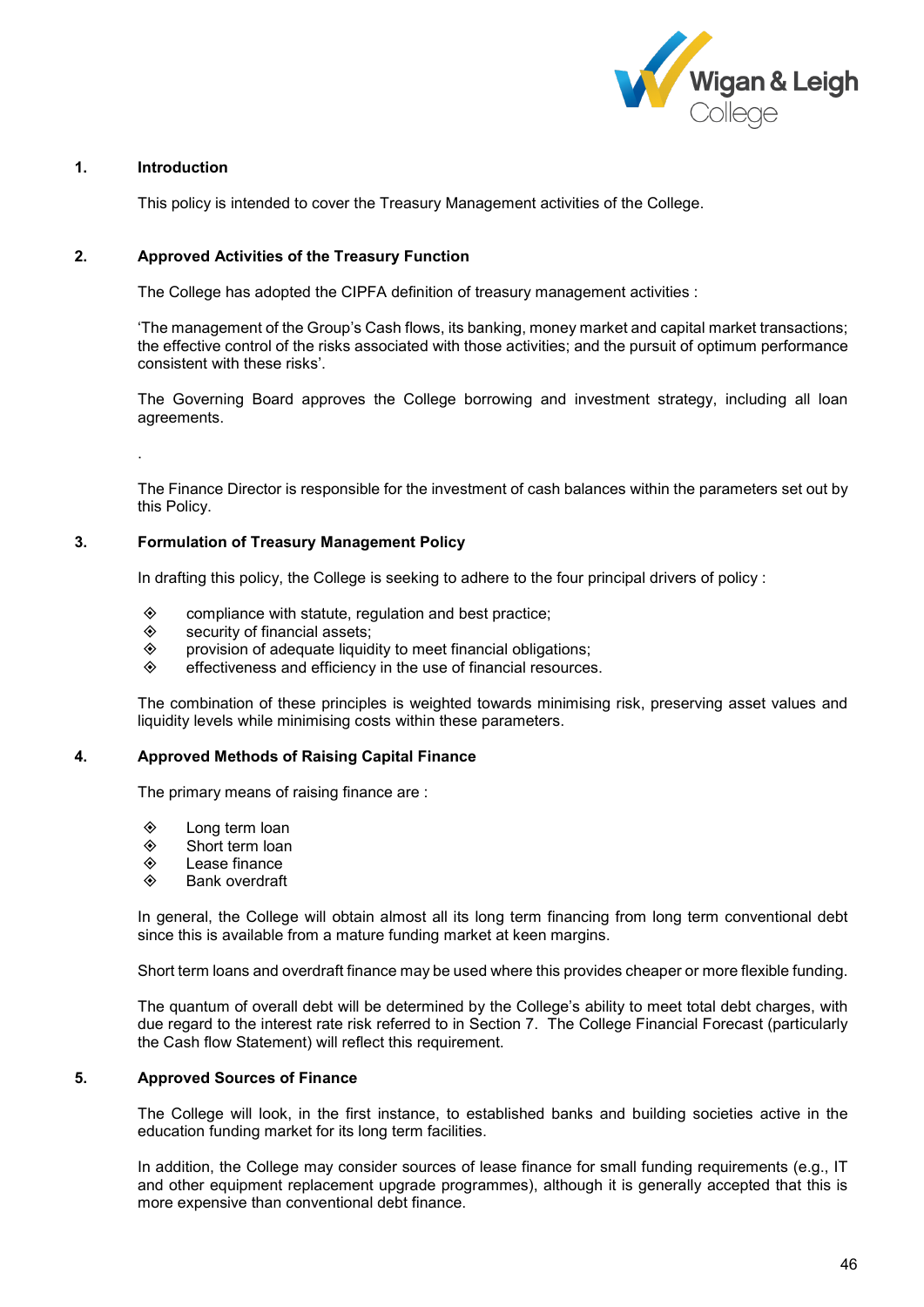

### **6. Approved Financial Counterparties**

Building and other capital project requirements will generally mean that the level of surplus cash will fluctuate particularly during building construction periods and the summer period (when Accommodation remodelling and IT and other equipment procurement is usually undertaken).

The College will only invest surplus funds within the following constraints:

- $\triangleright$  With UK based institutions
- $\triangleright$  Deposits no longer than 6 months, except up to £500K may be invested up to one year and a maximum bank counterparty deposit limit of £1m, except if the investment is with the College bankers, currently Barclays
- $\triangleright$  Target minimum month end cash balance of £3 million excluding major capital spend.
- $\triangleright$  Any bank or building society with a long-term credit rating of not less than A3 as defined by Moody's or Standard and Poors

For day-to-day operational reasons, the Corporation's principal clearing bank is not subject to the above restrictions in terms of cash held in its main account. However, accounts should not be over-funded for an extended period of time and efforts should be made to spread funds across all suitable appropriate investment facilities.

In this regard, it is considered that the report by the Treasury and Civil Service Committee of the House of Commons on the BCCI closure is still pertinent, wherein it was stated that : 'In balancing risk against return, public sector organisations should be more concerned to avoid risks than to maximise returns'.

## **7. Types of Financial Instruments**

A key risk is that fluctuations in the levels of interest rates create an unexpected or unbudgeted burden on the College's finances, against which the College has failed to protect itself adequately.

Apart from the approved types of finance outlined in paragraph 4 above, the College may, therefore, use interest rate swaps, interest rate collars, interest rate caps and interest rate floors to mitigate the impact of potential interest rate fluctuations (interest hedging).

It is intended that such instruments will be entered into using the current lenders and that such instruments will be embedded within existing loan agreements.

### **8. Use of External Intermediaries**

The College will not use brokers or fund managers since the majority of its cash deposits are relatively small and short term. The College may use a financial advisor if the use of a Financial Instrument (see Section 7) is contemplated.

## **9. Internal Delegation of Authority**

This will be in accordance with the Financial Memorandum and the College's Financial Regulations but will include :

| <b>Activity</b>                 | Endorsement/Approval                    |
|---------------------------------|-----------------------------------------|
| New Loans                       | The Governing Board                     |
| <b>Finance Leases</b>           | > £100k The Governing Board             |
|                                 | < £100k The Principal / Chief Executive |
| <b>Charging of Properties</b>   | The Governing Board                     |
| <b>College Treasury Policy</b>  | The Governing Board                     |
| <b>Annual Treasury Strategy</b> | The Governing Board                     |
| Interest Hedging                | The Governing Board                     |
| Use of overdraft facility       | The Governing Board                     |
|                                 |                                         |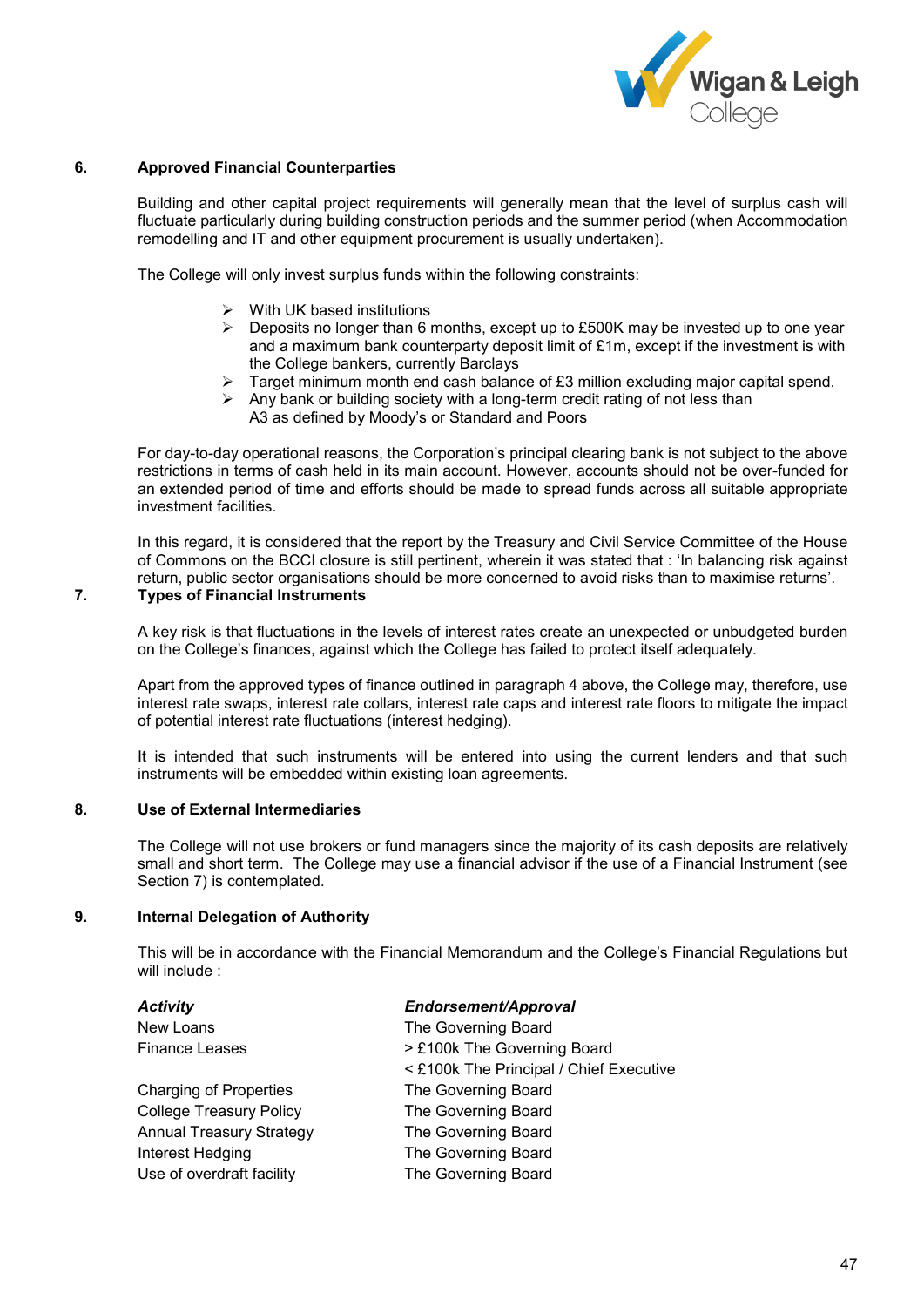

## **10. Liquidity Policy**

The College will ensure it has adequate though not excessive cash resources, borrowing arrangements, overdraft or standby facilities to enable it at all times to have the level of funds available to it which are necessary for the achievement of its business/service objectives.

To that end, the Annual Treasury Management Strategy will include a target month end cash balance of £3 million, excluding major capital spend.

Surplus cash balances are invested in interest bearing bank accounts or on the money market to maximise income for the College.

The Finance Department will be responsible for the regular reporting of debtors and creditors.

A debt collection agency may be used for individual debtors in accordance with procedures agreed by the Finance Director.

Creditors will be settled in accordance with invoice terms, except where the amounts are in dispute. Where specific terms are not given settlement should be made within one month. Payment performance will be reported in the College Financial Statements (subject to the requirements of the Statement of Recommended Practice (SORP) for the Sector.

## **11. Risk Management**

The Treasury Management Policy is to be consistent with the College Risk Management Policy and Strategy.

## **12. Policy Review and Reporting**

This policy will be reviewed every 2 years as part of the Financial Regulations review , or earlier if changes affect it in any way. The next scheduled review date is July 2022.

In addition, Treasury activities will be reported in the monthly Management Accounts, including :

- Cash flow report
- $\Diamond$  Bank loan covenants assessment

This information will supplement the borrowing ratios included within the ESFA Financial Performance Indicators.

### **13. Banking Services**

The College currently makes use of the banking facilities provided by Barclays plc. The College may from time to time re-tender for the provision of day to day banking services. Any appointment will, in the first instance be for a period not exceeding five years.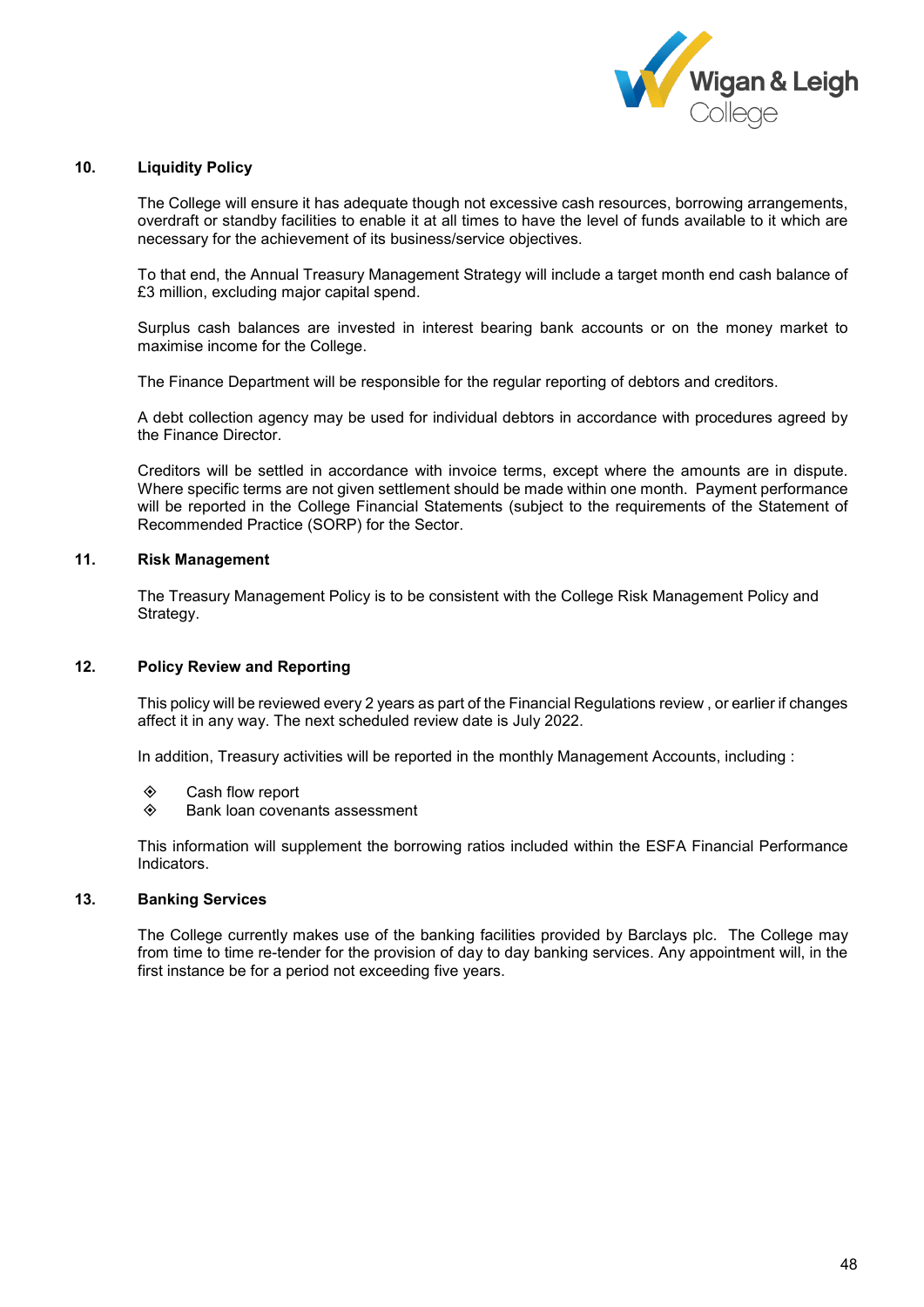

APPENDIX 1 Moody's credit ratings guide

AA Obligations rated AAAare judged to be of the highest quality, with minimal credit risk.

AA Obligations rated AA are judged to be of high quality and are subject to very low credit risk.

A Obligations rated A are considered upper-medium grade and are subject to low credit risk.

BAA Obligations rated BAA are subject to moderate credit risk. They are considered medium grade and as such may possess certain speculative characteristics.

BA Obligations rated BA are judged to have speculative elements and are subject to substantial credit risk.

B Obligations rated B are considered speculative and are subject to high credit risk.

CAA Obligations rated CAA are judged to be of poor standing and are subject to very high credit risk.

CA Obligations rated CA are highly speculative and are likely in, or very near, default, with some prospect of recovery of principal and interest.

C Obligations rated C are the lowest rated class of bonds and are typically in default, with little prospect for recovery of principal or interest.

Note: Moody's appends numerical modifiers 1, 2, and 3 to each generic rating classification from AA through.

CAA. The modifier 1 indicates that the obligation ranks in the higher end of its generic rating category; the modifier.

The modifier 2 indicates a mid-range ranking; and the modifier 3 indicates a ranking in the lower end of that generic rating category.

Standard and Poor's credit rating guide

### Investment Grade

AAA: An obligor rated 'AAA' has extremely strong capacity to meet its financial commitments. 'AAA' is the highest issuer credit rating assigned by Standard & Poor's.

AA: An obligor rated 'AA' has very strong capacity to meet its financial commitments. It differs from the highestrated obligors only to a small degree. Includes: AA+: equivalent to Moody's Aa1 (high quality, with very low credit risk, but susceptibility to long-term risks appears somewhat greater)

AA: equivalent to Aa2

AA-: equivalent to Aa3

A: An obligor rated 'A' has strong capacity to meet its financial commitments but is somewhat more susceptible to the adverse effects of changes in circumstances and economic conditions than obligors in higher-rated categories. A+: equivalent to A1

A: equivalent to A2

BBB: An obligor rated 'BBB' has adequate capacity to meet its financial commitments. However, adverse economic conditions or changing circumstances are more likely to lead to a weakened capacity of the obligor to meet its financial commitments.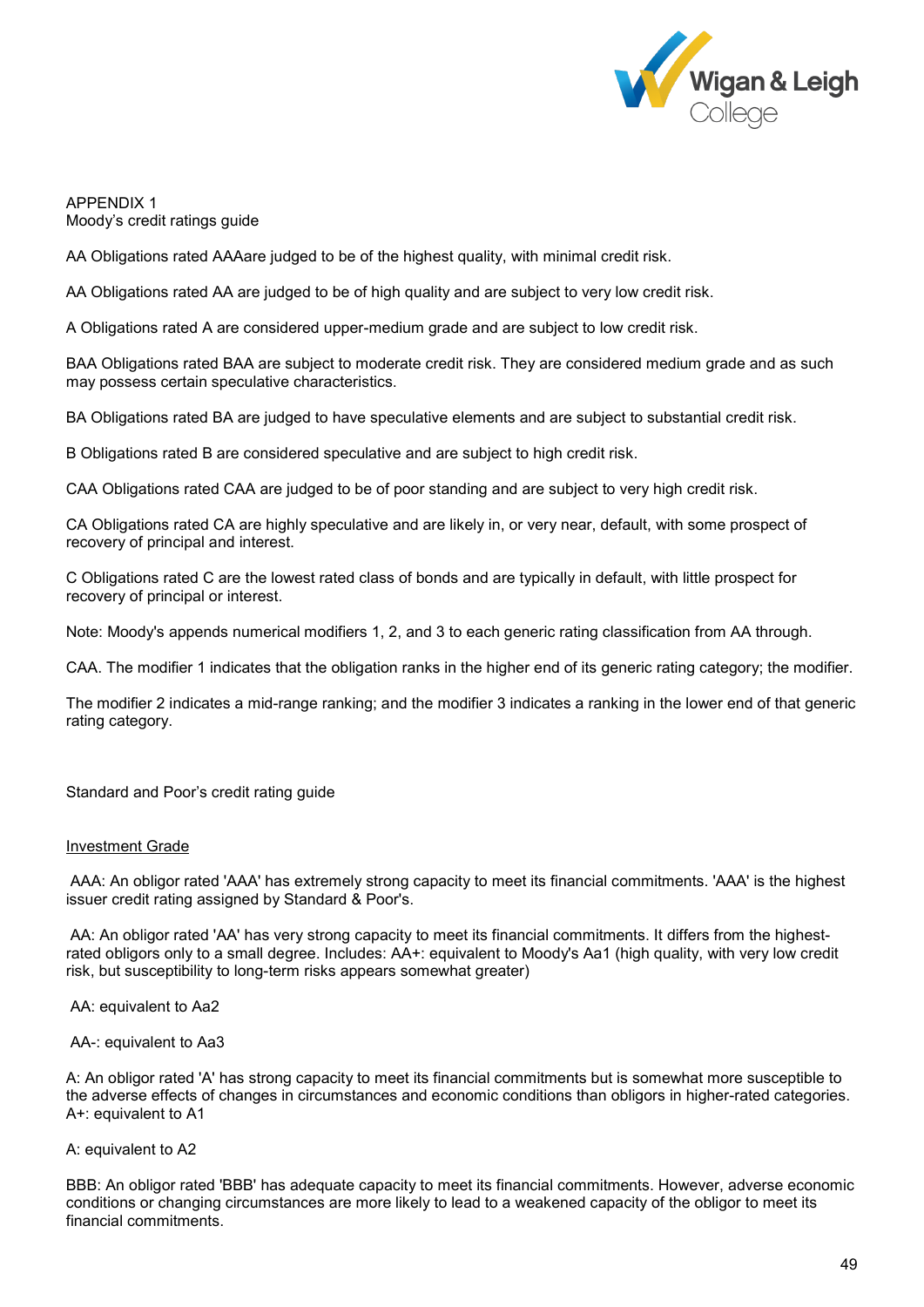

# <span id="page-50-0"></span>**Appendix E: Anti-Bribery Policy Statement**

## **Introduction**

The College has a zero-tolerance for bribery and corruption. The College's reputation with the community it serves and other stakeholders is underpinned by ethical behaviour, financial probity and honesty. The College aims to limit its exposure to bribery by:

Setting out a clear anti-bribery policy, which is proportionate to the risks that the College is exposed to;

- Embedding awareness and understanding of the College's anti-bribery policy amongst all staff, "associated persons" (any person performing services for or on behalf of the College), and external persons/organisations with whom the College has commercial relations;
- Training staff as appropriate so that they can recognise and avoid the use of bribery by themselves and others;
- Encouraging staff to be vigilant and to report any suspicion of bribery, providing them with suitable channels of communication and ensuring sensitive information is treated appropriately;
- Rigorously investigating instances of alleged bribery in accordance with the College disciplinary procedure; and assisting the Police and other appropriate authorities in any resultant prosecution;
- Taking firm and vigorous action against any individual(s) involved in bribery.

## **The Policy**

This policy applies to all employees and anyone acting for, or on behalf of, the College ("associated persons"), including governors, other volunteers, temporary workers, consultants and contractors.

All employees and associated persons are responsible for maintaining the highest standards of business conduct and are expected to behave honestly and with integrity. Any breach of this policy will constitute a serious disciplinary offence, which may lead to dismissal and may become a criminal matter for the individual.

The College prohibits employees and associated persons from offering, giving, soliciting or accepting any bribe. The bribe might include cash, a gift or other inducement, to or from any persons or organisation, wherever they are situated, and irrespective of whether or not they are a public official/body or private person or company, by any individual governor, employee, agent or other person or body acting on the College's behalf. The bribe might be made in order to:

• Gain any commercial, contractual or regulatory advantage for the College in a way which is unethical;

• Gain any personal advantage, pecuniary, or otherwise, for the individual or anyone connected with the individual. This policy is not intended to prohibit appropriate corporate entertainment and/or hospitality undertaken in connection with the College's business activities, provided the activity is customary under the circumstances, is proportionate, and is the properly recorded/disclosed to the College in accordance with its procedures.

Employees and associated persons are requested to remain vigilant in preventing, detecting and reporting bribery. Employees and associated persons are expected to report any concerns regarding any suspected bribery in accordance with the College's procedures.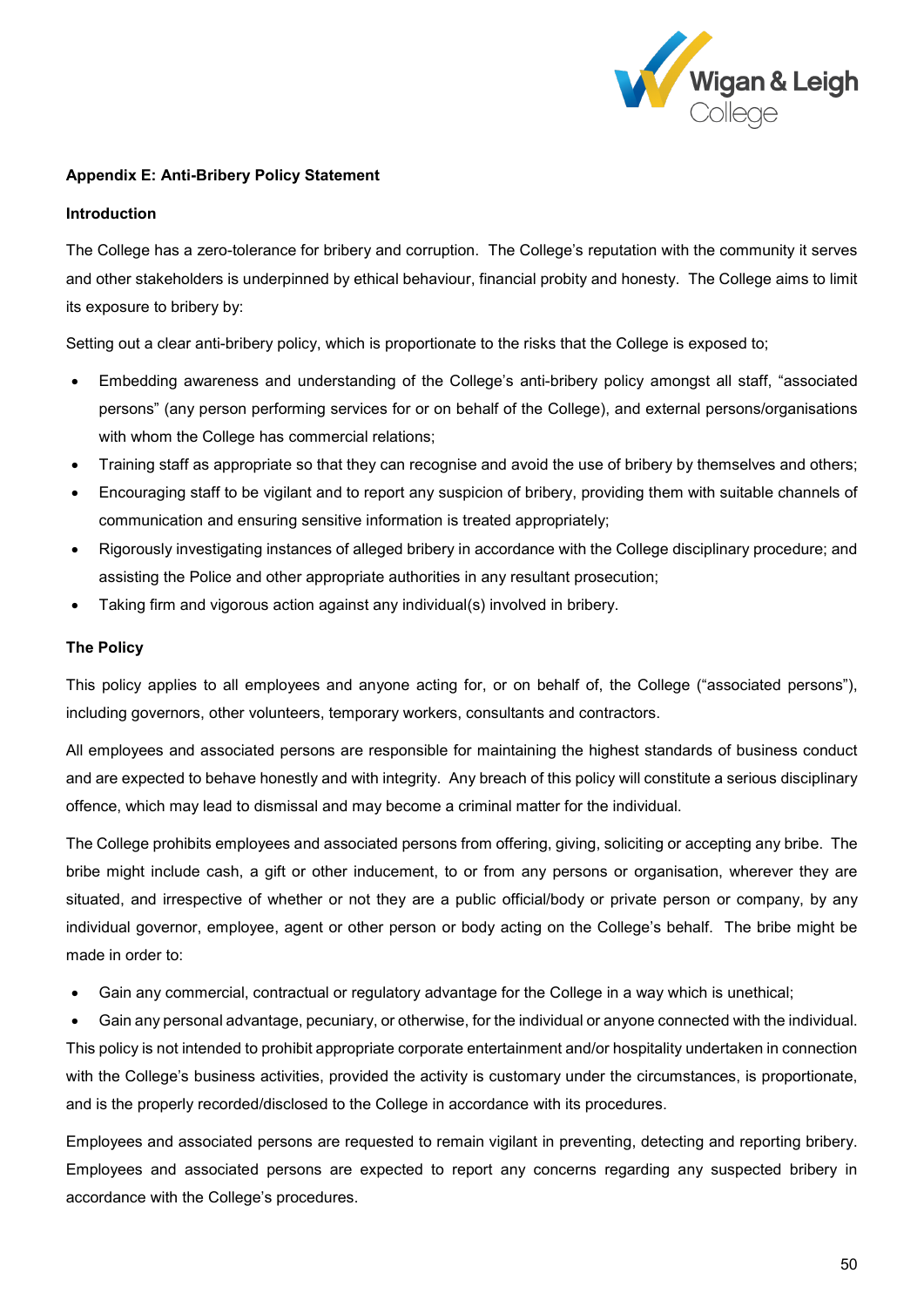

## **Appendix F: Criminal Facilitation of Tax Evasion Statement**

## **The Criminal Finances Act 2017 (CFA 2017)**

This statement has been published in accordance with the Criminal Finance Act 2017 (CFA2017) that introduces a Corporate Criminal Offence (CCO) of failure to prevent the facilitation of tax evasion. It sets out the commitment of Wigan & Leigh College to preventing persons associated with the College and its operations from engaging in the criminal facilitation of tax evasion.

The scope of 'associated persons' is widely drafted and, whilst it includes the College's officers, it also includes employees, workers, agents, sub-contractors and other people/organisations that provide services for, or on behalf of, the College and its operations . The CCO relates to situations where the College fails to prevent associated persons from assisting in the evasion of tax by another party.

### **Introduction**

Tax evasion is when individuals or businesses deliberately omit, conceal or misrepresent information to reduce their tax liabilities. Organisations can be used by individuals or businesses to facilitate tax evasion in the UK or overseas.

Wigan & Leigh College is committed to preventing the facilitation of tax evasion by associated persons anywhere in the world. We do this through developing reasonable prevention procedures, carrying out regular due diligence and risk assessments of our activities and creating awareness and a culture of compliance throughout the College.

1. Risk Assessment and Implementation of Prevention Procedures

The College is committed to embedding processes which will help eliminate the opportunities for the criminal facilitation of tax evasion.

The College has carried out a risk assessment of operations to determine the nature and extent of exposure to the risk of any associated persons engaging in activity that could criminally facilitate tax evasion. The risk register is regularly reviewed and updated, as and when required in relation to the nature of the specific risks. Reasonable prevention procedures proportionate to the size, complexity and risk are, or are in the course of being implemented.

2. Due Diligence

Due diligence on both customers and suppliers is undertaken in order to ensure that the risk of potential interactions with the College or its operations being used by associated persons to engage in the criminal facilitation of tax evasion is clearly identified before any transactions take place. This due diligence is proportionate to the identified risk.

3. Responsibilities of College staff and other associated persons

The College operates to the highest legal and ethical standards and will not tolerate acts of criminal facilitation of tax evasion by its associates anywhere in the world. Staff and other associates should abide at all times by College policies. Failure to comply with the obligations may result in disciplinary action for staff and termination of contract for other associated persons.